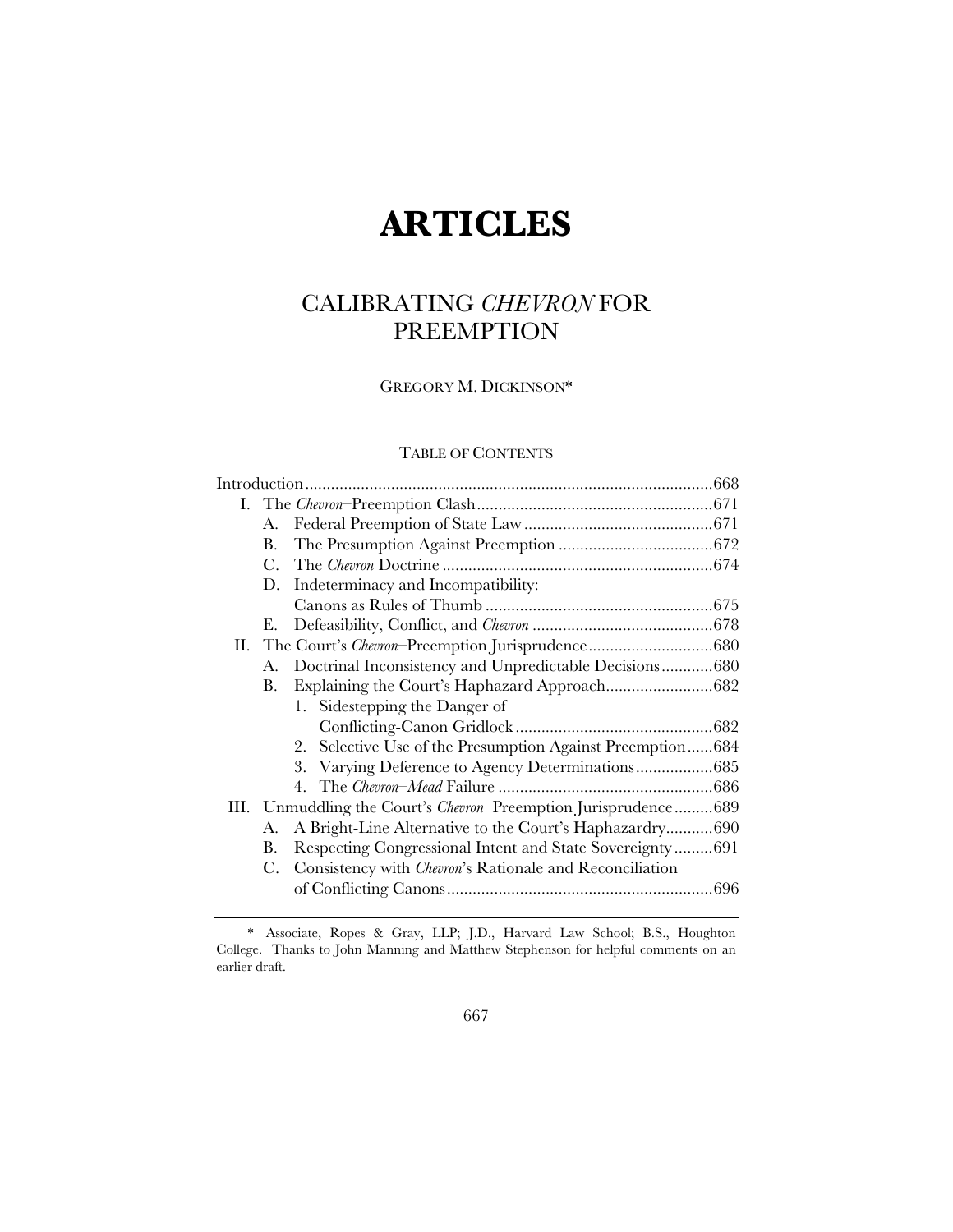| D. A Narrow and a Broad Framework for Implementation 700 |  |
|----------------------------------------------------------|--|
|                                                          |  |
|                                                          |  |
|                                                          |  |
|                                                          |  |

668 *ADMINISTRATIVE LAW REVIEW* [63:4

## **INTRODUCTION**

For years now, courts and commentators have struggled to reconcile the presumption against preemption—the interpretive canon that presumes against federal incursion into areas of traditional state sovereignty—with the Court's *Chevron* doctrine, which instructs courts to defer to reasonable agency interpretations of ambiguous federal statutes. Where Congress's preemptive intent is ambiguous, should courts defer to agency interpretations under *Chevron*, or do preemption's federalism implications demand a less deferential approach? Despite numerous opportunities, the Supreme Court has failed to clearly define the level of deference due to preemptive agency interpretations.<sup>1</sup> In some cases the Court appears quite deferential and in others almost entirely nondeferential.

Academic treatment of the Court's jurisprudence has been rightly critical. The Court's unpredictable approach sows uncertainty among regulated parties, the lower courts, and the agencies themselves. As alternatives to the Court's current case-by-case approach, commentators have advocated a variety of more rule-like regimes: universal nondeference, universal *Chevron* deference, and, most commonly, universal *Skidmore* deference.2 Advocates of across-the-board nondeference point to the lack of political and procedural safeguards protecting states from agency-

<sup>1.</sup> *See, e.g.*, Riegel v. Medtronic, Inc., 128 S. Ct. 999, 1010–12 (2008); Watters v. Wachovia Bank, N.A., 550 U.S. 1, 20–21 (2007) (noting but failing definitively to resolve the "academic question" of what deference is owed to an agency's preemption determination).

<sup>2.</sup> *See* Nina A. Mendelson, Chevron *and Preemption*, 102 MICH. L. REV. 737, 797–800 (2004) (suggesting a regime of lower, *Skidmore*-style deference as an alternative to the *Chevron* doctrine); Thomas W. Merrill, *Preemption and Institutional Choice*, 102 NW. U. L. REV. 727, 729 (2008) (suggesting significant deference to agency assessments of the need for federal preemption); Catherine M. Sharkey, *Products Liability Preemption: An Institutional Approach*, 76 GEO. WASH. L. REV. 449, 491–98 (2008) (suggesting a *Skidmore*-like regime in which, though courts do not defer to agency *conclusions* regarding preemption, they recognize agencies' superior ability to supply and analyze empirical data relevant to the desirability of a uniform federal regulatory system); Ernest A. Young, *Executive Preemption*, 102 NW. U. L. REV. 869, 871 (2008) (suggesting that the *Chevron* doctrine should give way in the face of the constitutionally grounded presumption against preemption); *The Supreme Court, 2008 Term— Leading Cases*, 123 HARV. L. REV. 262, 271–72 (2009) (dicussing *Wyeth v. Levine* and suggesting that a *Chevron*-based regime would most appropriately recognize agency expertise).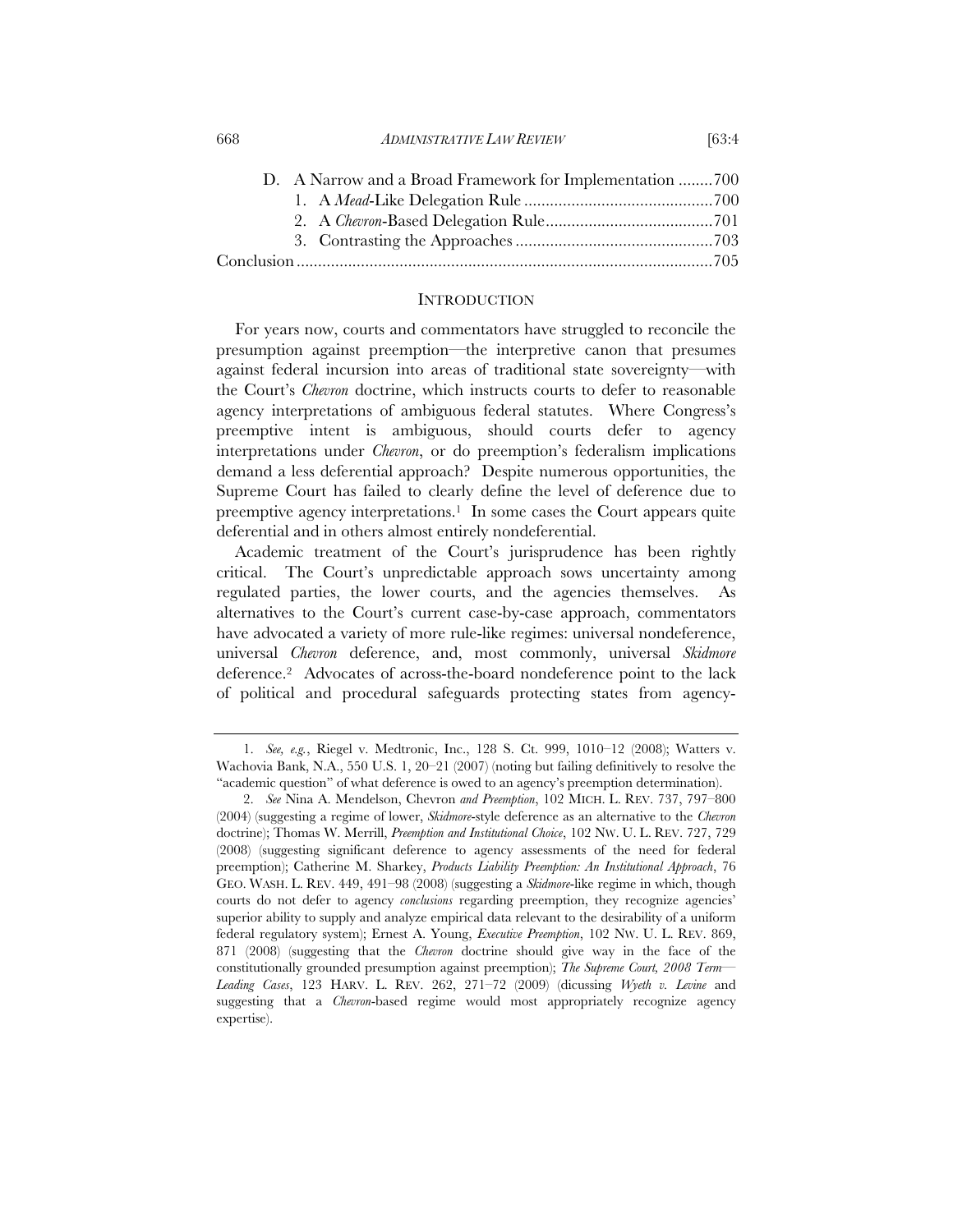initiated preemption.3 Those advocating across-the-board *Chevron* deference, on the other hand, point to agencies' technical expertise on preemption questions and the availability of the *Mead* doctrine as a screen to protect the values of federalism where agencies act other than with the force of law.<sup>4</sup> Finally, a third set of commentators attempts to reconcile these competing approaches by adopting a middling standard of *Skidmore* deference based on the thoroughness and persuasiveness of an agency's judgment in a particular case.<sup>5</sup>

Thus far, none of these approaches have tempted the Court. Instead, the Court continues to apply deference haphazardly from case to case with no clearly articulated reason for its variation. A close study of the cases, however, reveals both why the Court has been reluctant to adopt any of the proposed across-the-board standards of deference and what an appropriate framework for agency deference might look like. The Court's inconsistent decisionmaking stems from its high regard for congressional intent when considering questions that implicate federalism. *Chevron* and the presumption against preemption provide conflicting indicia of congressional intent, and rather than universalize one principle at the expense of the other, the Court has applied deference selectively depending on its case-specific analysis of congressional intent. When the Court thinks it reasonable to presume delegation of preemptive authority, it is quite deferential to agency views. But, when it thinks congressional intent to delegate is unlikely, it accords little deference to preemptive agency interpretations.

Critics of the Court's *Chevron*–preemption jurisprudence correctly note its major flaw—its inconsistency—but they fail to recognize its purpose and benefits. By looking to congressional intent rather than universalizing a sometimes-inapplicable, across-the-board rule, the Court respects

<sup>3.</sup> *See, e.g.*, Young, *supra* note 2, at 869 ("As the constitutional limits on national action fade into history, the primary remaining safeguards for state autonomy are political, stemming from the representation of the states in Congress, and procedural, arising from the sheer difficulty of navigating the federal legislative process. These safeguards have little purchase on executive action.").

<sup>4.</sup> *See, e.g.*, *Leading Cases*, *supra* note 2, at 272 ("[W]hile there are enduring concerns with respect to agency interpretation of preemption questions, the traditional *Chevron*/*Mead* deference framework can address these concerns, with no need for a singular approach for preemption questions. Bringing the doctrine in this area in line with the overall agency deference approach promises . . . to take advantage of agency interpretive strengths . . . .").

<sup>5.</sup> *See, e.g.*, Mendelson, *supra* note 2, at 797–800 (suggesting that although full *Chevron*style deference is inappropriate in the preemption context, agencies' expertise in interpreting and administering complex regulatory statutes counsels in favor of *Skidmore* deference); Sharkey, *supra* note 2, at 491–98 (suggesting a *Skidmore*-like regime because of agencies' peculiar competency to interpret the complexity of the statutes that they administer).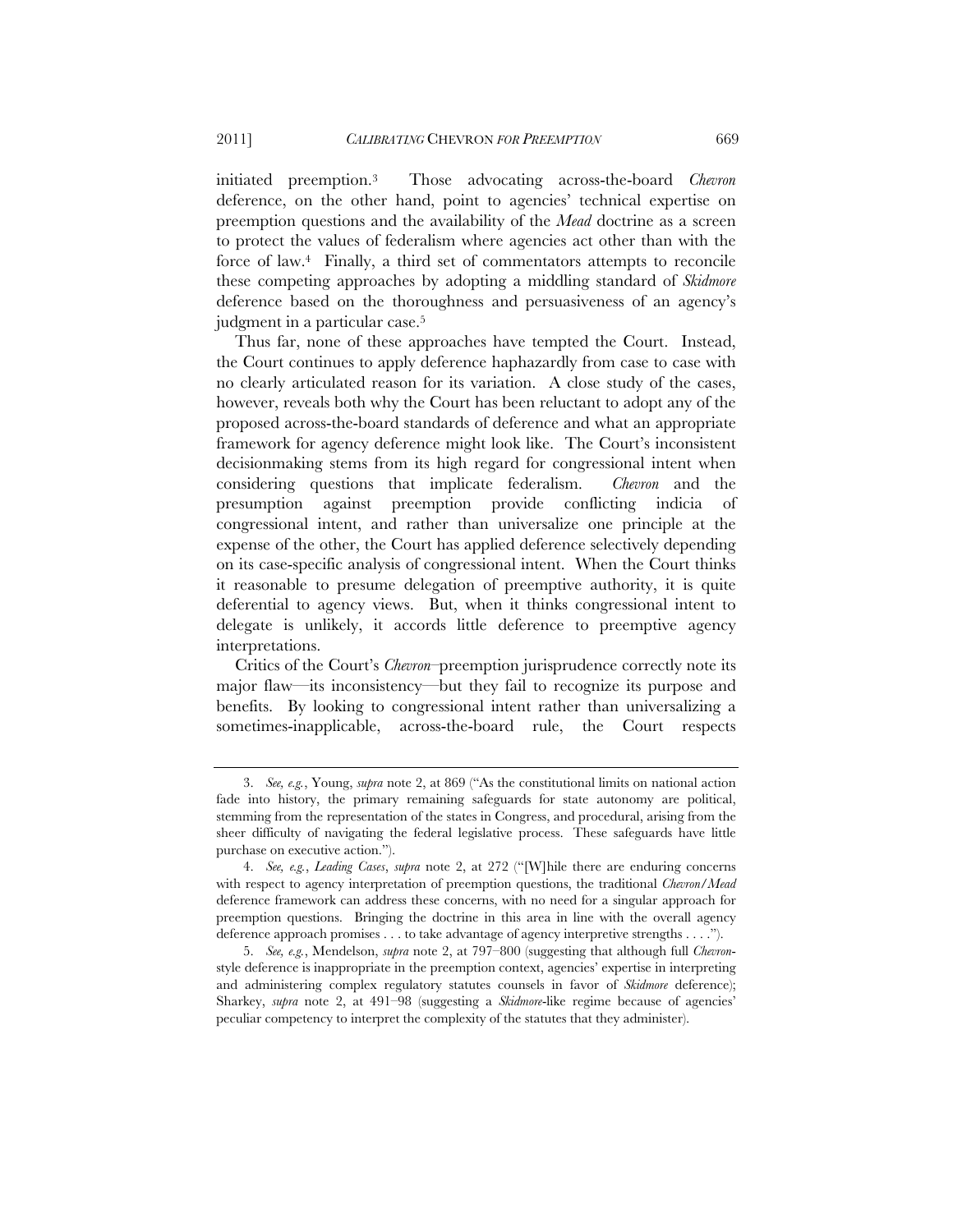congressional intent where it intends to delegate preemptive authority, while protecting state sovereignty where it does not. Of course, the Court's good intentions do not excuse the approach's unpredictability. A superior approach would package the Court's concern for state sovereignty and congressional intent into a predictable and easily administrable bright-line rule.

The Court's existing doctrinal distinction between express and implied preemption points to a possible solution. In express preemption cases, the Court does not need to enforce federalism values through the presumption against preemption because Congress has spoken clearly in favor of displacing state law. And if the scope of preemption is ambiguous, *Chevron*'s presumption of delegation through ambiguity to agency expertise is entirely reasonable. Agencies are quite competent to decide the proper scope of preemption once Congress has duly authorized it. On the other hand, where Congress has not spoken clearly through an express preemption clause, and the question is whether there is to be any preemption at all, *Chevron*'s rationale is particularly weak. Agencies are least competent when considering unbounded questions of federal–state power allocation, and Congress is unlikely to delegate authority of this sort.

Given the waxing and waning force of *Chevron*'s rationale across cases, the Court should adopt a rule of variable deference that accords full *Chevron*-style deference to agency interpretations of ambiguously broad express preemption clauses and withholds deference altogether where Congress is silent regarding preemption. Such a rule, unlike any of the proposed across-the-board regimes, would recognize the factors that underlie the Court's unpredictable case-by-case approach—respect for state sovereignty and congressional intent—while providing the rule-like certainty demanded by the Court's critics.

Part I presents a brief overview of current preemption law and the conflicting rationales underlying the *Chevron* doctrine and the presumption against preemption. Part II closely examines the Court's recent case law and concludes that the Court's inconsistency stems from its direct scrutiny of legislative intent. Because of its effort to respect federalism values while sidestepping the conflicting canons, the Court's analysis has descended to an unpredictable case-by-case search for congressional intent. Part II also explains why no regime of uniform, across-the-board deference can adequately account for the Court's concerns: *Chevron*'s presumption of congressional delegation applies in some cases more than others. Finally, Part III presents a framework for deference in *Chevron*–preemption cases that conditions deference, in rule-like fashion, on the presence of an express preemption clause—accounting for congressional intent to delegate while ensuring predictability.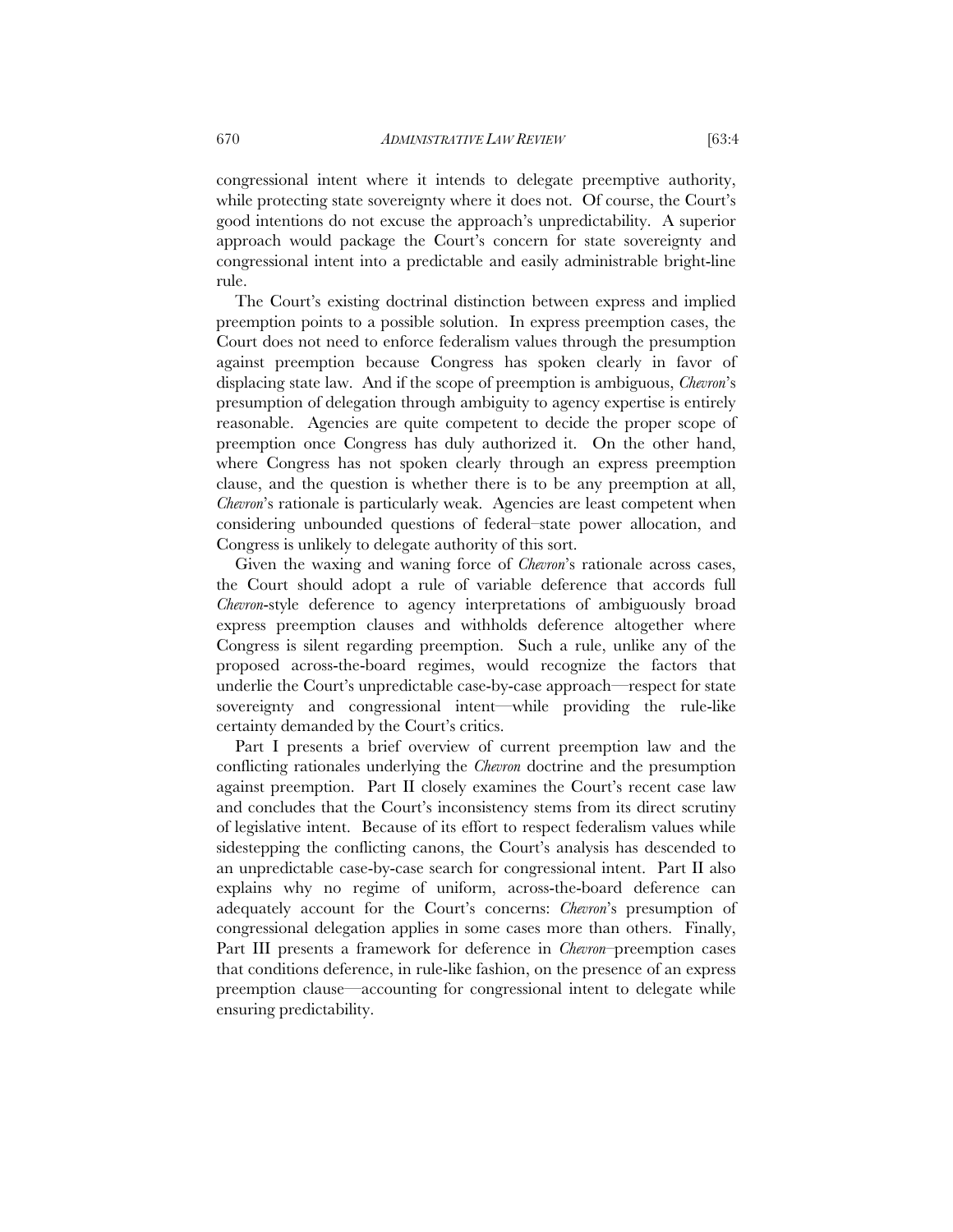# I. THE *CHEVRON*–PREEMPTION CLASH

To evaluate the Court's handling of the conflict between *Chevron* and the presumption against preemption, it is useful first to pause and consider the rationales underlying those doctrines and the current state of preemption law generally.

#### *A. Federal Preemption of State Law*

Congress's power of preemption, rooted in the Supremacy Clause of the Constitution, $6$  permits federal law to trump state law where it is undesirable or impossible for two independent legal regimes to coexist. The Supreme Court has recognized two primary categories of preemption: express and implied.7 Express preemption occurs where a federal statute expressly withdraws regulatory power over a particular area of law from the states.<sup>8</sup> Express preemption doctrine therefore involves the difficult but familiar judicial task of determining the intended preemptive reach of statutory language.9 Implied preemption is subdivided into two types: field preemption and conflict preemption.10 Field preemption occurs where a federal regulatory regime is so pervasive as to imply that Congress intended to occupy an entire field of the law, leaving no room for states to supplement that federal regulation.<sup>11</sup> Similarly, but on a smaller scale,

<sup>6.</sup> U.S. CONST. art. VI, cl. 2 ("This Constitution, and the Laws of the United States . . . shall be the supreme Law of the Land; and the Judges in every State shall be bound thereby, any Thing in the Constitution or Laws of any State to the Contrary notwithstanding.").

<sup>7.</sup> *See* Gade v. Nat'l Solid Wastes Mgmt. Ass'n, 505 U.S. 88, 98 (1992) ("Pre-emption may be either expressed or implied, and 'is compelled whether Congress' command is explicitly stated in the statute's language or implicitly contained in its structure and purpose.'" (quoting Jones v. Rath Packing Co., 430 U.S. 519, 525 (1977))).

<sup>8.</sup> Caleb Nelson, *Preemption*, 86 VA. L. REV. 225, 226–27 (2000).

<sup>9.</sup> *See id.* (explaining that judges faced with an express preemption clause must determine both the meaning of the clause and whether the Constitution allows Congress to forbid the states from exercising the powers in question); Daniel E. Troy & Rebecca K. Wood, *Federal Preemption at the Supreme Court*, 2007–2008 CATO SUP. CT. REV. 257, 258 (2008).

<sup>10.</sup> *Gade*, 505 U.S. at 98.

<sup>11.</sup> *See* Cipollone v. Liggett Grp., Inc., 505 U.S. 504, 516 (1992) ("In the absence of an express congressional command, state law is pre-empted if that law actually conflicts with federal law, or if federal law so thoroughly occupies a legislative field 'as to make reasonable the inference that Congress left no room for the States to supplement it.'" (quoting Rice v. Santa Fe Elevator Corp., 331 U.S. 218, 230 (1947)); English v. Gen. Elec. Co., 496 U.S. 72, 79 (1990) ("[I]n the absence of explicit statutory language, state law is pre-empted where it regulates conduct in a field that Congress intended the Federal Government to occupy exclusively."); *see also* Nelson, *supra* note 8, at 227.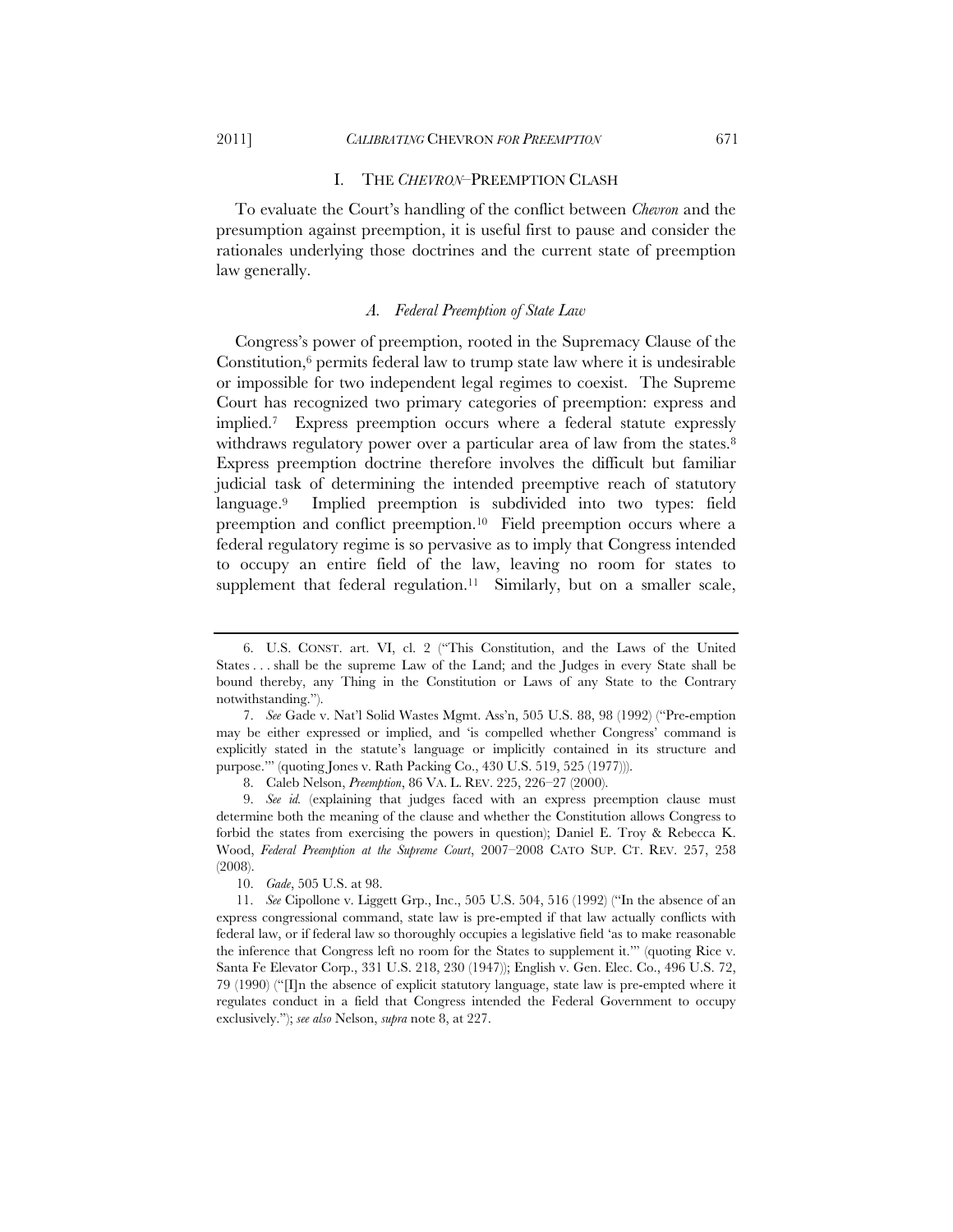conflict preemption occurs where, though Congress has demonstrated no intent to occupy an entire field of law, federal law conflicts with a particular state law.12 This conflict may take either of two forms: First, state law will be preempted "where it is impossible for a private party to comply with both state and federal law."13 Second, state law will also be preempted where, though it is not literally impossible to comply with both state and federal law, state law "stands as an obstacle to the accomplishment and execution of the full purposes and objectives of Congress."14 This taxonomy of preemption yields four fundamental varieties: express preemption, field preemption, impossibility preemption, and obstacle preemption. Though this Article will not dwell on the nuanced distinctions among the doctrines, it is important at the outset to recognize the basic distinction between express and implied varieties of preemption. The Court is much more skeptical of implied preemption claims than it is of express preemption claims,15 and that skepticism factors heavily in its treatment of agency determinations for or against preemption.16

#### *B. The Presumption Against Preemption*

Regardless of the particular preemption doctrine involved, preemption questions are enormously important. The extent to which federal law displaces state law determines the legal regime or regimes under which particular cases will be decided and, more broadly, the balance of power between the states and the federal government.17 Overpreemption threatens to extinguish the states' traditional sovereign roles as checks on federal power and guarantors of individual rights,18 while underpreemption

<sup>12.</sup> *See* Nelson, *supra* note 8, at 228.

<sup>13.</sup> Crosby v. Nat'l Foreign Trade Council, 530 U.S. 363, 372–73 (2000); *see, e.g.*, Fla. Lime & Avocado Growers, Inc. v. Paul, 373 U.S. 132, 142–43 (1963) (upholding a California statute where dual compliance with both state and federal law was possible).

<sup>14.</sup> Hillsborough Cnty. v. Automated Med. Labs., Inc., 471 U.S. 707, 713 (1985) (quoting Hines v. Davidowitz, 312 U.S. 52, 67 (1941)).

<sup>15.</sup> *See id.* at 714 (noting that a defendant advancing an argument of implied preemption "faces an uphill battle"); Mary J. Davis, *The Battle over Implied Preemption: Products Liability and the FDA*, 48 B.C. L. REV. 1089, 1132–33 (2007) (arguing that the Supreme Court demands strong clear evidence of implied conflict because it is a weak substitute for congressional intent).

<sup>16.</sup> *See infra* Part II.B.

<sup>17.</sup> Nelson, *supra* note 8, at 225–26.

<sup>18.</sup> *See* Betsy J. Grey, *Make Congress Speak Clearly: Federal Preemption of State Tort Remedies*, 77 B.U. L. REV. 559, 613–18 (1997) (arguing that overpreemption threatens states control over tort law); Roderick M. Hills, Jr., *Against Preemption: How Federalism Can Improve the National Legislative Process*, 82 N.Y.U. L. REV. 1, 16–18 (2007) (arguing that Congress has institutional tendencies to defer politically sensitive issues to bureaucratic resolution and that less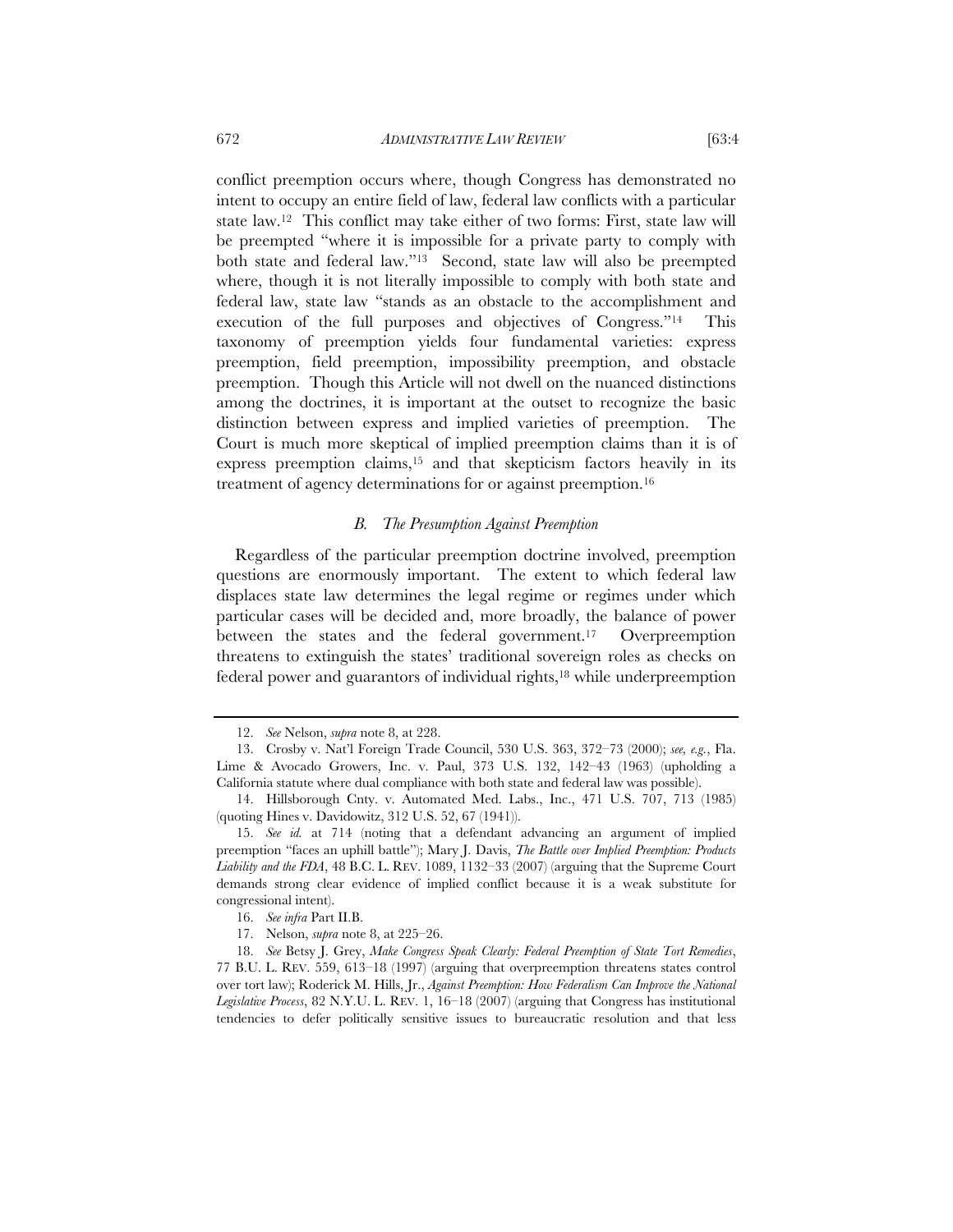threatens the efficiency provided by uniform federal regulatory schemes.<sup>19</sup> And of course, in any given case, the parties will have their own selfinterested views on the proper law to apply as well.

Recognizing the delicacy and importance of preemption questions, the Supreme Court has generally applied a presumption against preemption of state law, requiring from Congress a clear statement of intent to preempt before it is willing to find state law preempted by a federal statute.<sup>20</sup> The Court's classic statement of the principle is found in *Rice v. Santa Fe Elevator Corp.*<sup>21</sup>: "[W]e start with the assumption that the historic police powers of the States [are] not to be superseded by [a] Federal Act unless that was the clear and manifest purpose of Congress."22 This presumption, which effectively forces congressional deliberation by requiring an explicit preemption clause or its equivalent, can be justified under a number of theories.

First, the presumption represents an embrace of federalism values and a reluctance to risk incidental interference with state sovereignty.23 By forcing Congress to speak clearly, the Court protects parallel state legal regimes from federal incursion and thereby promotes all of the traditionally recited advantages of divided sovereignty.24 Second, the presumption against preemption also reflects an empirical assumption regarding legislative intent. Given our nation's traditional system of limited federal government and respect for state autonomy, courts may be justified in presuming, absent clear evidence to the contrary, that federal legislators do not intend their efforts to displace existing state law.25

preemption would permit states to force issues onto the congressional agenda through state legislative efforts); S. Candice Hoke, *Preemption Pathologies and Civic Republican Values*, 71 B.U. L. REV. 685, 710–14 (1991) (arguing that overpreemption threatens public participation in state political processes).

<sup>19.</sup> *See* Alan Schwartz, *Statutory Interpretation, Capture, and Tort Law: The Regulatory Compliance Defense*, 2 AM. L. & ECON. REV. 1, 20–22 (2000) (arguing that inefficiencies result from nonuniform state safety standards).

<sup>20.</sup> Mendelson, *supra* note 2, at 752.

<sup>21. 331</sup> U.S. 218 (1947).

<sup>22.</sup> *Id*. at 230.

<sup>23.</sup> *See* Mendelson, *supra* note 2, at 756 (citing as an example the *Medtronic* Court's description of federal preemption as a "serious intrusion into state sovereignty" (quoting Medtronic, Inc. v. Lohr, 518 U.S. 470, 488 (1996))).

<sup>24.</sup> *See id.* at 756–57 & n.76 (collecting sources and including government responsiveness, promotion of self-governance, efficiency, and interstate competition for citizens in a list of federalism's traditionally recited values).

<sup>25.</sup> *Id.* at 755.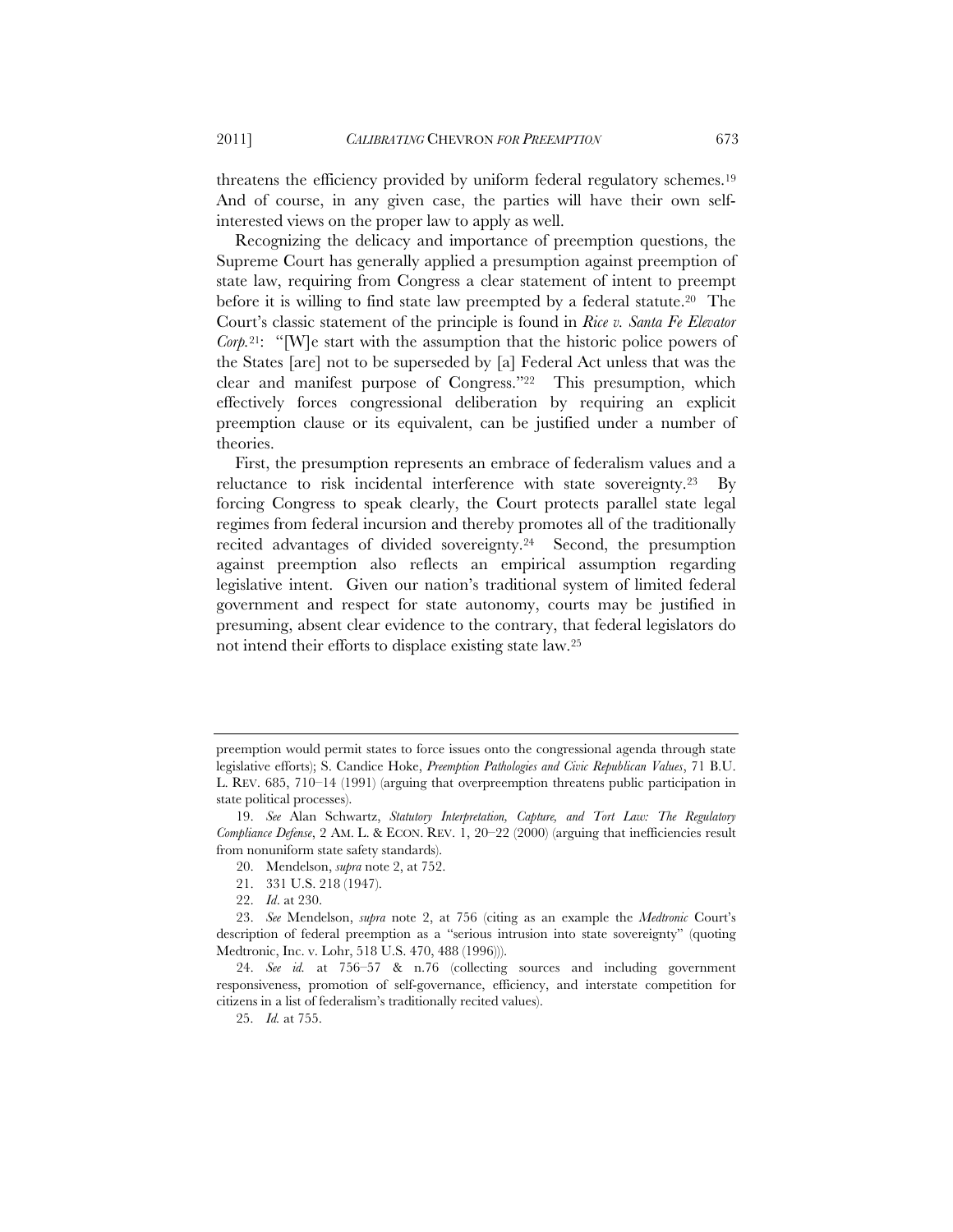Like the presumption against preemption, the *Chevron*26 doctrine also relies on a presumption regarding congressional intent to interpret difficult statutory language. The doctrine presumes that Congress would prefer agencies to resolve ambiguities in the statutes they administer and so directs courts to defer to an agency's reasonable interpretation of an ambiguous statute. Courts first apply the "traditional tools of statutory construction"<sup>27</sup> to determine "whether Congress has directly spoken to the precise question at issue."28 If the statutory language is ambiguous, however, courts infer congressional intent to delegate interpretive authority to the agency and defer to the agency's construction as long as it is reasonable.29

The inference of intent to delegate is, in many instances, quite reasonable. Congress is a body of generalists with no particular expertise other than lawmaking itself. When drafting or updating the organic statutes underlying complex regulatory regimes, Congress is predictably eager to shift responsibility for technical policy minutiae to experts in executive agencies.30 Congress may also have other reasons for granting decisionmaking authority to agencies. By enacting skeletal statutes and relying on agencies to fill in the details, Congress is able to take credit for broad initiatives while avoiding blame for more detailed and sometimes controversial policy choices.31 Thus, statutory ambiguity on a particular question may be a sign that Congress preferred to use imprecise language and thereby delegate ultimate interpretive authority to the agency

30. David Epstein & Sharyn O'Halloran, *The Nondelegation Doctrine and the Separation of Powers: A Political Science Approach*, 20 CARDOZO L. REV. 947, 966–67 (1999) ( "As policy becomes more complex, Congress will rationally rely more on the executive branch to fill in policy details. . . . The first and most obvious reason is that the executive branch is filled (or can be filled) with policy experts who can run tests and experiments, gather data, and otherwise determine the wisest course of policy, much more so than can 535 members of Congress and their staff.").

31. *See* DAVID SCHOENBROD, POWER WITHOUT RESPONSIBILITY: HOW CONGRESS ABUSES THE PEOPLE THROUGH DELEGATION 99–106 (1993) (describing the political cover that broad delegation provides to Congress); Theodore J. Lowi, *Two Roads to Serfdom: Liberalism, Conservation and Administrative Power*, 36 AM. U. L. REV. 295, 296 (1987) ("[T]he delegation of broad and undefined discretionary power from the legislature to the executive branch deranges virtually all constitutional relationships and prevents attainment of the constitutional goals of limitation on power, substantive calculability, and procedural calculability.").

<sup>26.</sup> Chevron U.S.A. Inc. v. Natural Res. Def. Council, Inc., 467 U.S. 837 (1984).

<sup>27.</sup> *Id.* at 843 n.9.

<sup>28.</sup> *Id.* at 842.

<sup>29.</sup> *Id.* at 843–44 (distinguishing explicit and implicit delegations of rulemaking authority and directing that courts defer to the reasonable interpretation of the agency in ambiguous cases).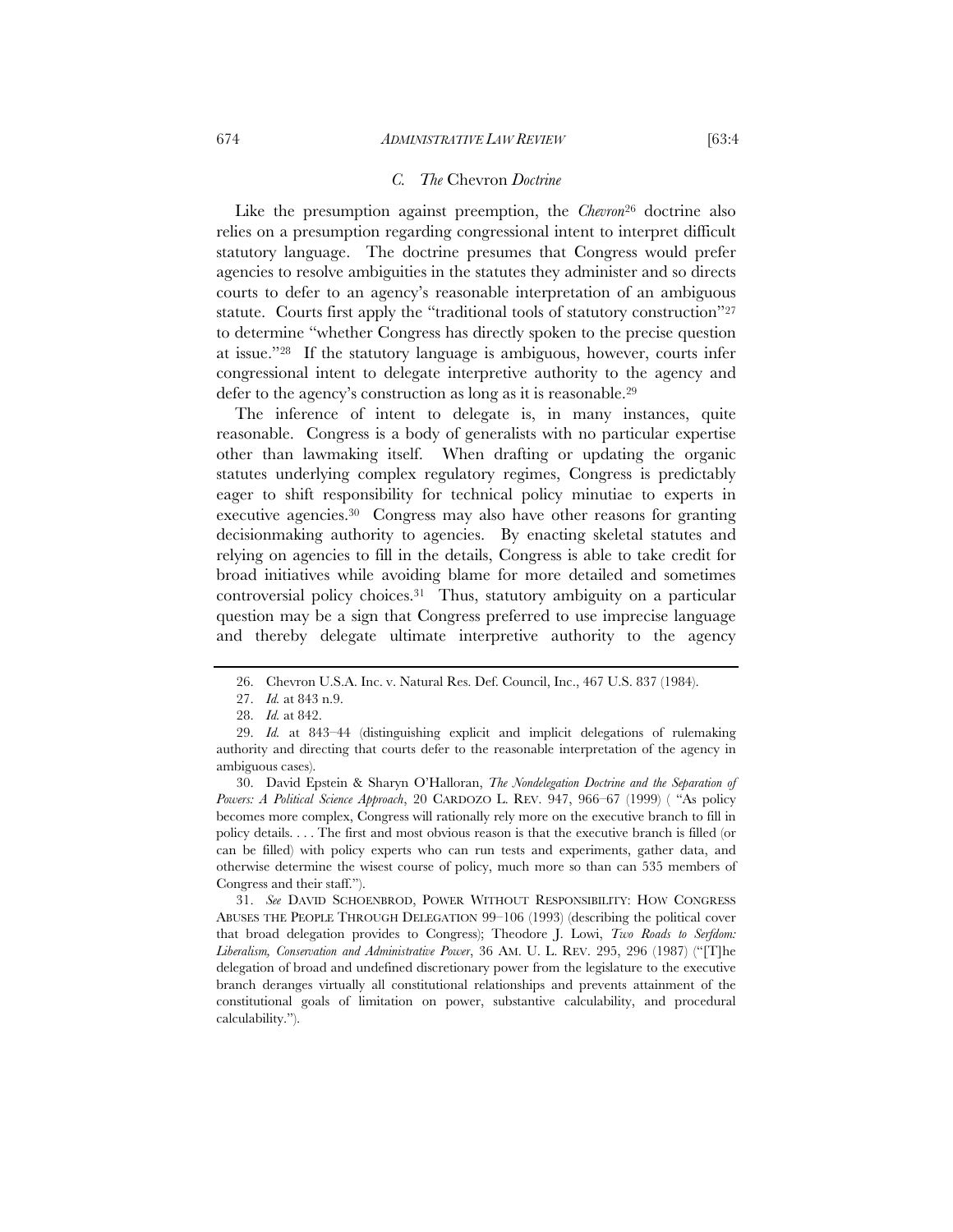responsible for administering the statute. The *Chevron* doctrine recognizes this principle and incorporates it into an interpretive canon of deference to agencies' reasonable interpretations of ambiguous statutes.

#### *D. Indeterminacy and Incompatibility: Canons as Rules of Thumb*

Though intuitive and quite helpful, both the presumption against preemption and the *Chevron* doctrine are, like all canons of construction, frequently fallible generalizations. They are useful "rules of thumb" but do not always produce the correct result.32 One can imagine, for instance, scenarios in which Congress does not explicitly state its intent to preempt state law but where its intent to do so is so clear that it would be foolish for a court to allow the presumption against preemption to determinatively affect its interpretation. Indeed, entire branches of preemption doctrine have been built around such cases:

Even in the absence of an express preemption clause, the Court sometimes is willing to conclude that a federal statute wholly occupies a particular field and withdraws state lawmaking power over that field. The Court has indicated that a federal regulatory scheme may be "so pervasive" as to imply "that Congress left no room for the States to supplement it." . . . In essence, judges who infer such "field" preemption are reading an implicit preemption clause into the federal statute . . . .33

Where congressional intent to preempt is clear, that intent wins out despite the general presumption in favor of state sovereignty.

One can imagine similar exceptions to the *Chevron* doctrine. Even where statutory language is imprecise and an agency presents a reasonable construction of that language, deference may be inappropriate if an inference of congressional intent to delegate would be unreasonable. As with the presumption against preemption, the *Chevron* doctrine's rule of thumb can be overcome by sufficiently strong evidence that the canon will incorrectly discern congressional intent in a case or set of cases.34

<sup>32.</sup> *See* Varity Corp. v. Howe, 516 U.S. 489, 511 (1996) ("Canons of construction . . . are simply rules of thumb which will sometimes help courts determine the meaning of legislation." (internal quotation marks omitted)); *see also* James J. Brudney & Corey Ditslear, *Canons of Construction and the Elusive Quest for Neutral Reasoning*, 58 VAND. L. REV. 1, 7–14, 29–69 (2005) (providing an overview of recent academic treatment of the canons and an empirical assessment of their use by modern courts).

<sup>33.</sup> Nelson, *supra* note 8, at 227 (quoting Rice v. Santa Fe Elevator Corp., 331 U.S. 218, 230 (1947)).

<sup>34.</sup> *See* Thomas W. Merrill & Kristin E. Hickman, Chevron*'s Domain*, 89 GEO. L.J. 833, 872 (2001) (arguing that, because *Chevron* should only apply in cases where Congress intends it to apply, it is important to determine whether Congress would want agencies to have primary interpretational authority).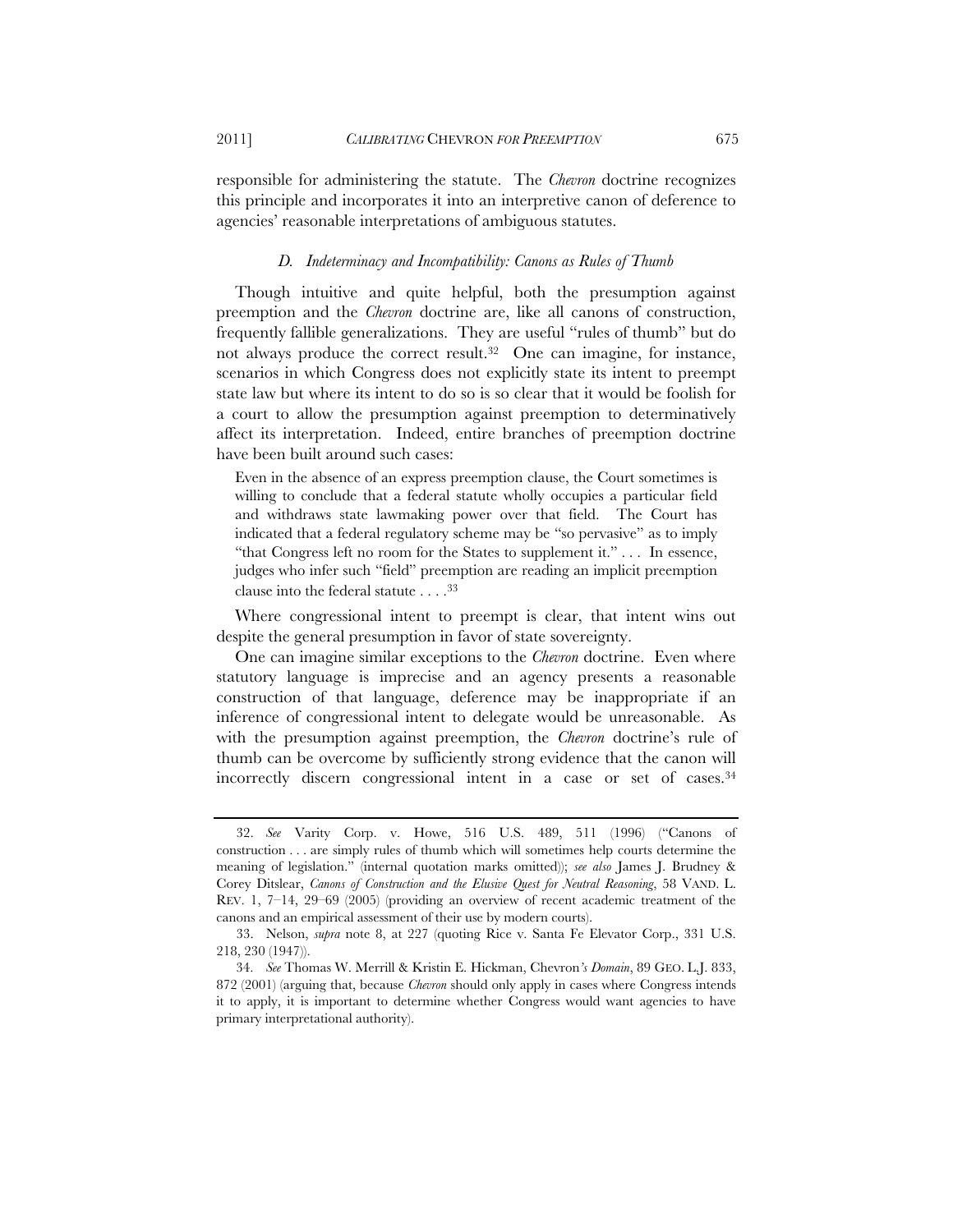Accordingly, in a series of post-*Chevron* cases the Court has gradually softened *Chevron*'s rule of deference, carving out exceptions where congressional intent to delegate seems unlikely. In *Adams Fruit Co. v. Barrett*<sup>35</sup> the Court hinted in dicta that *Chevron*-style deference might be inappropriate if Congress did not intend to delegate authority to decide a particular interpretive question.36 Ten years later, in *Christensen v. Harris County*,<sup>37</sup> the Court declined to extend deference to an agency interpretation contained in an opinion letter rather than in a formal regulation.38 Citing lack of formality and force of law, the Court appears to have been motivated by a concern that Congress would not have intended to delegate authority to the agency to make important interpretive decisions in such an informal way.39

The pattern of exception carving culminated in *United States v. Mead Corp.*40 where the Court transformed *Chevron*'s hard-and-fast rule of deference to agency interpretations to a more context-specific inquiry into congressional intent to delegate. Similar to *Christensen*, the *Mead* Court declined to extend deference to an agency interpretation contained within an informal agency tariff classification rather than a formal regulation.<sup>41</sup> The Court pushed *Christensen*'s logic a step further, however, reasoning that

Congress clearly envisioned, indeed expressly mandated, a role for the Department of Labor in administering the statute by requiring the Secretary to promulgate *standards* implementing AWPA's motor vehicle provisions. This delegation, however, does not empower the Secretary to regulate the scope of the judicial power vested by the statute. Although agency determinations within the scope of delegated authority are entitled to deference, it is fundamental that an agency may not bootstrap itself into an area in which it has no jurisdiction.

*Id.* at 650 (internal quotation marks omitted) (citations omitted).

<sup>35. 494</sup> U.S. 638 (1990).

<sup>36.</sup> In *Adams Fruit Co.*, a group of injured migrant farm workers, who had already received workers' compensation benefits under Florida state law, brought a claim for further benefits under the motor vehicle safety provisions of the Migrant and Seasonal Agricultural Worker Protection Act (AWPA). *Id.* at 640–41. Their employer, Adams Fruit Company, argued that the Court should defer to the Department of Labor's position that where state workers' compensation is available, it should serve as the exclusive remedy. *Id.* at 649–50. The Court rejected this contention, finding the statutory language to unambiguously support the farm workers' position. *Id.* at 650–51. Moreover, the Court reasoned that even were the language ambiguous, Congress had established the Judiciary and not the Department of Labor as the adjudicator of private actions arising under the statute:

<sup>37. 529</sup> U.S. 576 (2000).

<sup>38.</sup> *Id.* at 586–87.

<sup>39.</sup> *Id.* at 587 (stating that interpretations contained in opinion letters do not merit the *Chevron*-style deference they otherwise would if made pursuant to notice-and-comment rulemaking).

<sup>40. 533</sup> U.S. 218 (2001).

<sup>41.</sup> *Id.* at 231–32.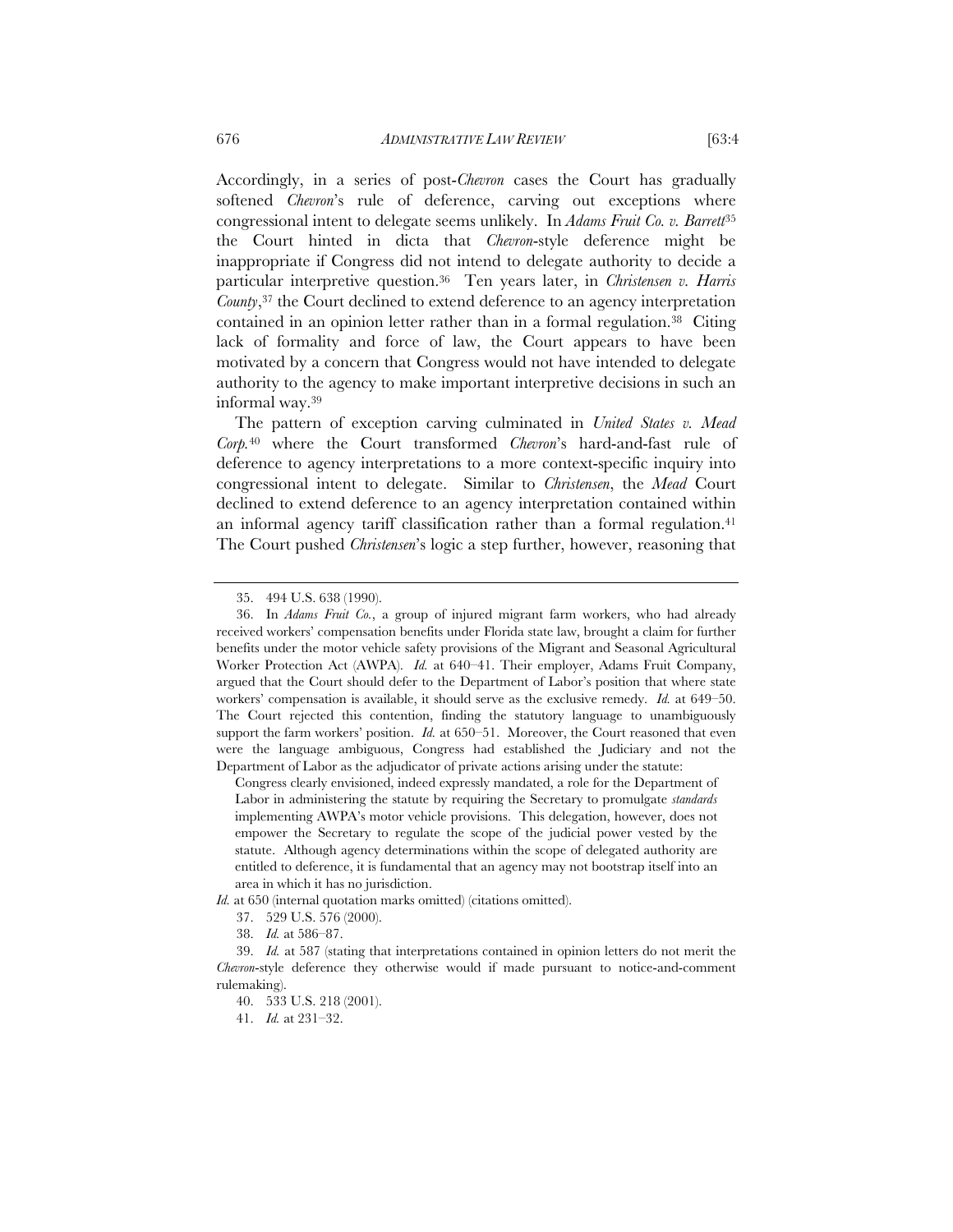even an agency interpretation embodied in a formal regulation would not *necessarily* be entitled to deference.<sup>42</sup> Such formality is a "very good indicator" of congressional intent to delegate but is not alone dispositive.<sup>43</sup> In every instance the Court must ascertain whether the *Chevron* presumption of intent to delegate is reasonable or whether, given the unique circumstances of the case, the doctrine yields an incorrect picture of congressional intent.

Thus, neither the presumption against preemption nor the *Chevron* doctrine of deference erects an unyielding, across-the-board rule. Both interpretive principles are subject to qualification where the Court finds their underlying rationales to be inapplicable to a particular category of cases.44 The difficulty comes, of course, in delineating areas of inapplicability in a way that is principled and rule-like enough to preserve the utility of the general rule. One might, for instance, along with Justice Scalia, question whether the *Mead* exception to *Chevron* has been framed so loosely as to eviscerate the rule altogether, leaving only a naked inspection of intent to delegate.45 Such objections raise important questions of proper exception drawing but do not undermine the enterprise itself.<sup>46</sup> Passing over questions of the appropriateness of this or that particular exception, the concern here is simply to illustrate the defeasibility of the canons in the presence of sufficiently strong evidence of contrary congressional intent.

45. *See Mead*, 533 U.S. at 240–41 (Scalia, J., dissenting) ("Today the Court collapses [the *Chevron*] doctrine, announcing instead a presumption that agency discretion does not exist unless the statute, expressly or impliedly, says so. . . . The Court has largely replaced *Chevron*, in other words, with that test most beloved by a court unwilling to be held to rules (and most feared by litigants who want to know what to expect): th'ol' 'totality of the circumstances' test.").

46. Courts are in agreement, for instance, that agencies' views on the proper interpretation of the Administrative Procedure Act (APA) are not entitled to *Chevron* deference because no particular agency is assigned a special role in construing that statute. *See* Metro. Stevedore Co. v. Rambo, 521 U.S. 121, 137 n.9 (1997) (noting that *Chevron* deference to an agency interpretation of the APA's burden of proof provision would be inappropriate); *cf.* Rapaport v. Office of Thrift Supervision, 59 F.3d 212, 216 (D.C. Cir. 1995) (determining *Chevron*-style deference to be inappropriate where multiple agencies are responsible for administering a single statute).

<sup>42</sup>*. Id.* at 229–30. Neither does a lack of formality necessarily preclude *Chevron*-style deference. Post-*Mead*, formality is neither necessary nor sufficient to support judicial deference.

<sup>43.</sup> *Id.* at 229.

<sup>44.</sup> The *Christensen*–*Mead* line is the Court's most direct effort to curtail the scope of *Chevron*, but it has engaged in other instances of exception making as well. *See* Lisa Schultz Bressman, Chevron*'s Mistake*, 58 DUKE L.J. 549, 550–59, 589–602 (discussing two additional cases that eschew traditional *Chevron* analysis where its result would be inconsistent with a theory of congressional delegation: *Zuni Public School District No. 89 v. Department of Education*, 550 U.S. 81 (2007), and *Gonzales v. Oregon*, 546 U.S. 243 (2006)).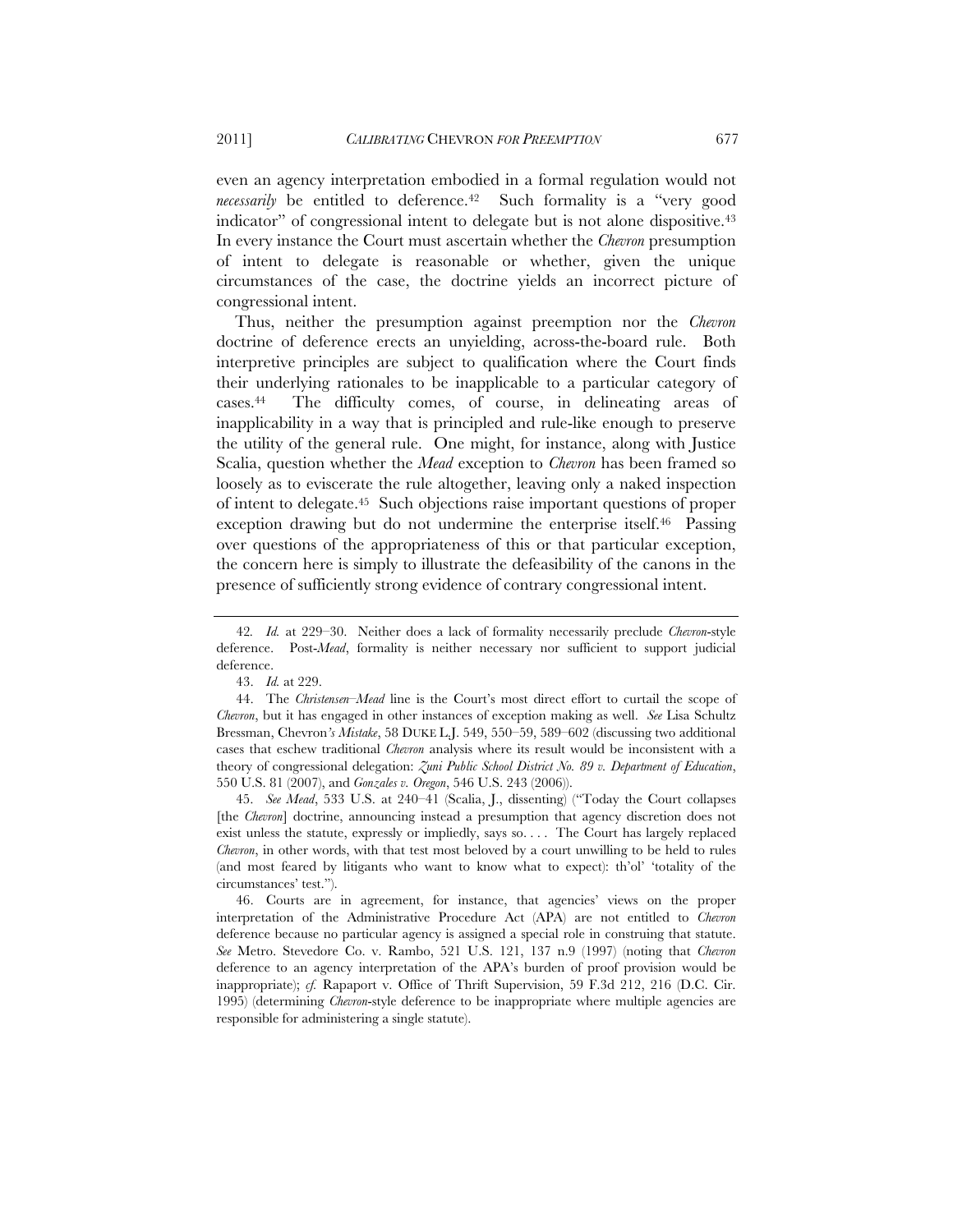In addition to the possibility that in a particular category of cases a canon's rationale will be undercut by stronger, contradictory evidence of congressional intent, interpretive canons are indeterminate in another way as well: often two canons will come into conflict, each pointing toward an opposing result. This possibility of conflict and consequent indeterminacy is amply demonstrated by Karl Llewellyn who, in his classic critique of the canons, presented twenty-eight canons, each side-by-side with its respective countercanon.47 To say that the canons are indeterminate, however, is not to disclaim their usefulness as interpretive tools. A rule of thumb is useful not for its perfect accuracy but for its broad applicability and ease of application. Canons may be overridden on occasion by superior evidence of statutory meaning without diminishing their utility as tools of interpretation.48

The possibility of conflicting canons can be understood as a subset of the more general possibility, discussed in the previous section, that in a particular set of cases superior evidence of congressional intent may defeat a canon. Contrary canons of interpretation are simply one particular way in which congressional intent can be discerned. As in the more general case, the difficulty in resolving canon conflicts lies in determining where each canon should and should not apply (that is, which canon ought to prevail in a particular set of cases) and drawing lines in a rule-like enough fashion that the utility of the general rule is not obliterated.

#### *E. Defeasibility, Conflict, and* Chevron

Notwithstanding interpretive canons' usefulness as tools of statutory construction, they are, as the previous sections have shown, merely rules of thumb, defeasible in the face of sufficiently strong evidence of contrary congressional intent. So, inevitably, when the canons are invoked to solve novel, delicate, or otherwise extraordinary interpretive questions, we begin to question their applicability. We may wonder whether a canon's rationale is applicable at all or, if there is a conflict, which of two canons should win out. These problems pop up with particular severity in the preemption context.

As the modern administrative state has expanded and agencies have become responsible for administering a substantial number of statutes that raise preemption issues, courts have been forced to wrestle with a

<sup>47.</sup> *See* Karl N. Llewellyn, *Remarks on the Theory of Appellate Decision and the Rules or Canons About How Statutes Are to Be Construed*, 3 VAND. L. REV. 395, 401–06 (1950).

<sup>48.</sup> *See* ANTONIN SCALIA, A MATTER OF INTERPRETATION: FEDERAL COURTS AND THE LAW 25–27 (Amy Gutman ed., 1997); CASS R. SUNSTEIN, AFTER THE RIGHTS REVOLUTION: RECONCEIVING THE REGULATORY STATE 147–57 (1990).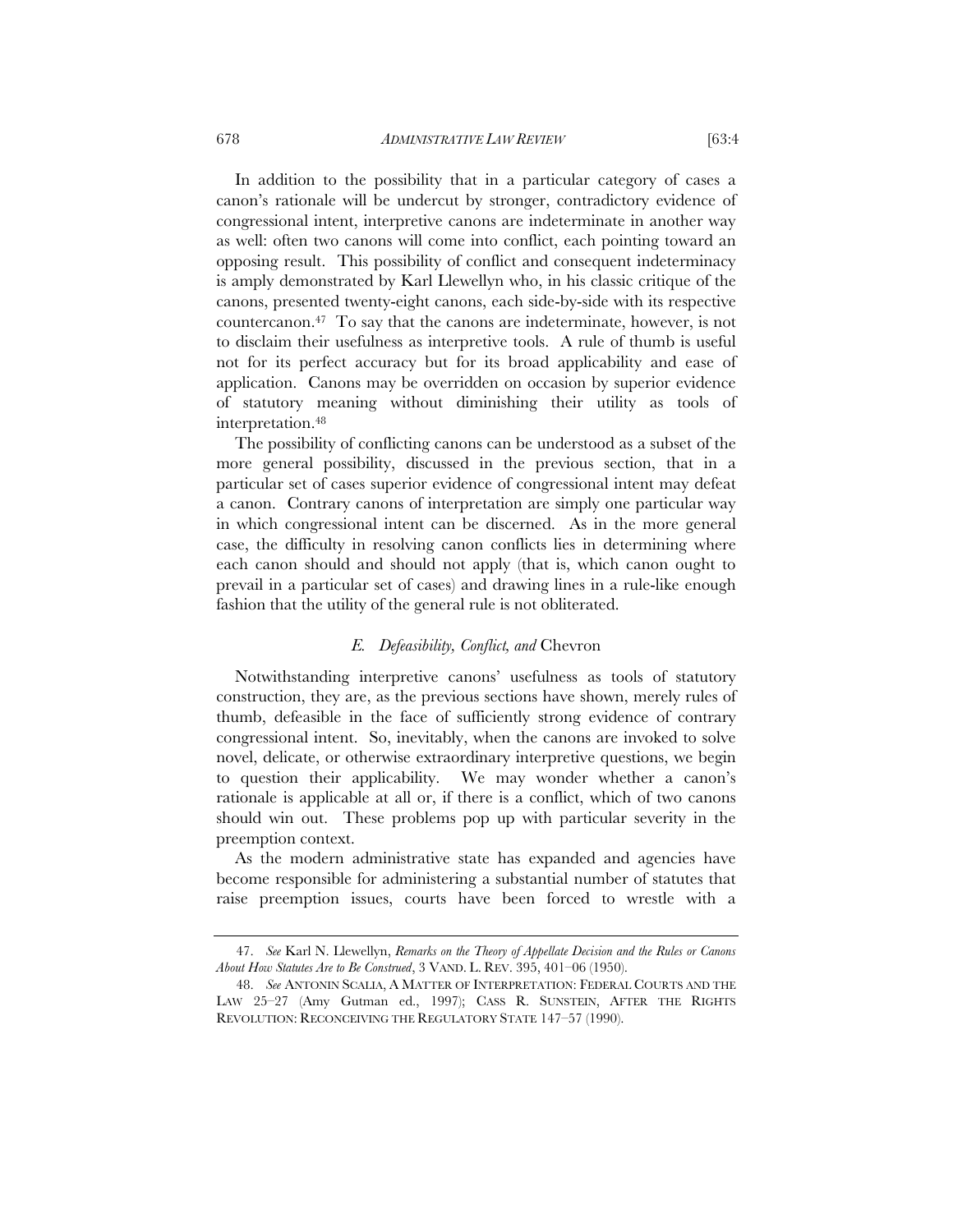particularly vexing conflict between the *Chevron* doctrine—which requires deference to an agency's reasonable construction of an ambiguous statute and the presumption against preemption, which requires a "clear statement" from Congress before a court may conclude that a federal statute preempts state law.49 Does the federalism-inspired interpretive canon presuming against preemption serve as a "traditional tool[] of statutory construction"50 resolving ambiguity and obviating the need for *Chevron* deference to agency views? Or does the peculiar competence of agencies within their statutory spheres require deference even regarding such sensitive questions as preemption? And if agency views require deference, should that deference be tempered in light of countervailing federalism concerns? Such questions reflect a deep tension among the *Chevron* doctrine, the presumption against preemption, and their underlying rationales. The question is whether, in the context of preemption, the conflict between *Chevron* and its rationale is severe enough to warrant an exception to the general rule. And if so, how should that exception be framed?

*Chevron*'s rule of deference is based on the presumption that Congress intends to delegate interpretive authority to agencies to resolve statutory ambiguities. Where such a presumption would be unreasonable, however, *Chevron*'s rationale is undercut. Pointing to the importance of federalism values, agency inexpertness in considering preemption questions, the risk of arbitrary decisionmaking, and the danger of agency self-aggrandizement, Nina Mendelson suggests that preemption questions present just the sort of exceptional circumstance that requires amendment of the general *Chevron*  rule.51 She and other commentators suggest that courts should grant something less than full *Chevron*-style deference to agency determinations of preemption.<sup>52</sup>

As with all instances of exception making, the most difficult question (once it is determined that an exception is indeed necessary) is how best to draw the exception. Line drawing of this sort requires a careful balance. On the one hand, courts must be careful to carve out from the general rule only those instances where the underlying rationale of *Chevron* is inapplicable. On the other hand, overly fine distinctions or case-by-case applications of *Chevron*'s underlying logic risk destroying the utility of *Chevron* as a rule of decision. The remainder of this Article will first examine the

<sup>49.</sup> *See generally* Mendelson, *supra* note 2, at 739–40.

<sup>50.</sup> *See* Chevron U.S.A. Inc. v. Natural Res. Def. Council, Inc., 467 U.S. 837, 843 n.9 (1984).

<sup>51.</sup> *See, e.g.*, Mendelson, *supra* note 2, at 779–97.

<sup>52.</sup> *See supra* notes 2–5 and accompanying text.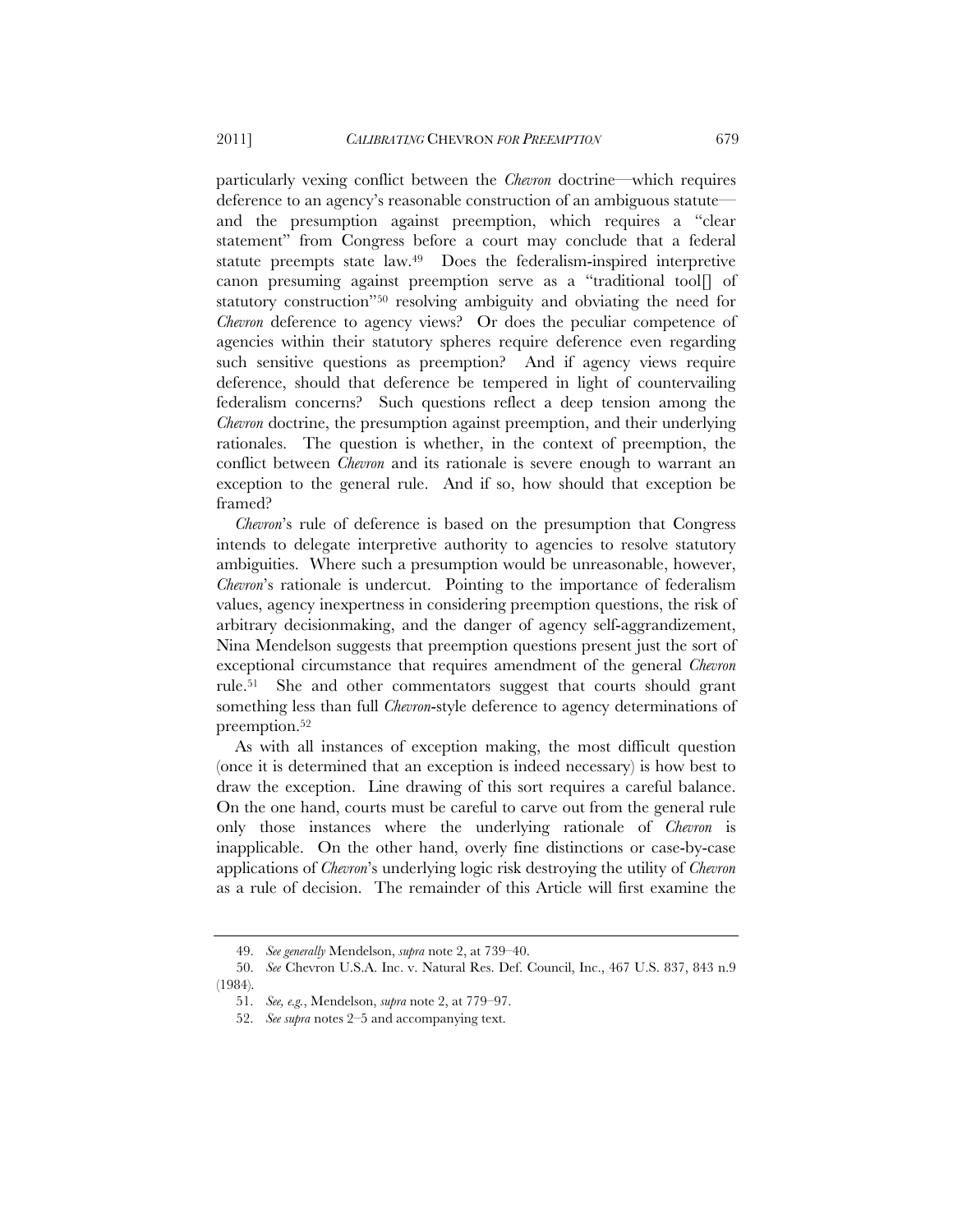Court's halting treatment of the *Chevron*–preemption puzzle and second present a novel, rule-like framework for addressing *Chevron*–preemption cases.

#### II. THE COURT'S *CHEVRON*–PREEMPTION JURISPRUDENCE

#### *A. Doctrinal Inconsistency and Unpredictable Decisions*

The Court's treatment of *Chevron*'s applicability to questions of federal preemption is notoriously convoluted.53 Even now, twenty-six years after the *Chevron* decision, it is unclear to what extent *Chevron*'s rule of deference applies in preemption cases. The ambiguity is threefold. First, though the cases generally seem to suggest that full, *Chevron*-style deference is inappropriate in preemption cases,  $54$  and at least a few Justices are willing to formally renounce the doctrine,55 the Court has yet to disavow *Chevron*'s

54. *See, e.g.*, Wyeth v. Levine, 129 S. Ct. 1187, 1201 (2009) (citing *Skidmore* and reasoning that the weight accorded to an agency's preemption determination depends on its "thoroughness, consistency, and persuasiveness").

<sup>53.</sup> *See* Davis, *supra* note 15, at 1093–94 ("The proper weight of an agency's determination of preemptive scope has generated much debate within the Supreme Court and among commentators. The Court has not answered the question of how an agency position affects the operation of implied conflict preemption doctrine, nor has it addressed how the historic primacy of state regulation in the area of health and safety is to be considered in the balance." (footnote omitted)); Paul E. McGreal, *Some* Rice *With Your*  Chevron*?: Presumption and Deference in Regulatory Preemption*, 45 CASE W. RES. L. REV. 823, 826 (1995) ("While the Court has spoken on regulatory preemption, it has neither explained nor justified its position. Instead, the Court merely has applied *statutory* preemption rules to *regulatory* preemption cases. To the extent that statutory and regulatory preemption are different—under the Court's larger jurisprudence—difficulty may be expected in applying the same set of preemption rules to both areas."); Mendelson, *supra* note 2, at 739 ("When faced with an agency interpretation addressing a statute's preemptive effect, courts have trod unevenly in reconciling *Chevron* deference with the *Rice* presumption against preemption."); Nelson, *supra* note 8, at 232–33 ("Most commentators who write about preemption agree on at least one thing: Modern preemption jurisprudence is a muddle."); Sharkey, *supra* note 2, at 454 ("It is exceedingly difficult to demonstrate that any consistent principle or explanatory variable emerges from the Supreme Court's products liability preemption jurisprudence.").

<sup>55.</sup> *See* Watters v. Wachovia Bank, N.A., 550 U.S. 1, 41 (2007) (Stevens, J., dissenting) ("Even if the [agency] did intend its regulation to pre-empt the state laws at issue here, it would still not merit *Chevron* deference. No case from this Court has ever applied such a deferential standard to an agency decision that could so easily disrupt the federal–state balance. . . . [U]nlike Congress, administrative agencies are clearly not designed to represent the interests of States, yet with relative ease they can promulgate comprehensive and detailed regulations that have broad pre-emption ramifications for state law. For that reason, when an agency purports to decide the scope of federal pre-emption, a healthy respect for state sovereignty calls for something less than *Chevron* deference." (citation omitted) (internal quotation marks omitted)).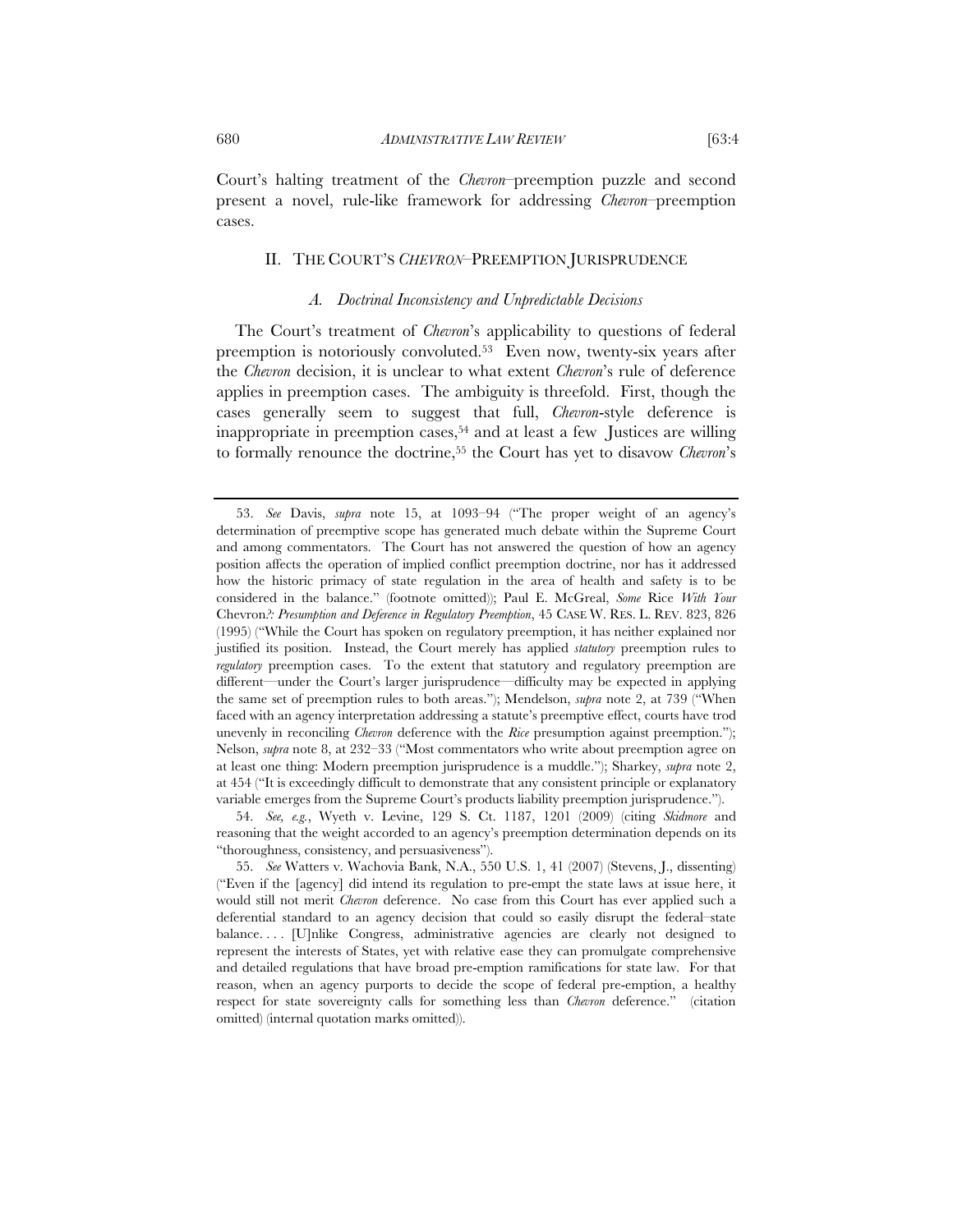applicability in preemption cases. Without a clearly articulated standard, *Chevron*'s applicability must be relitigated in each successive case, and regulated parties are left wondering whether agency determinations will withstand judicial scrutiny.

Second, even in the not-entirely-certain category of cases in which the court deems "something less" than *Chevron* deference to be appropriate, it is unclear what precisely something less entails. Thus, in *Medtronic, Inc. v.*  Lohr<sup>56</sup> the Court was "substantially informed by"<sup>57</sup> an agency's view of its regulations' preemptive scope, whereas in *Wyeth v. Levine*58 the Court accorded deference only based on the "thoroughness, consistency, and persuasiveness"59 of the agency's explanation, and in *Riegel v. Medtronic, Inc.*60 the Court proceeded "[n]either accepting nor rejecting the proposition that [a] regulation can properly be consulted to determine [a] statute's meaning."61 The Court's unwillingness or inability to articulate a clearly defined standard has invited heavy criticism and no shortage of proposals from commentators.62 Until the Court charts a clear course, the doctrine remains in limbo.

Third, the Court's view on the presumption against preemption is severely fractured. In any given preemption case it is nearly impossible to predict whether the presumption will make an appearance.<sup>63</sup> Commentators have long criticized the Court's halfhearted and haphazard application of the doctrine. $64$  Where it makes an appearance, a finding against preemption is sure to follow, but predicting its appearances is difficult at best.65 The Court's recent three-way split in *Wyeth v. Levine* regarding the presumption's applicability illustrates the problem nicely.

63. *Compare, e.g.*, Medtronic, Inc. v. Lohr, 518 U.S. 470, 484–85 (1996) (applying the presumption to interpret the Medical Device Act), *with* Riegel v. Medtronic, Inc., 128 S. Ct. 999 (2008) (failing even to mention the presumption when interpreting the same statute).

64. *See* Sharkey, *supra* note 2, at 458 ("Here, I join a veritable chorus of scholars pointing out the Court's haphazard application of the presumption. In the realm of products liability preemption, the presumption does yeoman's work in some cases while going AWOL altogether in others." (footnotes omitted)); Calvin Massey, *"Joltin' Joe Has Left and Gone Away": The Vanishing Presumption Against Preemption*, 66 ALB. L. REV. 759 (2003).

65. Sharkey, *supra* note 2, at 506 ("[W]here [the presumption] rears its head, its effect is seemingly outcome determinative.").

<sup>56. 518</sup> U.S. 470 (1996).

<sup>57.</sup> *Id.* at 495. Compare the *Medtronic* Court's language with that of *Geier v. American Honda Motor Co.*, 529 U.S. 861, 863 (2000), according "some weight" to an agency's conclusion that state law would stand as an obstacle to federal goals.

<sup>58. 129</sup> S. Ct. 1187 (2009).

<sup>59.</sup> *Id.* at 1201 (citing *Skidmore v. Swift & Co.*, 323 U.S. 134, 140 (1944)).

<sup>60. 128</sup> S. Ct. 999 (2008).

<sup>61.</sup> *Id.* at 1011.

<sup>62.</sup> *See supra* Parts I, II.E.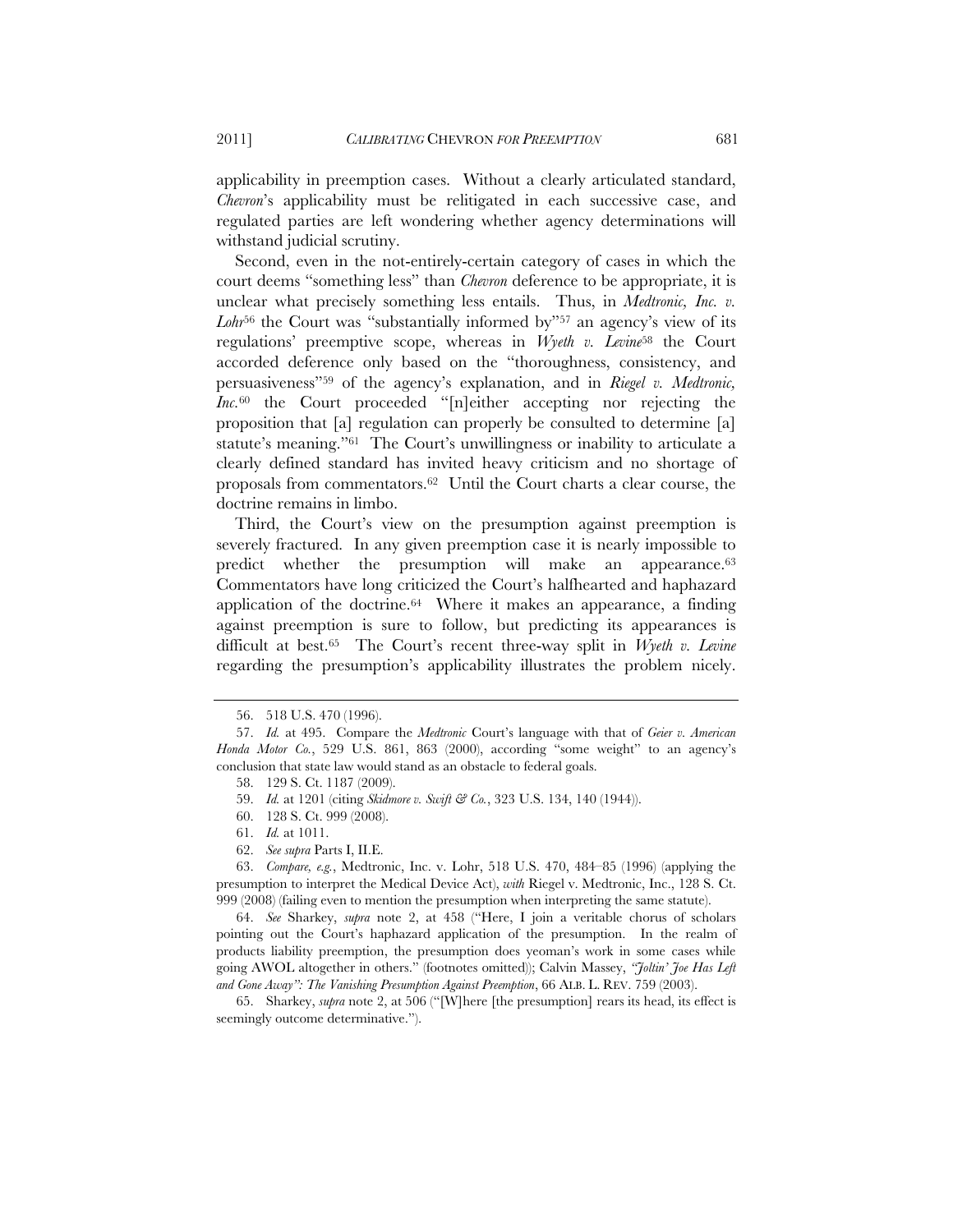Although the *Wyeth* majority relied on the presumption as a "cornerstone" of its decision, the dissent countered that the presumption is irrelevant in the context of conflict preemption.66 Concurring in judgment and splitting the Court a third way, Justice Thomas reserved the question of the applicability of the presumption, finding its resolution unnecessary given the clarity of the relevant statutes and regulations.67 Given such diversity of views even among the Justices, it is unsurprising that commentators criticize the doctrine as an ad hoc rationalization lacking explanatory power.<sup>68</sup>

#### *B. Explaining the Court's Haphazard Approach*

Commentators have rightly criticized the Court's inconsistent approach to *Chevron*–preemption questions. The cases present a haphazard jumble of noncommittal and ambiguous statements of selective deference to agency determinations of preemption. Echoing that vein of criticism, this Article began with a critique of the Court's inconsistency. Before moving on, it is useful to pause and reflect on the reasons underlying the Court's reluctance to articulate a clear standard. Several fundamental causes appear to animate the Court's jurisprudence, and an examination of these causes explains both why the Court has been reluctant to apply across-the-board *Chevron* deference to agency preemption determinations and, perhaps more interestingly, what an appropriate framework for *Chevron*-style deference might look like in the preemption context.

#### *1. Sidestepping the Danger of Conflicting-Canon Gridlock*

At root, the Court's inconsistency stems from the clash between two competing interpretive canons. *Chevron* suggests deference to agency views, whereas the presumption against preemption counsels against preemption absent strong evidence of congressional intent. Where the two conflict that is, where an agency views state law as an obstacle to congressional statutory objectives but Congress does not itself clearly state an intent to preempt—the canons pull in opposite directions, leaving the Court with no clear-cut answer. Faced with such a conflict, the Court could simply assert the superiority of one canon over the other and proceed to apply that canon as usual.69 This would be the proper course were it obvious that the

<sup>66.</sup> *Wyeth v. Levine*, 129 S. Ct. 1187, 1194–95 & n.3 (2009); *id.* at 1228–29 (Alito, J., dissenting).

<sup>67.</sup> *Id.* at 1208 n.2 (Thomas, J., concurring).

<sup>68.</sup> Sharkey, *supra* note 2, at 506.

<sup>69.</sup> This is the approach of those who advocate across-the-board *Chevron* deference, treating preemption cases no differently than other instances of agency interpretation, and also of those who argue that no deference at all is due to agency preemption determinations.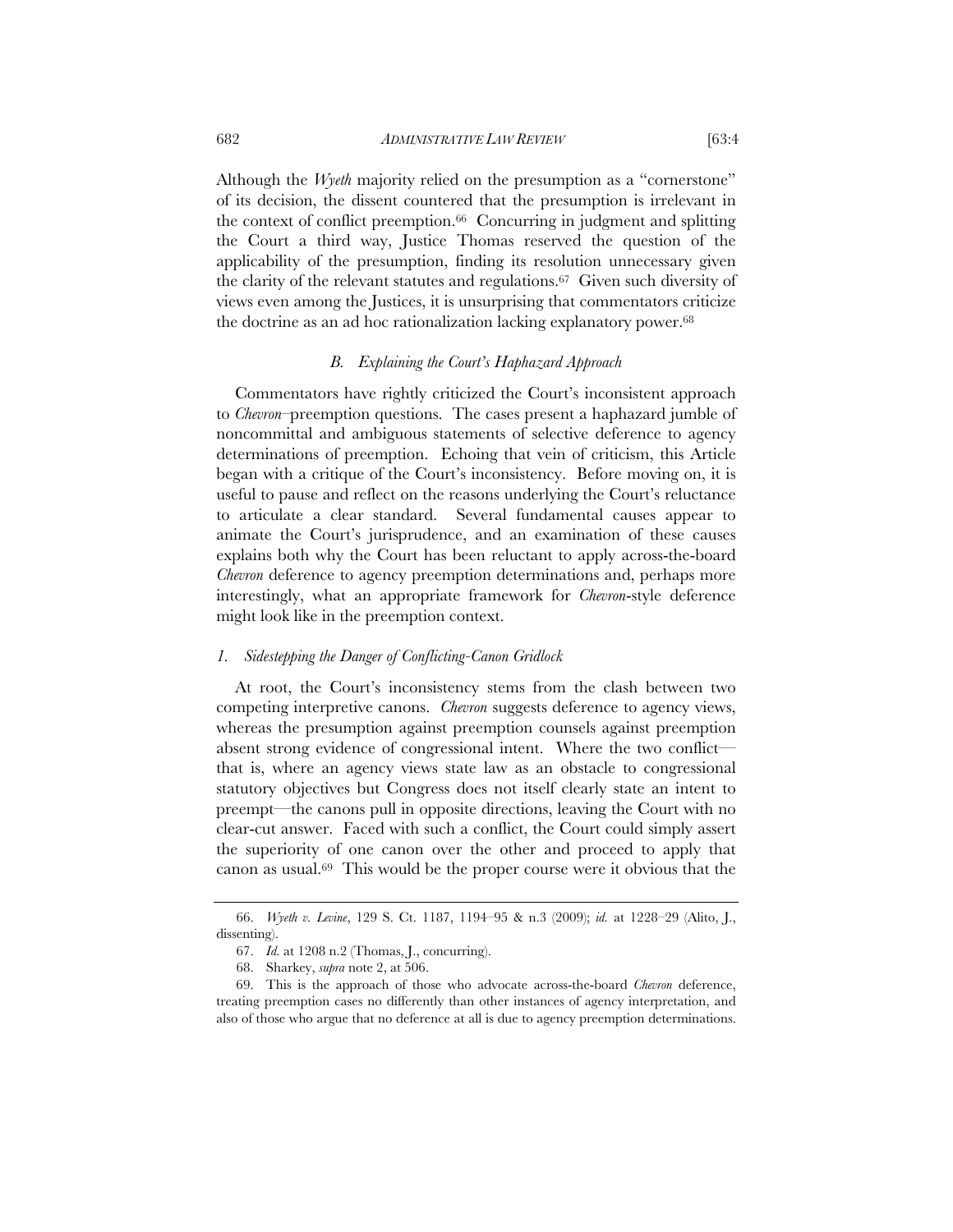rationale underlying one canon or the other was simply inapplicable given the unique circumstances of agency preemption determinations. Both canons, however, retain at least some persuasive force. It is neither unreasonable to suppose that Congress would intend an expert agency to make some preemptive determinations nor to suppose that Congress would speak clearly if it intended a statute to have preemptive effect. Therefore, it would be a mistake to privilege one canon to a position of complete superiority over the other.

Recognizing this, the Court has avoided conclusively embracing or rejecting the *Chevron* doctrine's applicability to preemption questions.70 Instead, the Court has sidestepped canon-conflict gridlock by digging beneath the canons and focusing directly on congressional intent. In *Wyeth*, for example, the Court began its analysis with the "cornerstone" principle that "the purpose of Congress is the ultimate touchstone in every preemption case."71 Later, considering the preemptive effect of a preamble published with a Food and Drug Administration (FDA) regulation, the Court refused deference to the agency's view because it conflicted with the Court's interpretation of congressional intent.72 This focus on congressional intent results from an intense consciousness of the Court's role as a protector of federalism and skepticism regarding the applicability of *Chevron*'s underlying rationale.73 Preemption determinations implicate federalism values, the consideration of which is outside agencies' traditional realms of expertise.<sup>74</sup> So, rather than blindly defer to agency determinations where the *Chevron* rationale may be inapplicable, the Court is careful to ascertain whether Congress intended a preemptive result.

74. *Id.*

*See, e.g.*, Young, *supra* note 2, at 869–71 (arguing that any deference is inappropriate in preemption cases); *Leading Cases*, *supra* note 2, at 272 (advocating universal application of *Chevron*).

<sup>70.</sup> *See supra* Part II.A.

<sup>71.</sup> *Wyeth*, 129 S. Ct. at 1194–95 (majority opinion) (quoting Medtronic, Inc. v. Lohr, 518 U.S. 470, 485 (1996)).

<sup>72.</sup> *Id.* at 1201.

<sup>73.</sup> *Cf.* Mendelson, *supra* note 2, at 755–56 (attributing the Court's use of the presumption against preemption to a "reluctance to risk incidental statutory interference with federalism values and with state sovereignty" and "attaching substantive value to federalism goals"); *id.* at 779–91 (suggesting that agency determinations regarding preemption should not be accorded *Chevron* deference because agencies lack institutional competence to make such decisions).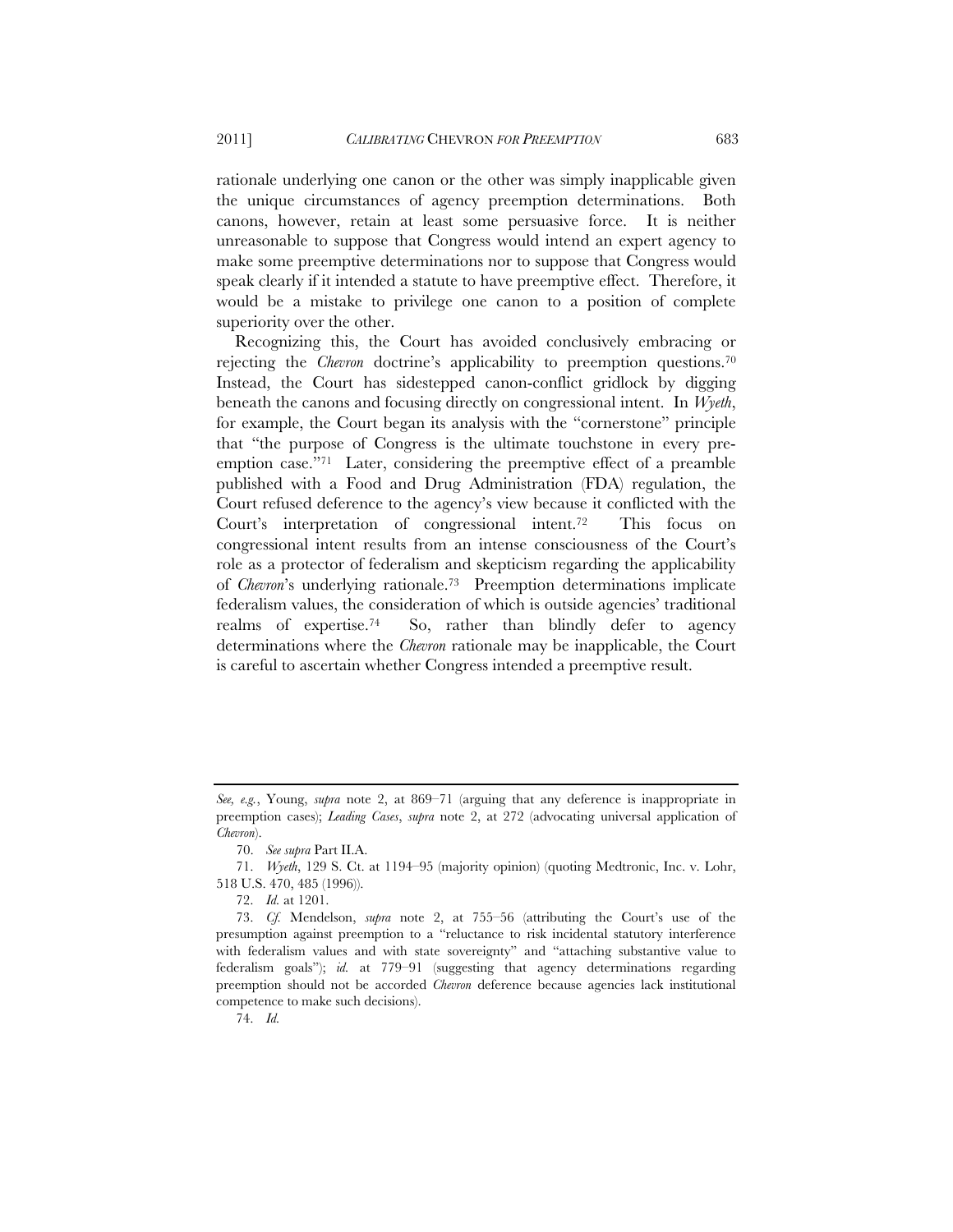#### *2. Selective Use of the Presumption Against Preemption*

This focus on congressional intent helps to explain the Court's selective and seemingly haphazard application of the presumption against preemption.75 Though the Court has expressed greater-than-average concern for congressional intent in the context of preemption, it still works within the traditional doctrinal framework. One element of that framework is the presumption against preemption. Rather than abandon the presumption in the face of canon conflict, the Court has, by selective application, converted the presumption into an important component of its intent-focused jurisprudence.

Although the presumption's influence has gradually waned over the last few decades, it has retained its force in cases of implied preemption, where congressional intent is least certain.76 The principle's selective invocation allows it to serve as a thumb on the balance against preemption where the Court is least certain of congressional intent. Thus, the presumption was absent from *Riegel v. Medtronic, Inc.*, where an express preemption clause revealed an unmistakable intent to preempt,77 but was invoked with force in *Wyeth*, where congressional intent was far less certain. Of course, the presumption is not invoked in every implied preemption case. As the *Wyeth* dissent points out, for instance, the presumption was notably absent in *Geier v. American Honda Motor Co.*78 Even there, however, the presumption's use

<sup>75.</sup> *See supra* Part II.A.

<sup>76.</sup> *See* Altria Grp., Inc. v. Good, 129 S. Ct. 538, 556 (2008) (Thomas, J., dissenting) ("Since *Cipolone*, the Court's reliance on the presumption against pre-emption has waned in the express pre-emption context."). *Compare* Rowe v. N.H. Motor Transp. Ass'n., 552 U.S. 364 (2008), Riegel v. Medtronic, Inc., 128 S. Ct. 999 (2008), Watters v. Wachovia Bank, N.A., 550 U.S. 1 (2007), Engine Mfrs. Ass'n. v. S. Coast Air Quality Mgmt. Dist., 541 U.S. 246 (2004), Sprietsma v. Mercury Marine, 537 U.S. 51 (2002), Geier v. Am. Honda Motor Co., 529 U.S. 861 (2000), United States v. Locke, 529 U.S. 89 (2000), *and* Freightliner Corp. v. Myrick, 514 U.S. 280 (1995) (failing to apply the presumption against preemption in the presence of an express preemption clause), *with Wyeth*, 129 S. Ct. at 1194–95, Pharm. Research and Mfrs. of Am. v. Walsh, 538 U.S. 644, 666 (2003), Rush Prudential HMO, Inc. v. Moran, 536 U.S. 355, 365–66 (2002), Johnson v. Fankell, 520 U.S. 911, 918 (1997), California v. ARC Am. Corp., 490 U.S. 93, 101 (1989), *and* Hillsborough Cnty. v. Automated Med. Labs., Inc., 471 U.S. 707, 716 (1985) (applying the presumption in the context of implied preemption). *But see Altria Group*, 129 S. Ct. at 543–44 (majority opinion); Bates v. Dow Agrosciences LLC, 544 U.S. 431, 449 (2005); *Lohr*, 518 U.S. at 485; Cipollone v. Liggett Grp., Inc., 505 U.S. 504, 518 (1992) (applying the presumption in the context of express preemption).

<sup>77. 128</sup> S. Ct. at 1003.

<sup>78.</sup> *Wyeth*, 129 S. Ct. at 1228–29 (Alito, J., dissenting) ("[T]he *Geier* Court specifically rejected the argument (again made by the dissenters in that case) that the 'presumption against pre-emption' is relevant to the conflict pre-emption analysis. Rather than invoking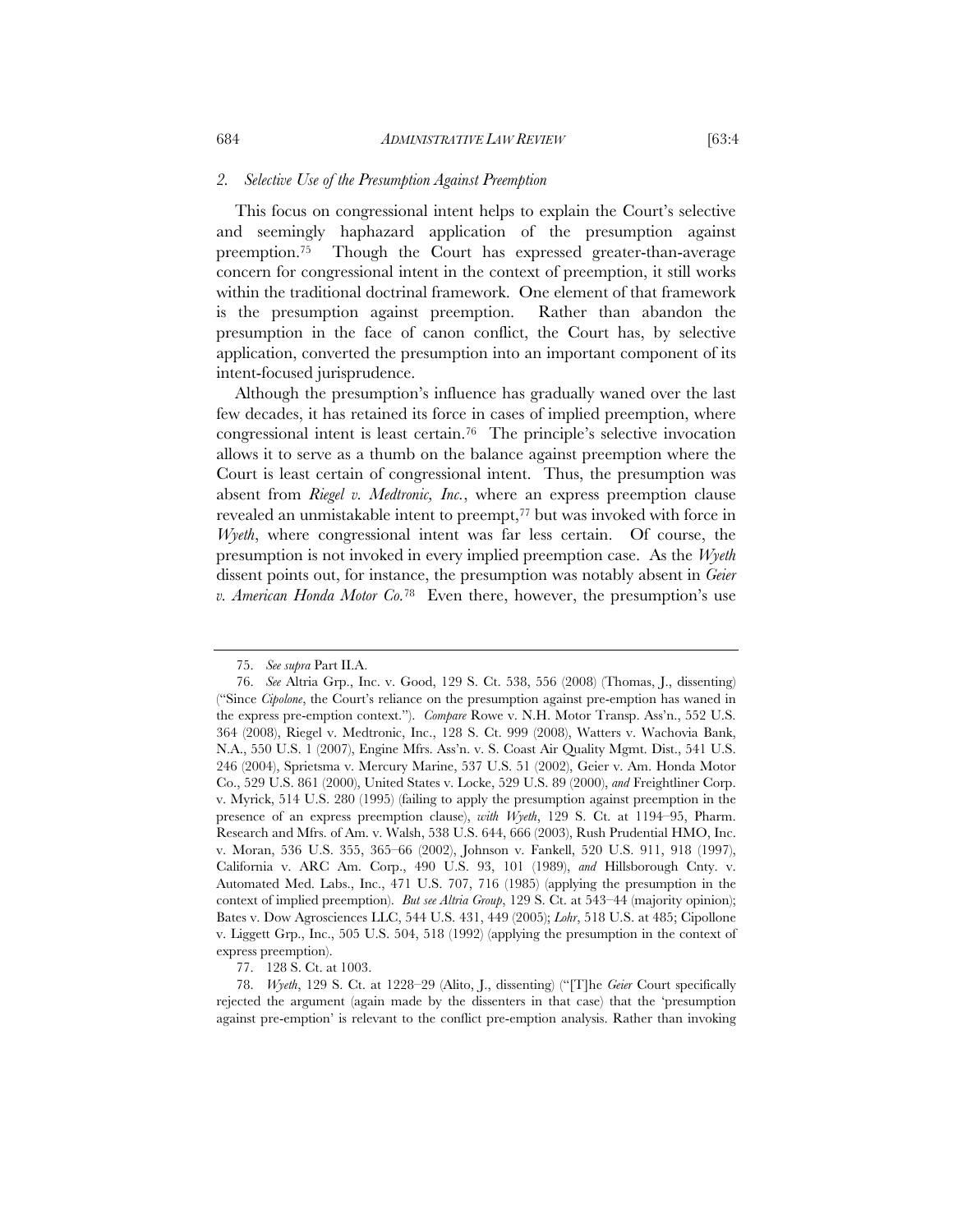appears tied to congressional intent. *Geier* was ultimately decided on a theory of implied preemption,79 but the statute at issue did contain an express preemption clause.80 Congress had explicitly stated its intent to preempt *something*; the Court was simply faced with the question of whether it might implicitly have intended to preempt other aspects of state law as well. Thus, while there was a danger of overpreempting within an area already the target of some preemption, there was no danger of preempting an area of law where Congress had intended no preemption whatsoever.

In the absence of a congressionally expressed intent to preempt, the Court is hesitant to infringe on areas of traditional state sovereignty, and it demonstrates that concern by its selective use of the presumption against preemption. This insight explains why the Court's use of the principle appears haphazard at first glance. By selective application, the principle's invocation curtails the reach of agency power where the Court is concerned that congressional intent may be lacking.

#### *3. Varying Deference to Agency Determinations*

The Court's inconsistent standard of deference to agency determinations of preemption, like its inconsistent application of the presumption against preemption, appears to hinge on its concern for congressional intent and state sovereignty.81 The Court reserves its most deferential language for cases where congressional intent to preempt is clear. Where, on the other hand, congressional intent is less certain, the Court either neglects to mention agency views or treats them as useful only to the extent persuasive. Thus in *Medtronic, Inc. v. Lohr*, the Court was "substantially informed by"<sup>82</sup> the agency's view, and in *Geier*, the agency's position was entitled to "some weight,"83 but in *Wyeth*, where an express preemption clause was lacking, the Court treated the agency's view as merely one among many potentially

such a 'presumption,' the Court emphasized that it was applying 'ordinary,' 'longstanding,' and 'experience-proved principles of conflict pre-emption.'" (citations omitted)).

<sup>79.</sup> *Geier*, 529 U.S. at 866.

<sup>80.</sup> *Id.* at 867.

<sup>81.</sup> Deference to agency determinations and the presumption against preemption are two sides of the same interpretive coin, and so it is unsurprising that both doctrines' applicability in a given case depends on the same considerations. If the presumption against preemption is accorded its full weight as a traditional tool of statutory construction capable of resolving textual ambiguities, statutes would rarely, if ever, be found to contain the ambiguously preemptive language necessary for *Chevron* deference to apply. The Court can either give *Chevron* its full weight or give the presumption its full weight, but not both. *See*  Mendelson, *supra* note 2, at 745–46.

<sup>82.</sup> *Id.* at 495.

<sup>83.</sup> *Geier*, 529 U.S. at 883.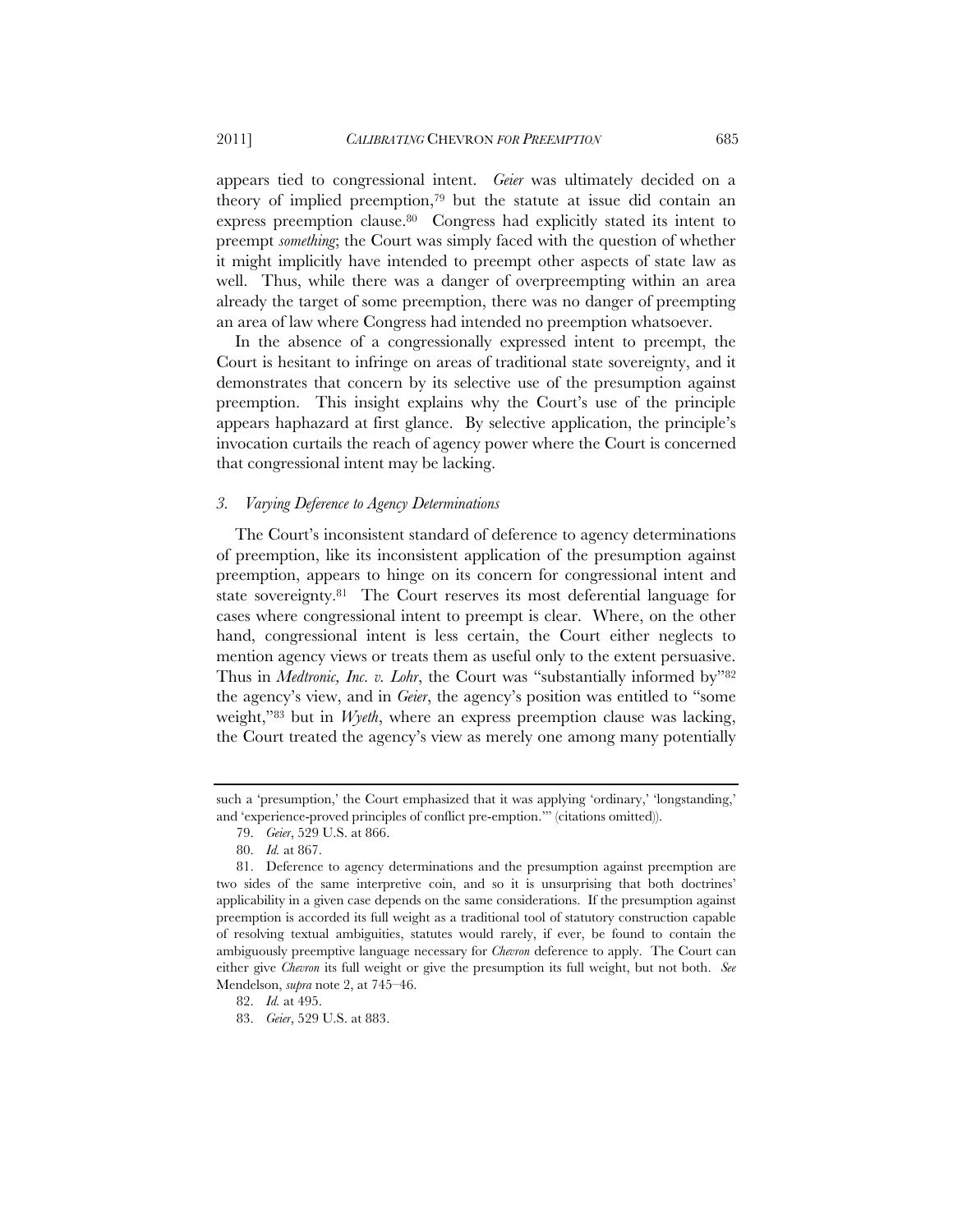persuasive authorities.84 When certain of congressional intent to preempt, the Court appears willing to accord substantial weight to agency views, even on questions that implicate federalism.

#### *4. The* Chevron–Mead *Failure*

We are now in a position to understand the Court's unwillingness to define the relationship between the *Chevron* doctrine of deference and the presumption against preemption. Confronted with a clash between the canons, the Court sidesteps the gridlock by focusing on congressional intent. But it does not always sidestep in the same direction. In some cases, particularly express preemption cases where congressional intent to preempt is fairly clear, the Court is willing to rely heavily on agency determinations. In such cases the *Chevron* rationale of congressional delegation to superior agency expertise appears quite reasonable. Congress has an objective in mind that will require some preemption of state law, but rather than define the precise contours of that preemption, Congress delegates that decision to an expert agency. In other cases, where congressional intent is less clear, the Court is unwilling to defer to agency determinations. There the *Chevron* rationale is undercut because Congress has not clearly articulated an intent to preempt, and the agency is claiming power not only to define the scope of preemption but to determine whether there is to be any preemption at all. It is much less likely that Congress intended to delegate this greater power. So, focusing on intent, the Court selectively invokes the presumption against preemption or deference to agency determinations depending on which is a more accurate indicator of likely congressional intent in a given case.

This focus on intent explains why the Court has been unwilling to articulate a clear standard. Neither across-the-board *Chevron* deference, nor across-the-board *Skidmore* deference, nor even across-the-board nondeference would permit the Court to focus on congressional intent. The Court's jurisprudence suggests a desire to vary deference based on the presence or absence of congressional intent to delegate decisionmaking authority to the agency, and any across-the-board framework is, by definition, incapable of such variation.

Consider a rule of universal *Chevron* deference. As a number of scholars have noted, such a regime would risk errant intrusion into areas of traditional state sovereignty because agencies, while experts within certain congressionally delegated spheres, lack competence to balance power

<sup>84.</sup> Wyeth v. Levine, 129 S. Ct. 1187, 1201 (2009).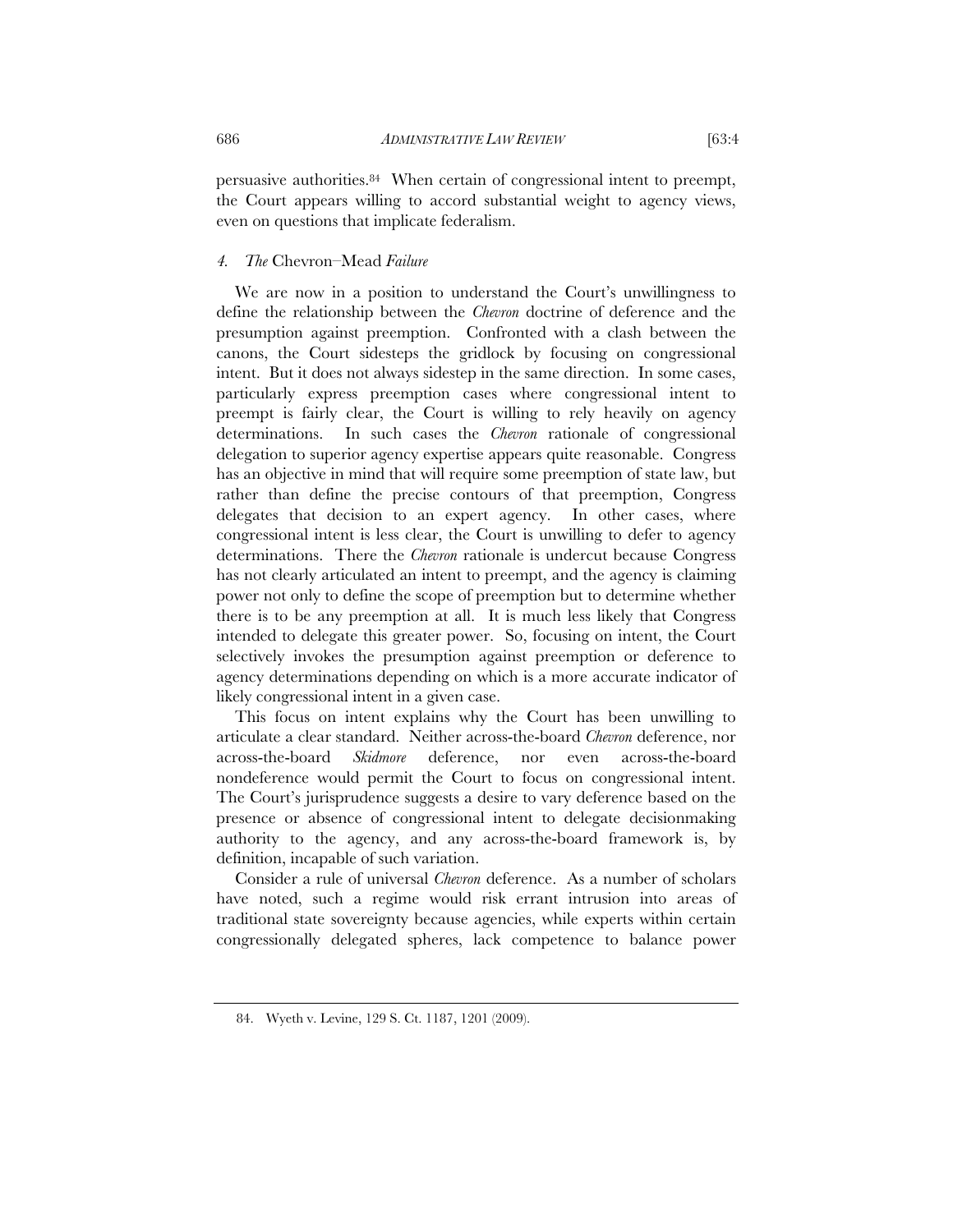between the federal and state governments.<sup>85</sup> Although in some instances congressional delegation of narrow preemptive power to an agency would be quite reasonable,<sup>86</sup> such a delegation would be unthinkable (or at least highly unusual) in other contexts. Across-the-board *Chevron* deference would sweep up both sets of cases together, ignoring their significant differences.

Even *Mead*'s modification of the *Chevron* doctrine to account for congressional intent to delegate fails to remedy the difficulty. *Mead*'s focus is on formality: "[E]xpress congressional authorization[] to engage in the process of rulemaking" is "a very good indicator of delegation meriting *Chevron* treatment."87 Such formal rulemaking authority, while arguably<sup>88</sup> a useful indicator of intent to delegate generally, is a less useful indicator of intent to delegate *preemptive* authority.

In some circumstances, congressional silence regarding preemption may quite reasonably be viewed as an ambiguous gap into which an agency may insert its reasonable interpretation via its rulemaking power. Where Congress expressly indicates an intent to preempt all state law that poses an obstacle to a particular statutory objective, for instance, it intentionally leaves the scope of preemption vague.<sup>89</sup> Under such circumstances, the grant of rulemaking authority to the administering agency indicates a desire to have that gap filled by the agency. Where, however, Congress says nothing at all about preemption, it is much harder to read that silence, even if accompanied by rulemaking authority, as an implicit delegation of preemptive authority. Preemption is the sort of question about which

<sup>85.</sup> *See* Watters v. Wachovia Bank, N.A., 550 U.S. 1, 41 (2007) (Stevens, J., dissenting) (arguing that "state sovereignty calls for something less than *Chevron* deference" because administrative agencies' regulations have "broad pre-emption ramifications for state law" despite their role in representing only federal interests); Mendelson, *supra* note 2, at 779–91.

<sup>86.</sup> For instance, power to define the precise contours of an express preemption clause. *See infra* Part III.B discussing, as examples, the Medical Device Act and the Motor Vehicles Safety Act.

<sup>87.</sup> United States v. Mead Corp., 533 U.S. 218, 229 (2001).

<sup>88.</sup> *Mead*'s formulation requires both that an agency be granted official rulemaking authority by Congress and, further, that the agency exercise that authority in promulgating its resolution of the statutory ambiguity. *Id.* As Justice Scalia notes in dissent, the connection between a grant of rulemaking authority and intent to delegate is not itself particularly strong, and it is even harder to see why an agency should be required to exercise that authority when pronouncing its interpretation. If Congress intended to delegate authority it should make no difference how an agency makes its view known. *Id.* at 246 (Scalia, J., dissenting).

<sup>89.</sup> Express but ambiguously broad preemption of this sort is quite common. *See, e.g.*, Medtronic, Inc. v. Lohr, 518 U.S. 470 (1996) (considering the preemptive effect of the Medical Device Act's preemption clause).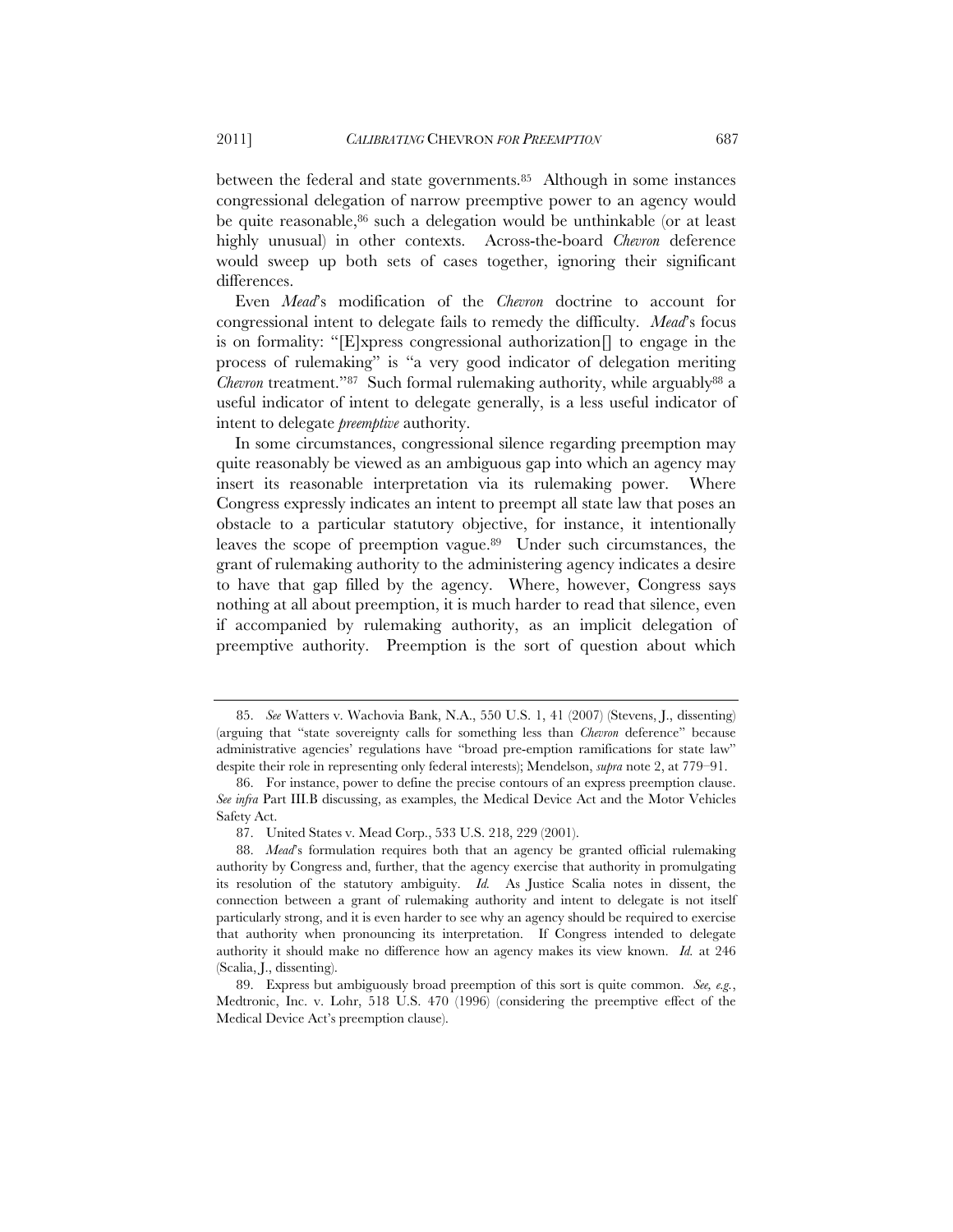silence is often not ambiguous, and so the presence or absence of rulemaking power says little about Congress's intent to delegate.

Of course, *Mead* leaves open the possibility that factors other than forceof-law formality could guide the Court's analysis of congressional intent. Notice-and-comment rulemaking is neither necessary nor sufficient for deference to an agency's view.90 At least in theory, then, the Court could avoid *Mead*'s force-of-law test and engage in naked examination of congressional intent to delegate. In practice, however, the *Mead* doctrine has been applied in a rule-like fashion. And furthermore, were the doctrine actually to devolve into a case-by-case search for congressional intent, *Chevron* would lose all utility as a bright-line rule, and all *Chevron* cases would be thrown into the same unpredictable chaos that currently grips the *Chevron*–preemption line. In short, all of Justice Scalia's worst fears would be realized.91

A rule of across-the-board *Skidmore* deference would suffer from similar defects. *Skidmore* deference initially presents itself as an appropriately middling alternative to a strict regime of *Chevron* deference or across-theboard nondeference. It avoids problems of agency incompetence to strike federal–state power balances by varying deference to agency interpretations depending on their "thoroughness, consistency, and persuasiveness."92 A number of commentators have suggested such an approach,<sup>93</sup> and the Court itself at times appears inclined toward such a rule.<sup>94</sup> If deference varies based on agency competence, what could possibly go wrong? The Court's love–hate relationship with the doctrine hints at the answer.

Although the Court sometimes applies *Skidmore*-like deference to agency determinations of preemption, other times it hints at something more— "*Skidmore-*with-bite" it might be called.95 The Court applies deference in

<sup>90.</sup> *See Mead*, 533 U.S. at 230–31 (majority opinion) ("That said, and as significant as notice-and-comment is in pointing to *Chevron* authority, the want of that procedure here does not decide the case, for we have sometimes found reasons for *Chevron* deference even when no such administrative formality was required and none was afforded.").

<sup>91.</sup> *See id.* at 246–61 (Scalia, J., dissenting) (opposing vigorously *Mead*'s exception to the *Chevron* rule).

<sup>92.</sup> Wyeth v. Levine, 129 S. Ct. 1187, 1201 (2009) (citing Skidmore v. Swift & Co., 323 U.S. 134, 140 (1944))

<sup>93.</sup> *See supra* notes 2–5.

<sup>94.</sup> *See, e.g.*, *Wyeth*, 129 S. Ct. at 1201 (noting that deference depends on the agency's "thoroughness, consistency, and persuasiveness" and citing *Skidmore*); Riegel v. Medtronic, Inc., 128 S. Ct. 999, 1009 (2008) (finding it unnecessary to consider the agency's view because the statute itself was clear, but noting that had it considered the agency's position, "mere *Skidmore* deference would seemingly be at issue").

<sup>95.</sup> *See, e.g.*, Medtronic, Inc. v. Lohr, 518 U.S. 470, 495 (1996) (where the Court was "substantially informed by" the agency's view).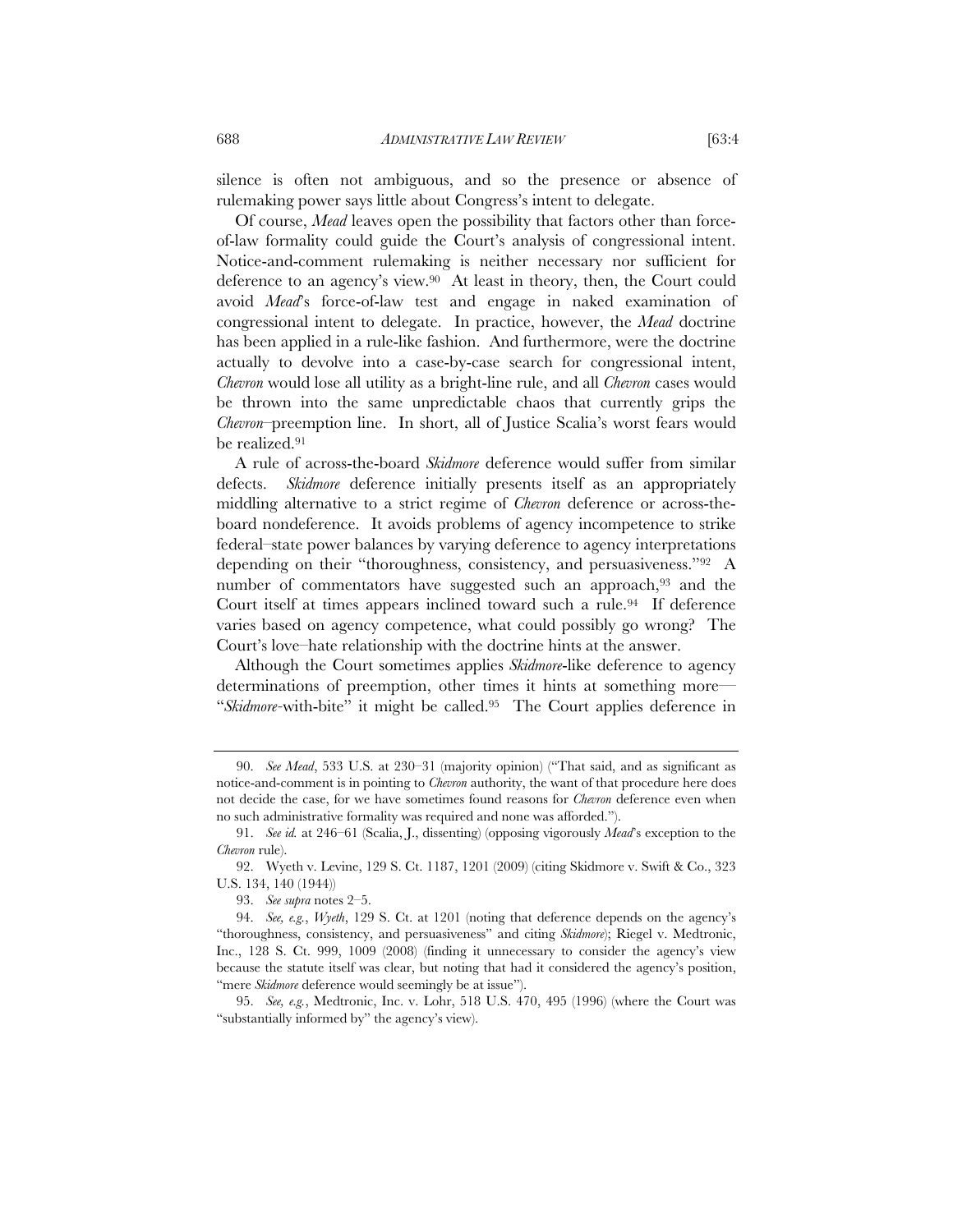this way because it recognizes that not all agency preemption decisions are created equal. Sometimes Congress may very well intend to delegate limited preemptive authority to agencies. To apply the traditional *Skidmore* analysis of agency persuasiveness would be to second-guess Congress's decision to delegate. Something more akin to *Chevron* deference is really in order, and so the Court applies *Skidmore*-with-bite.

A pure rule of *Skidmore* deference cannot accommodate this need. Although an across-the-board *Skidmore* regime would eliminate the possibility of errant preemption due to agency inexpertise where Congress does not intend to delegate, it cannot provide full *Chevron*-style deference in those situations where congressional intent so requires. In such cases a pure *Skidmore* regime would take interpretive power given to agencies by Congress and subject it to the determination of a judiciary applying the notoriously malleable *Skidmore* test.96

The unpredictable nature of the Court's *Chevron*–preemption jurisprudence ultimately stems from its focus on congressional intent. Any across-the-board framework would be too inflexible to produce the varying levels of deference that are appropriate in preemption cases, and so the Court has avoided committing to a particular approach. In failing to provide a consistent framework, however, the Court has sacrificed predictability. Under *Chevron*, regulated parties can rely on courts to uphold agency determinations. But in the preemption context, all certainty has been lost. The analysis has devolved into a case-by-case assessment of congressional intent.

# III. UNMUDDLING THE COURT'S *CHEVRON*–PREEMPTION **JURISPRUDENCE**

The Court's inconsistency in *Chevron*–preemption cases stems from the perceived need to undertake a case-by-case search for congressional intent. Congressional intent to delegate preemptive authority varies widely from case to case, and rather than sweep up all cases into the same across-theboard framework of deference, the Court has applied deference selectively in some cases but not others. The Court has carved out an area of law where the *Chevron* rule of deference is not universally applicable and, within

<sup>96.</sup> *See* Kristin E. Hickman & Matthew D. Krueger, *In Search of the Modern* Skidmore *Standard*, 107 COLUM. L. REV. 1235, 1237 (2007) ("All agree that *Skidmore* is less deferential than *Chevron*, but how much less and in what way remain open questions."). A rule of across-the-board nondeference would suffer all of the same flaws as a pure *Skidmore* regime. A rule of general nondeference would prevent errant agency determinations of preemption, but it would ignore the will of Congress where Congress decided to delegate limited preemptive authority to expert agencies.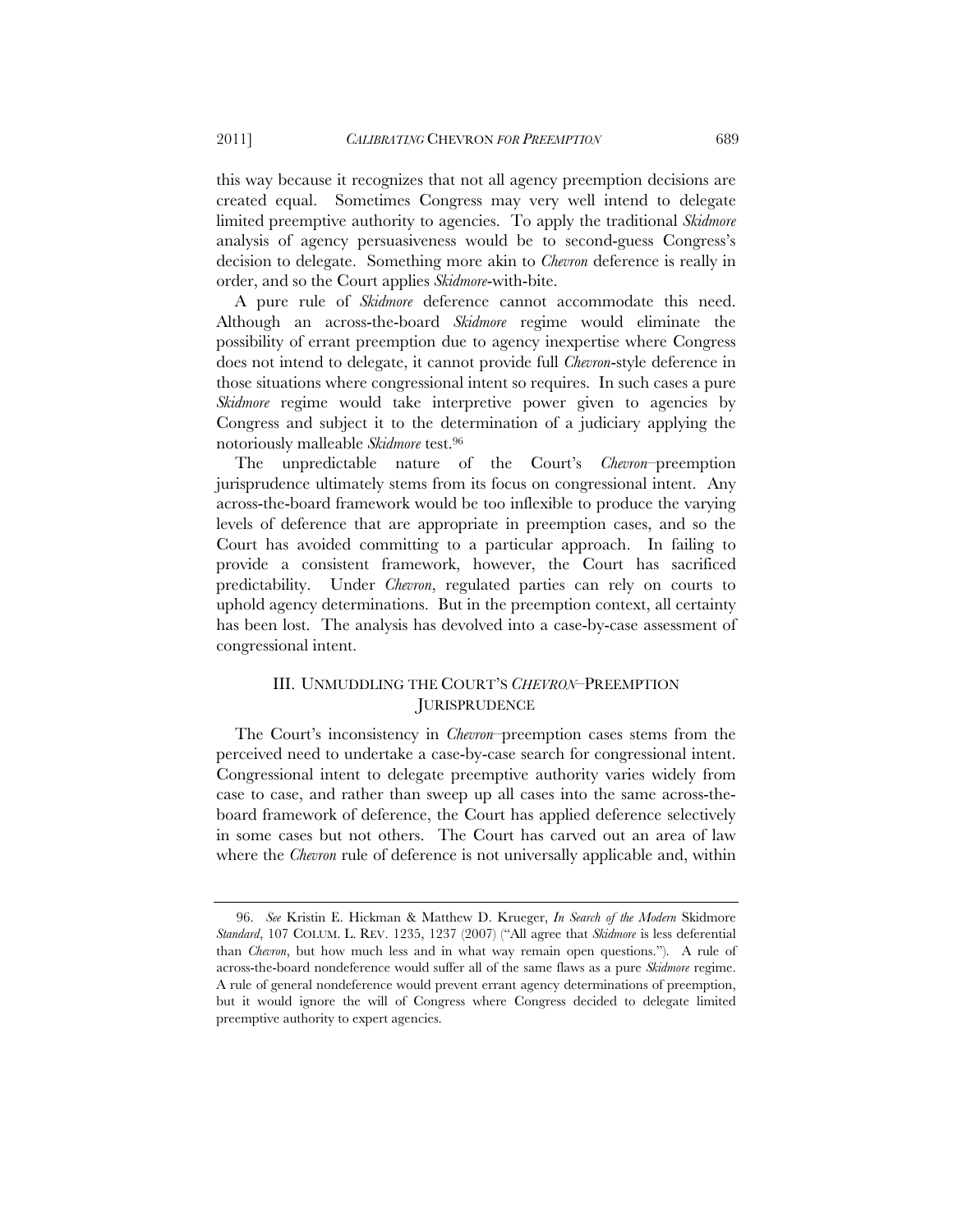that area, replaced the *Chevron* rule with a policy of case-by-case weighing of congressional intent.

This imprecise and unpredictable approach has attracted a great deal of academic criticism, and rightly so.97 Regardless of which side of the rules– standards debate one takes, the Court's jurisprudence is entirely unsatisfactory. Not only has the Court failed to produce a clear rule, it has failed even to produce a consistent fuzzy standard. Given this inconsistency, the uniformity of an across-the-board *Skidmore* or *Chevron* rule is an attractive alternative. Bright-line rules are by nature over- and underinclusive, and imperfect accuracy is a necessary sacrifice to obtain predictability.

But the Court has rightly resisted such approaches. The stakes are unusually high in preemption cases, and the Court should ensure that it is Congress initiating any and all preemptive lawmaking.98 Relying on an across-the-board assumption of *Skidmore* or *Chevron* deference disrespects actual congressional intent because, in the context of preemption, neither a presumption of full deference nor a presumption of limited deference is appropriate across all cases. Sometimes Congress intends to delegate preemptive authority to agencies, and in such cases *Chevron* deference is warranted and mere *Skidmore* deference is overly intrusive. Other times, when Congress does not intend to delegate preemptive authority, even *Skidmore* deference is inappropriate. Across-the-board solutions fail to account for Congress's intent to delegate because preemption is unique. Because of preemption's importance and agencies' relative lack of expertise, statutory ambiguity does not always (but sometimes does) imply congressional intent to delegate.

#### *A. A Bright-Line Alternative to the Court's Haphazardry*

Faced with a choice between rule-like certainty and respect for congressional intent, the Court has sided with congressional intent. But it need not make this either–or decision. A bright-line rule carefully crafted to account for congressional intent would avoid both horns of the dilemma, providing much needed certainty while still respecting *Chevron*'s variable applicability to preemption questions.

<sup>97.</sup> *See supra* Part II.A.

<sup>98.</sup> So great is Justice Thomas's concern for state sovereignty in preemption cases that he would even go so far as to abandon the Court's obstacle preemption jurisprudence altogether. Instead he would find preemption only where Congress has clearly spoken or it would be impossible to comply with both state and federal requirements. *See Wyeth*, 129 S. Ct. at 1204–08 (Thomas, J., concurring).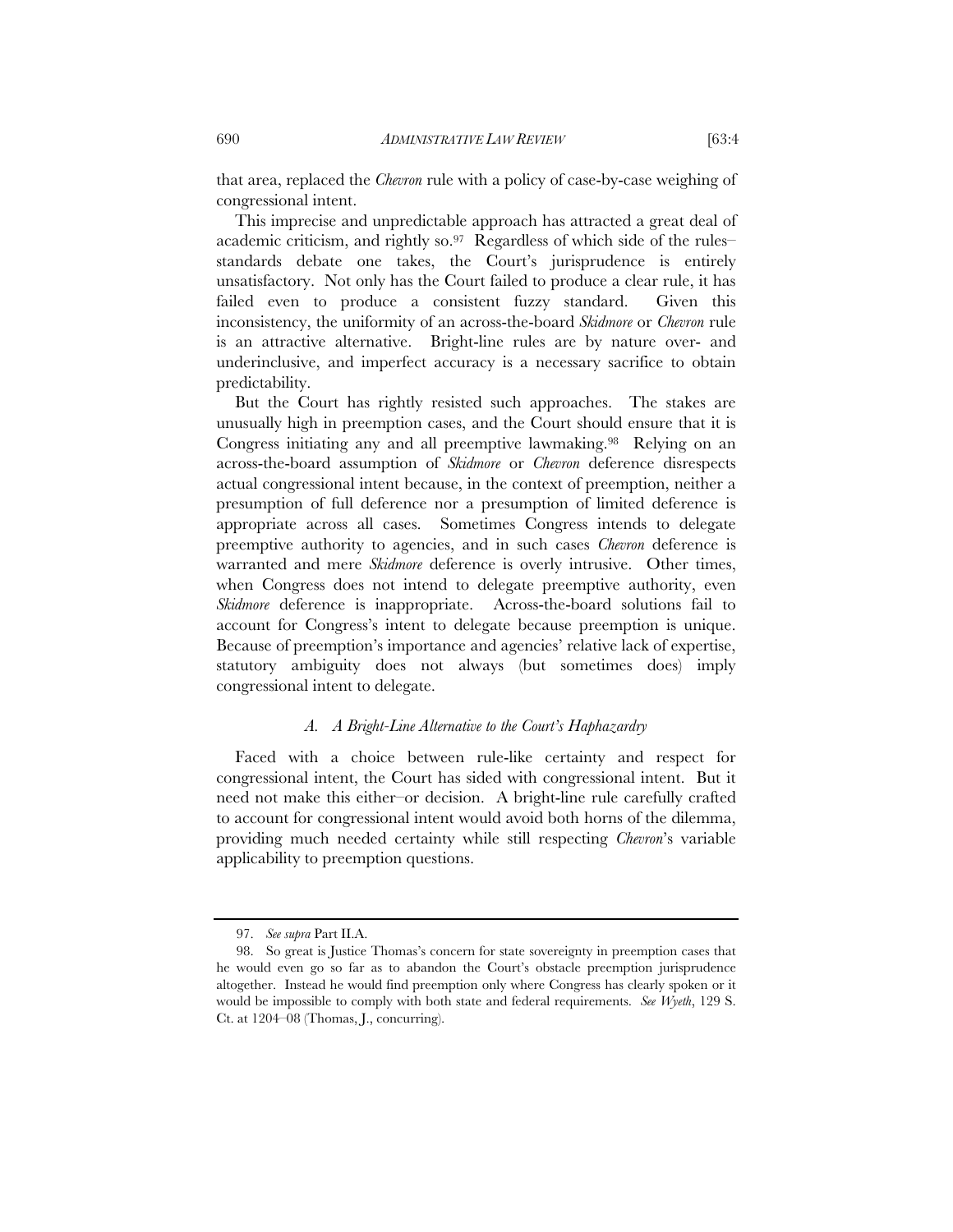The Court's recent decisions point to a possible solution. The Court, guided in large part by its concern to protect federalism and its respect for congressional intent, has balanced the *Chevron* doctrine and presumption against preemption quite differently depending on the presence or absence of an express preemption clause.99 When considering a statute with an express preemption clause, the Court is much less likely to invoke the presumption against preemption and much more likely to defer to preemptive agency determinations. Alternatively, when considering a statute that lacks an express preemption clause, the Court is less deferential to agency determinations and more likely to apply the presumption against preemption.

This pattern is unsurprising given the Court's focus on intent. Congress speaks most clearly when it utilizes an express preemption clause. But the Court should rely on the presence or absence of an express preemption clause as much more than a strong indicator of congressional intent. It should replace its fuzzy, intent-focused analysis with a bright-line rule of full *Chevron* deference to agency interpretations when a statute contains an express preemption clause and nondeference in the absence of such a clause. Such a rule would provide the certainty of a bright-line rule while still respecting congressional intent. Furthermore, it would reconcile the purposes underlying both the *Chevron* doctrine and the presumption against preemption and relieve tension between the doctrines by allocating to each determinative power within an exclusive category of cases.

## *B. Respecting Congressional Intent and State Sovereignty*

A rule that varies deference based on the presence or absence of an express preemption clause closely follows congressional intent to delegate. Where Congress has expressly stated an intent to preempt state law but has left the statute ambiguous as to the scope of that preemption, it is reasonable to infer an intent to delegate authority to the administering agency to determine the appropriate scope of preemption. For instance, in *Medtronic, Inc. v. Lohr* the Court considered the preemptive effect of the Medical Devices Act of 1976, which reads in pertinent part: "[N]o State . . . may establish or continue in effect with respect to a [medical] device . . . any requirement—(1) which is different from, or in addition to, any requirement applicable under this chapter . . . and (2) which relates to the safety or effectiveness of the device."100 Such language is clearly intended to preempt *something*, but the scope of preemption is left

<sup>99.</sup> *See supra* Part II.B.2–3.

<sup>100.</sup> Medical Device Act of 1976 § 521, 21 U.S.C. § 360k (2006).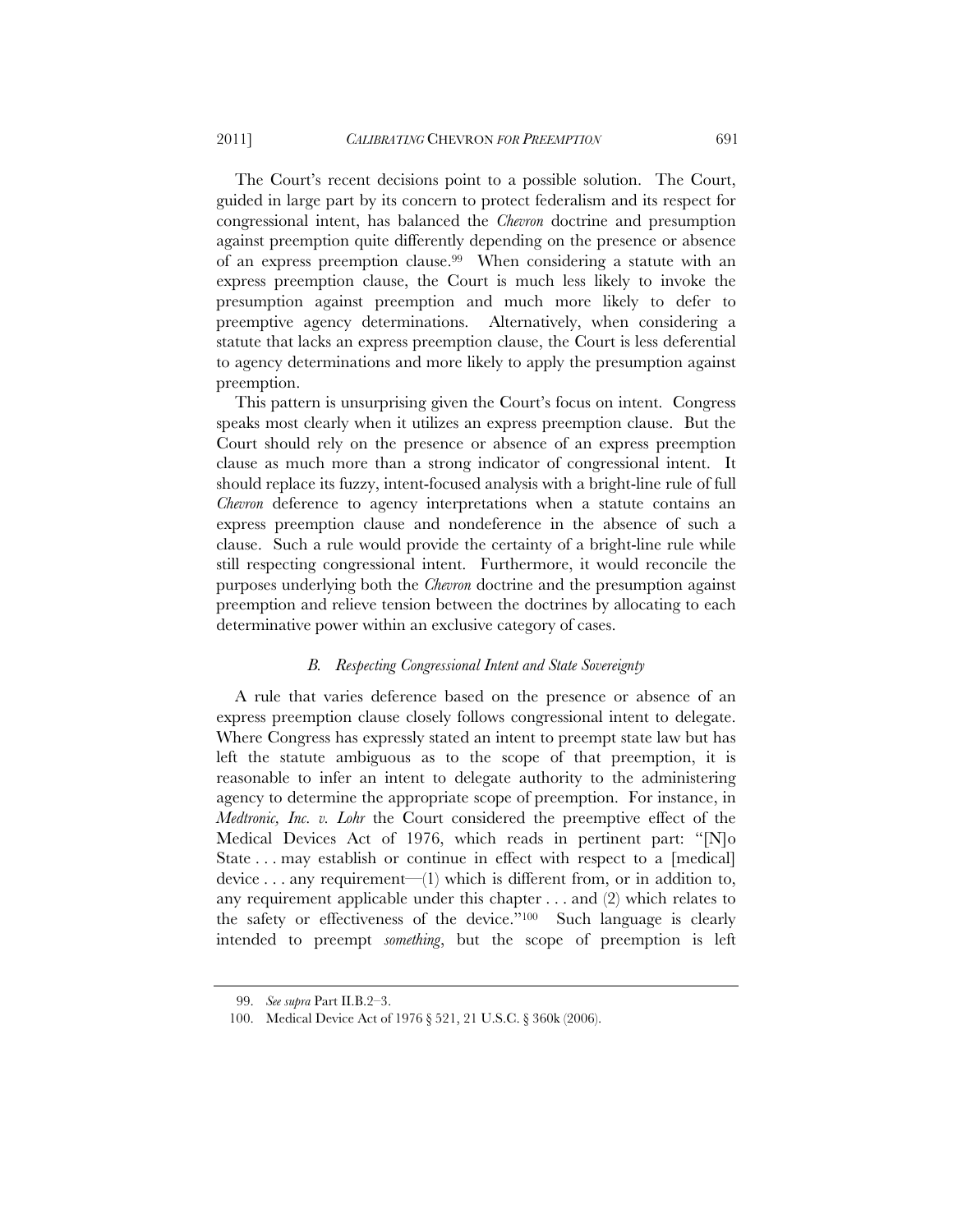unelaborated. Given its intentional vagueness, it is hard to read this language as anything but an intentional delegation of preemptive authority to the agency responsible for administering the statute. Indeed, the Court itself all but concluded as much:

The FDA regulations interpreting the scope of [the statute's] pre-emptive effect support the [plaintiffs'] view, and our interpretation of the pre-emption statute is substantially informed by those regulations. . . . Because the FDA is the federal agency to which Congress has delegated its authority to implement the provisions of the Act, the agency is uniquely qualified to determine whether a particular form of state law "stands as an obstacle to the accomplishment and execution of the full purposes and objectives of Congress," and, therefore, whether it should be pre-empted.101

Where Congress has clearly expressed an intent to preempt state law but left the scope of that preemption vague, courts can reasonably presume an intent to delegate and full *Chevron*-style deference is in order. Doubts of agency competency and canons respecting traditional areas of state sovereignty have no place where Congress has expressed an intent to displace state law and affirmed its faith in the administrative agency's competency to handle the task.

Full *Chevron* deference is occasionally in order even in somewhat less obvious cases. In *Geier v. American Honda Motor Co.*,102 for instance, the Court considered the preemptive effect of the National Traffic and Motor Vehicle Safety Act,<sup>103</sup> which includes both an express preemption clause and a

 <sup>101.</sup> *Medtronic*, 518 U.S. at 495–96 (footnote omitted) (quoting Hines v. Davidowitz, 312 U.S. 52, 67 (1941)). Note, though, that the Court refrained from granting full *Chevron*-style deference to the agency's view. Its determinations only "substantially informed" the Court. *Id.* Justice Breyer, concurring in part and in the judgment, was even more explicit regarding the deference due to an agency under such circumstances:

 <sup>[</sup>T]he MDA's [Medical Device Act's] pre-emption provision is highly ambiguous. That provision makes clear that federal requirements may pre-empt state requirements, but it says next to nothing about just when, where, or how they may do so. . . . Thus, Congress must have intended that courts look elsewhere for help as to just which federal requirements pre-empt just which state requirements, as well as just how they might do so . . . .

 <sup>[</sup>T]his Court has previously suggested that, in the absence of a clear congressional command as to pre-emption, courts may infer that the relevant administrative agency possesses a degree of leeway to determine which rules, regulations, or other administrative actions will have pre-emptive effect."

*Id.* at 505–06. (Breyer, J., concurring in part and concurring in the judgment) (citing, *inter alia*, Chevron U.S.A. Inc. v. Natural Res. Def. Council, Inc., 467 U.S. 837 (1984)).

<sup>102. 529</sup> U.S. 861 (2000).

 <sup>103.</sup> National Traffic and Motor Vehicle Safety Act of 1966, 15 U.S.C. §§ 1381–1431 (1988).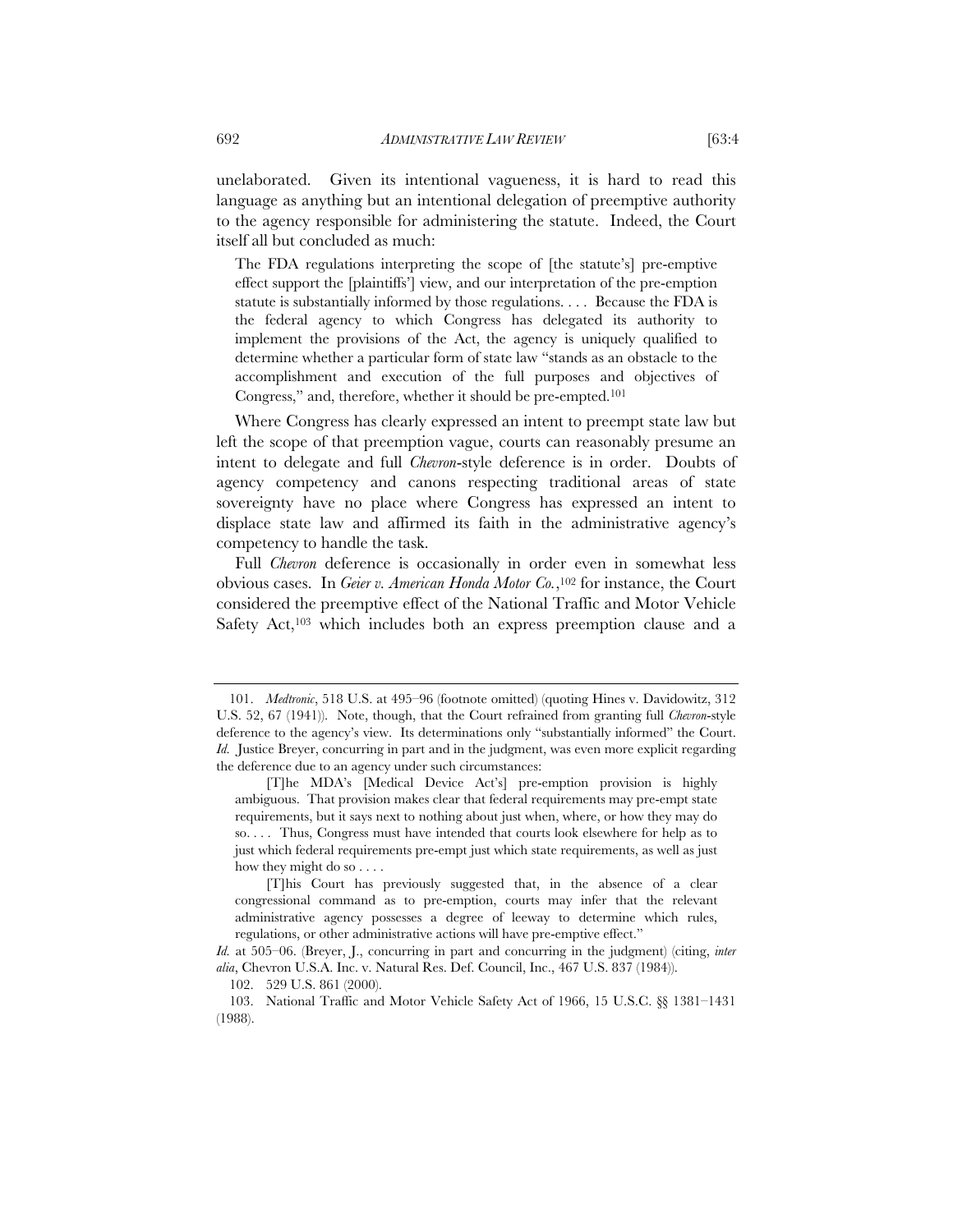savings clause explicitly preserving state common law.<sup>104</sup> In that case, after finding the plaintiff's negligence claim not expressly preempted, the Court considered the possibility of obstacle preemption.105 When considering obstacle preemption in the shadow of an express preemption clause, the Court should be deferential to reasonable agency views.106 In such cases

Congress has already clearly expressed an intent to preempt some state law, and the agency is an expert within its sphere of authority. An inference of intent to delegate in such circumstances is at least as reasonable as the inference107 of congressional intent to preempt that is implicit in any finding of obstacle preemption.108

In both types of cases the concerns that typically militate against the application of *Chevron* deference to agency preemption determinations are absent. Where Congress is silent on the question of preemption, Courts are rightly hesitant to defer to agencies' preemptive decisions. The Constitution empowers Congress, not executive agencies, to preempt state

*Id.* § 1392(d). The effect of that clause was tempered, however, by the Act's savings clause: "Compliance with [a federal safety standard] does not exempt any person from any liability under common law." *Id.* § 1397(k).

 105. *Geier*, 529 U.S. at 869–70 (concluding that neither a savings clause nor an express preemption clause prohibits the ordinary workings of obstacle preemption). The dissenters in *Geier* disputed the majority's consideration of obstacle preemption after an express preemption clause has already been found to be inapplicable. *Id.* at 900 n.16 (Stevens, J., dissenting). Without taking a position on that debate, this Article simply assumes that such analysis is sometimes appropriate and considers the level of deference due.

 106. In *Geier* the agency expressed its interpretation only in its brief to the Court. *See id.* at 911. In light of *Mead*, an agency would now likely need to express its view more formally to merit deference.

 107. The obstacle preemption doctrine assumes that Congress would have intended to displace state law that poses an obstacle to federal objectives. *See* Nelson, *supra* note 8, at 228–29 ("So-called 'obstacle preemption' potentially covers not only cases in which state and federal law contradict each other, but also all other cases in which courts think that the effects of state law will hinder accomplishment of the purposes behind federal law.").

 108. In recent years commentators have advanced strong arguments that the Court should curtail or eliminate its use of implied preemption doctrines. I do not intend, here, to take a position on the advisability of obstacle preemption as a general matter. I merely note that as long as the Court continues to embrace the doctrine, it should apply the appropriate level of deference to agency views. *See id.* at 229 n.16; Wyeth v. Levine, 129 S. Ct. 1187, 1204–08 (2009) (Thomas, J., concurring) (criticizing the Court's obstacle preemption jurisprudence).

<sup>104.</sup> The Act's preemption clause reads as follows:

Whenever a Federal motor vehicle safety standard established under this subchapter is in effect, no State or political subdivision of a State shall have any authority either to establish, or to continue in effect, with respect to any motor vehicle or item of motor vehicle equipment any safety standard applicable to the same aspect of performance of such vehicle or item of equipment which is not identical to the Federal standard.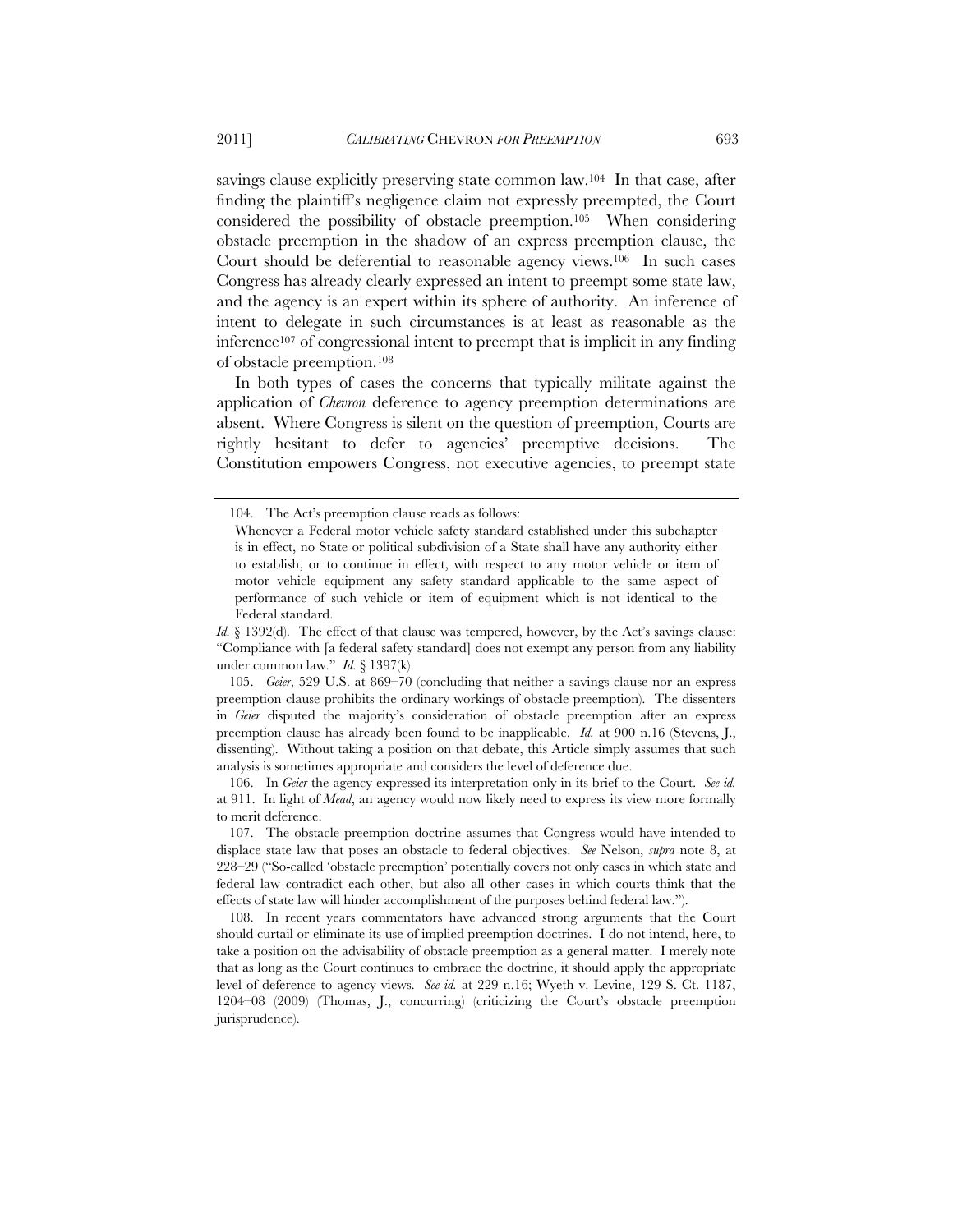law,109 and agency decisions are not subject to the political and procedural safeguards that protect states against preemptive congressional action. Agencies lack the direct democratic accountability of Congress, and their actions are not restrained by the elaborate procedural requirements of the federal legislative process.110 These arguments have less force, however, where Congress has made a decision to preempt state law and the only question is the scope of that preemption. In such cases, the question of preemption has already been subjected to the rigors of the democratic

process. Where Congress has spoken clearly but imprecisely in favor of preemption, Courts should defer to reasonable agency determinations of

preemptive scope. Where, on the other hand, Congress has said nothing at all about an intent to preempt state law, it is much less likely that Congress intended to delegate preemptive authority to the agency. The possibility of illegitimate federal incursion into spheres of state sovereignty looms large. The Court's recent decision in *Wyeth v. Levine* provides a useful example. There, the Court considered the preemptive effect of the Food, Drug, and Cosmetic Act (FDCA) in relation to the plaintiff's common-law negligence claim.<sup>111</sup> The defendant, Wyeth, argued that even though the statute contains no express preemption clause, it should nonetheless be read to preempt the plaintiff's claim because state negligence law stands as an obstacle to Congress's purpose of creating a uniform federal regulatory regime.112 In support of its preemption argument, Wyeth cited a preamble to a 2006 FDA regulation in which the agency declared that the FDCA should be

 <sup>109.</sup> U.S. CONST. art. VI, cl. 2 ("This Constitution, and the Laws of the United States . . . shall be the supreme Law of the Land; and the Judges in every State shall be bound thereby, any Thing in the Constitution or Laws of any State to the Contrary notwithstanding."); *see* Bradford R. Clark, *Process-Based Preemption*, *in* PREEMPTION CHOICE: THE THEORY, LAW, AND REALITY OF FEDERALISM'S CORE QUESTION 192, 192–93 (William W. Buzbee ed., 2009) (noting the Supremacy Clause's negative implication that state law governs in the absence of "supreme Law" and that the Senate holds an absolute veto over the adoption of every source of law identified by the Supremacy Clause as supreme law).

 <sup>110.</sup> *See* Young, *supra* note 2, at 869–70 ("The states have no direct role in the 'composition and selection' of federal administrative agencies, and much of the point of such agencies is to be more efficient lawmakers than Congress. Agency action thus evades both the political and the procedural safeguards of federalism." (footnotes omitted)). *See generally* Larry D. Kramer, *Putting the Politics Back into the Political Safeguards of Federalism*, 100 COLUM. L. REV. 215 (2000); Herbert Wechsler, *The Political Safeguards of Federalism: The Rôle of the States in the Composition and Selection of the National Government*, 54 COLUM. L. REV. 543 (1954).

 <sup>111.</sup> *Wyeth*, 129 S. Ct. at 1191.

 <sup>112.</sup> *Id.* at 1193–94.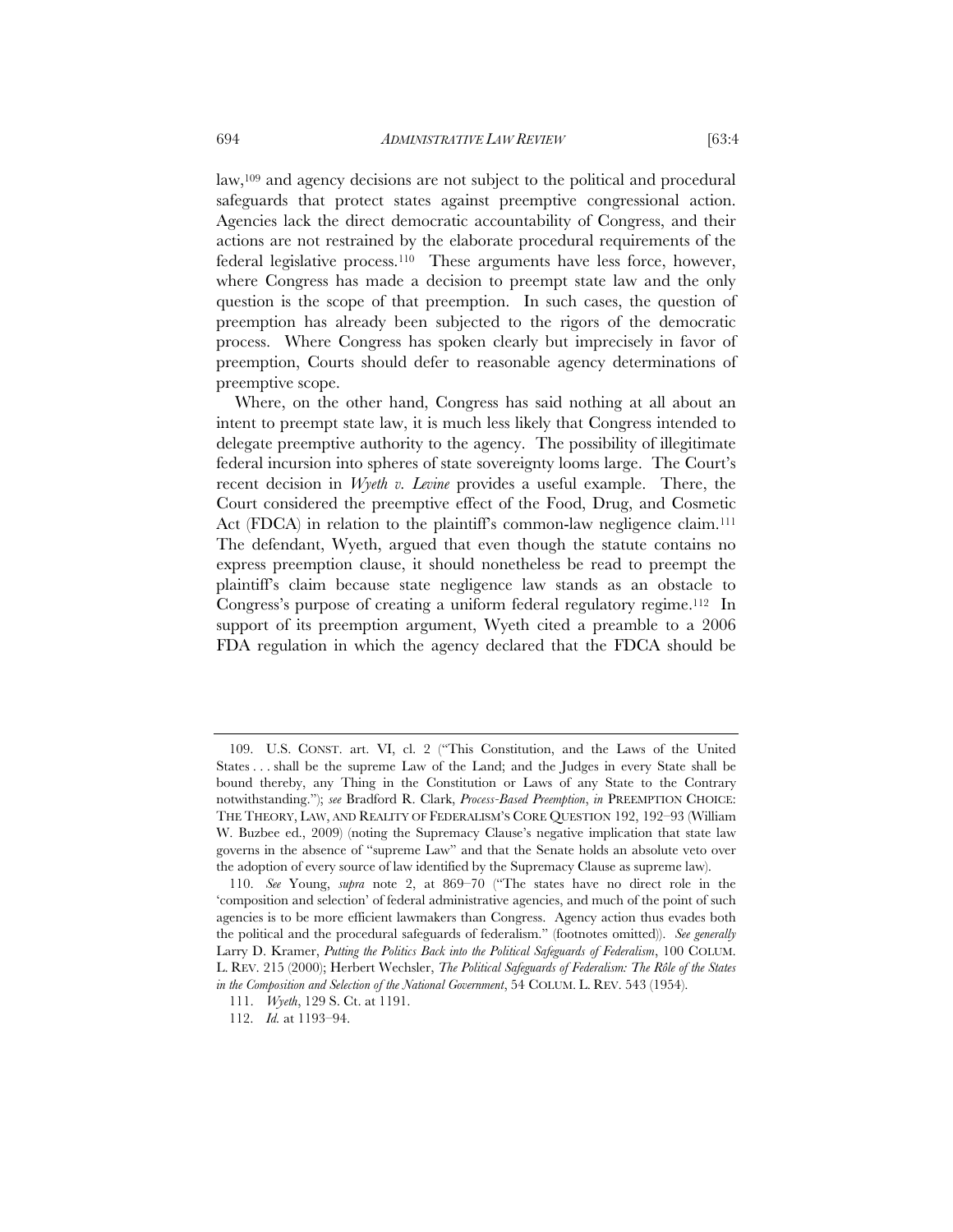read to establish both a floor and a ceiling for drug labeling, preempting conflicting State labeling laws.113

Unlike both the Medical Device Act and the Motor Vehicles Safety Act, the FDCA contains no express preemption clause. In the absence of an express preemption clause, the Court was rightly critical<sup>114</sup> of the agency's interpretation:

If Congress thought state-law suits posed an obstacle to its objectives, it surely would have enacted an express pre-emption provision at some point during the FDCA's 70-year history. But despite its 1976 enactment of an express pre-emption provision for medical devices, Congress has not enacted such a provision for prescription drugs. Its silence on the issue, coupled with its certain awareness of the prevalence of state tort litigation, is powerful evidence that Congress did not intend FDA oversight to be the exclusive means of ensuring drug safety and effectiveness.115

Where Congress has not spoken regarding preemption, courts should be skeptical of agency views. Indeed, they should be more than skeptical; they should be completely nondeferential. Where Congress is silent, its intent to delegate preemptive authority to an agency is least plausible, and the possibility of unauthorized federal intrusion is at its highest. Even *Skidmore*  deference would unacceptably undervalue federalism and flout congressional intent. As applied, the *Skidmore* standard tends to be highly deferential to agency views.116 And even if applied in the less deferential fashion that the Court sometimes employs,<sup>117</sup> Skidmore would interfere with Congress's ability to call the preemptive shots.118

In the absence of an express preemption clause assuring congressional intent to preempt, agency views should be accorded no special weight.

 <sup>113.</sup> *Id.* at 1200; Requirements on Content and Format of Labeling for Human Prescription Drug and Biological Products, 71 Fed. Reg. 3922, 3934–35 (Jan. 24, 2006) (codified at 21 C.F.R. pts. 201, 314, 601 (2011)).

 <sup>114.</sup> The Court did, however, grant the agency's position *Skidmore*-like deference based on its "thoroughness, consistency, and persuasiveness." *Wyeth*, 129 S. Ct. at 1201.

 <sup>115.</sup> *Id.* at 1200.

 <sup>116.</sup> *See* Hickman & Krueger, *supra* note 96, at 1280–81 ("[A]nalysis of 106 identified *Skidmore* applications in the federal courts of appeals demonstrates that, in a strong majority of cases, the *Skidmore* doctrine represents a bona fide standard of review, rather than merely an excuse for reviewing courts to follow their own interpretive preferences. Additionally, the evidence shows that *Skidmore* review is highly deferential—less so than *Chevron*, but still weighted heavily in favor of government agencies over their challengers.").

 <sup>117.</sup> *See id.* at 1252–53 (reading *Christensen v. Harris County*, 529 U.S. 576, 587 (2000), to apply a particularly nondeferential version of the *Skidmore* standard).

 <sup>118.</sup> *See* Young, *supra* note 2, at 891 ("What any version of *Skidmore* appears to rule out, moreover, is any sort of presumption *against* the agency's interpretation, such as that which the *Rice* presumption against preemption would impose if the agency's interpretation displaced state law.").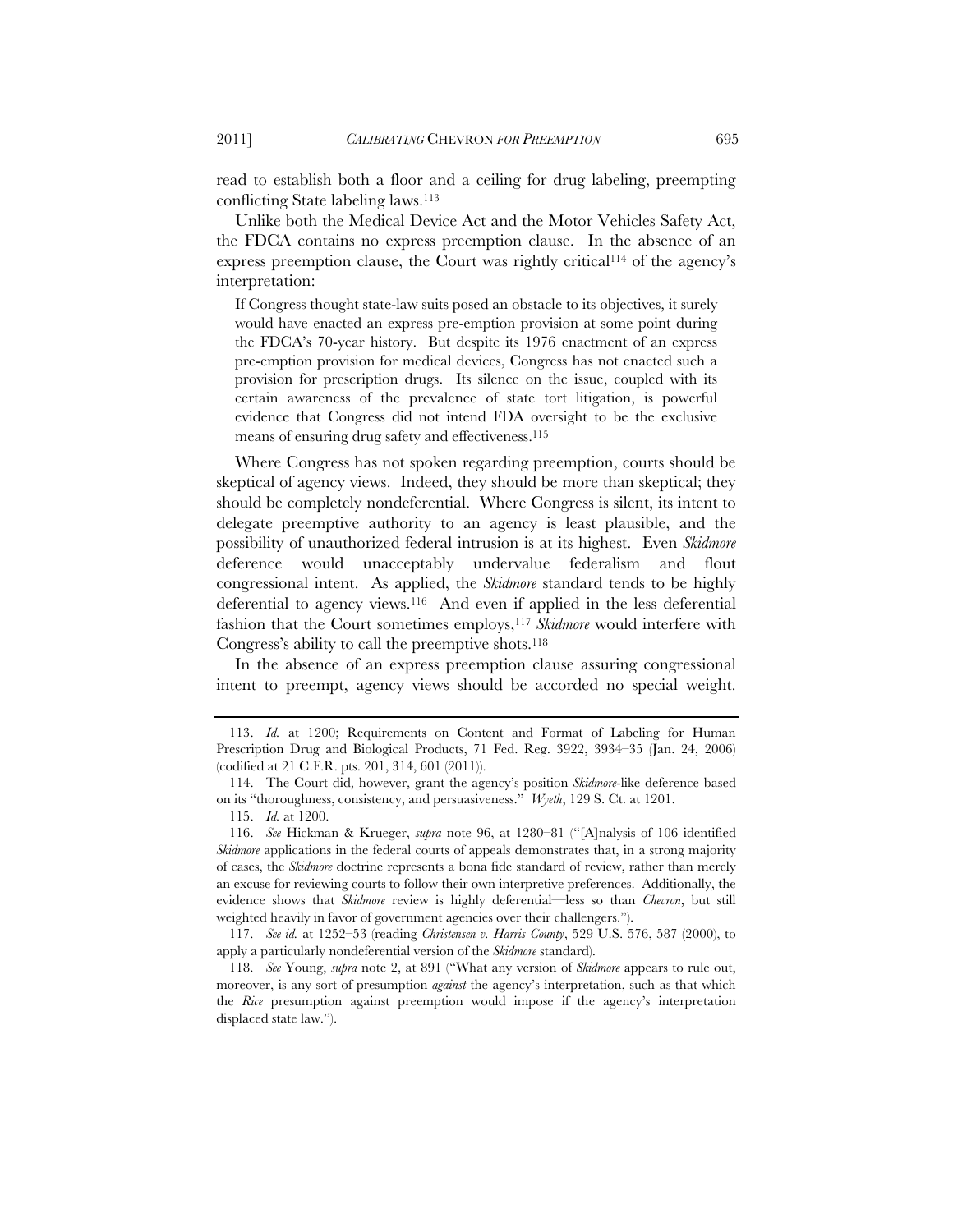Where, however, Congress has expressed its intent to preempt clearly but has only vaguely defined the statute's preemptive scope, agencies should be accorded full *Chevron*-style deference.<sup>119</sup> This approach would provide a much more rule-like and predictable framework than the Court's current case-by-case analysis while still preserving state sovereignty and respecting congressional intent.

#### *C. Consistency with* Chevron*'s Rationale and Reconciliation of Conflicting Canons*

Not only would a rule of variable deference predicated on express preemption respect state sovereignty and congressional intent, it would also reconcile the *Chevron* rule of deference with the presumption against preemption by allocating to each an independent sphere of influence. The various across-the-board proposals for *Chevron*–preemption deference resolve the tension between the two canons in one of two ways. First, blending together the two offsetting concerns and producing a happy medium, several commentators have suggested *Skidmore* deference as the universal solution in *Chevron*–preemption cases.120 This approach successfully reconciles the canons but at the expense of ignoring their full force.

In cases where Congress almost certainly did not intend to delegate preemptive authority to an agency, undermining *Chevron*'s rationale, *Skidmore* applies even though nondeference and application of the presumption against preemption would be a more appropriate solution. In cases where Congress did intend to delegate authority and *Chevron*'s rationale does apply, *Skidmore* is applied in its stead. In both instances a

 <sup>119.</sup> With this proposed rule I do not intend to suggest that the presence or absence of an express preemption clause qualitatively distinguishes two distinct types of congressional action for only one of which deference is due to agency views. The qualitative distinction between statutes that do and do not demand deference hinges solely on congressional intent. I suggest merely that the presence or absence of an express preemption clause is a predictable, text-based proxy for such intent, reliance on which would be superior to the Court's current approach. Like any bright-line rule, it is both over- and underinclusive. Congress may sometimes intend delegation and fail to include an express preemption clause, or vice versa.

Rules of this sort suffer another common limitation as well: they are definitionally incapable of accommodating fine distinctions in legislative intent. If, for instance, without expressly indicating so, Congress intended a middling standard of judicial review between *Chevron* and nondeference, or delegation of authority only to decide a particular preemptive question, the framework would be unable to produce the intended result. A text-based rule of variable deference tracks congressional intent more closely than do across-the-board rules, but as it remains a bright-line rule, it still suffers their familiar shortcomings, though to a lesser degree.

 <sup>120.</sup> *See supra* note 5 and accompanying text.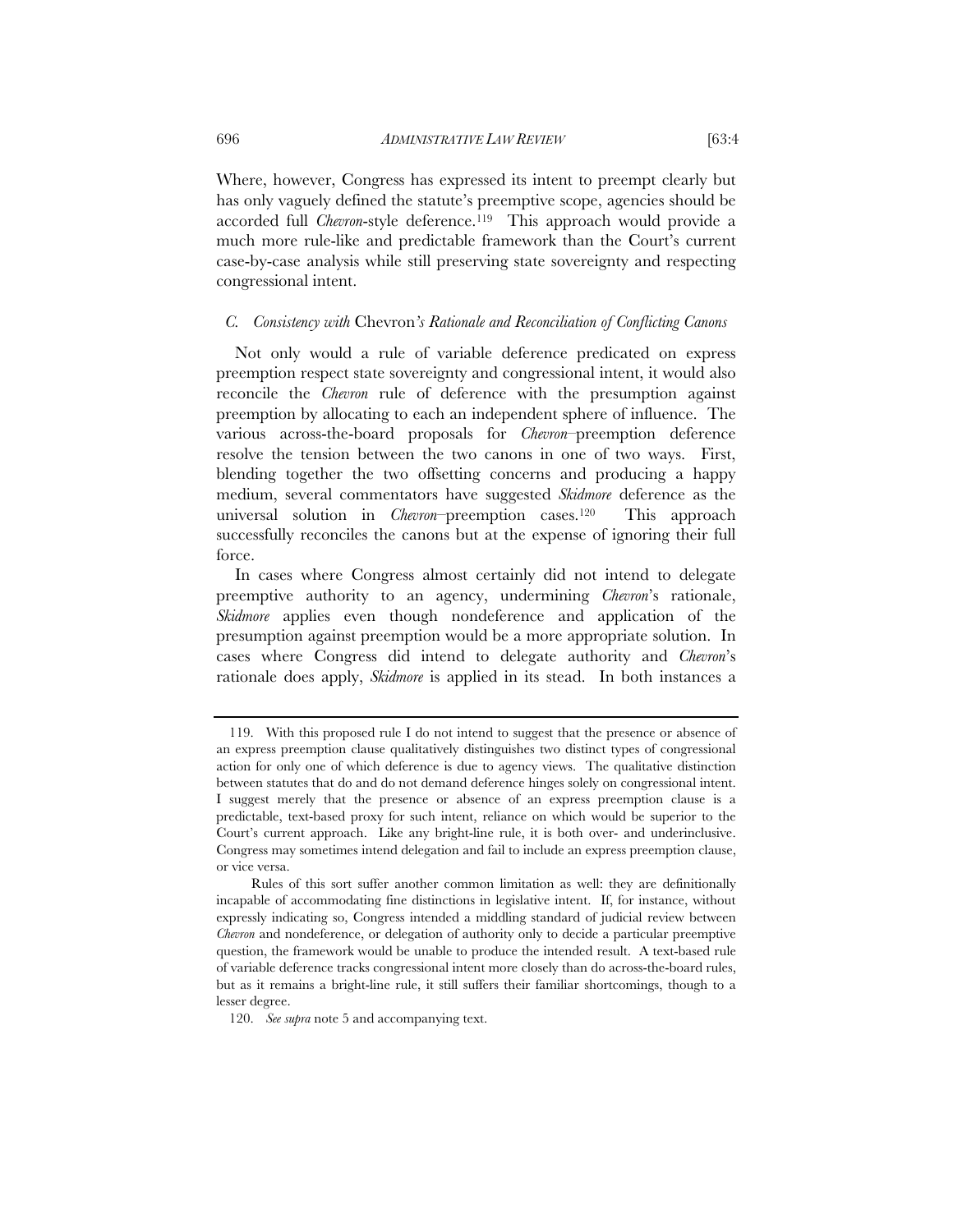single one-size-fits-all standard is applied, ignoring the fit of the canons' rationales.

Second, another set of commentators, rather than blend the conflicting canons together into a happy medium, pits them in a fight to the death, maximizing the victor across all cases.121 Such solutions, which claim either that the interests underlying the presumption against preemption trump *Chevron* or vice versa, ignore an entire set of cases where the competing canon's rationale is actually the stronger of the arguments. Across-theboard nondeference, for instance, would withhold deference even where Congress has included an express preemption clause and seems to have intended an agency to resolve the statute's ambiguous preemptive scope.

Neither across-the-board maximization nor across-the-board compromise accurately reflects *Chevron*'s waxing and waning force. Deference contingent on the presence of an express preemption clause, however, accounts for the variable applicability of *Chevron* across cases. Consider three factors often cited as weighing against *Chevron* deference in preemption cases: federalism, agency inexpertness, and agency selfaggrandizement.122

First, because agencies are not politically accountable directly to the states and their procedure for making law is much freer than Congress's, some argue that agency preemption poses a special danger to state sovereignty.123 *Chevron* deference would be inappropriate, they argue, because it circumvents the traditional safeguards of federalism. But when deference is made contingent on an express preemption clause, this danger is significantly lessened. An agency unilaterally undertaking a decision as to whether there is to be any preemption at all would pose a potentially serious danger to state sovereignty. Only the federal legislature is authorized to exercise such power. But where Congress, a democratically elected and procedurally burdened body has already made a decision to preempt state law, and an agency is tasked with determining only the scope of that preemption, the danger of illegitimate federal incursion is significantly reduced. The agency is working within a limited sphere of delegated authority, and most importantly, *Congress* has already made the decision to displace obstacular state law.

Second, relative agency inexpertness is also commonly advanced against *Chevron* deference to preemptive agency interpretations. Agencies are frequently criticized for their "tunnel vision." They tend to focus intensely on particular programmatic objectives to the detriment of broader, system-

 <sup>121.</sup> *See supra* notes 3–4 and accompanying text.

 <sup>122.</sup> *See* Mendelson, *supra* note 2, at 779–97; Young, *supra* note 2, at 869–71, 890–91.

 <sup>123.</sup> *See, e.g.*, Young, *supra* note 2, at 869–71.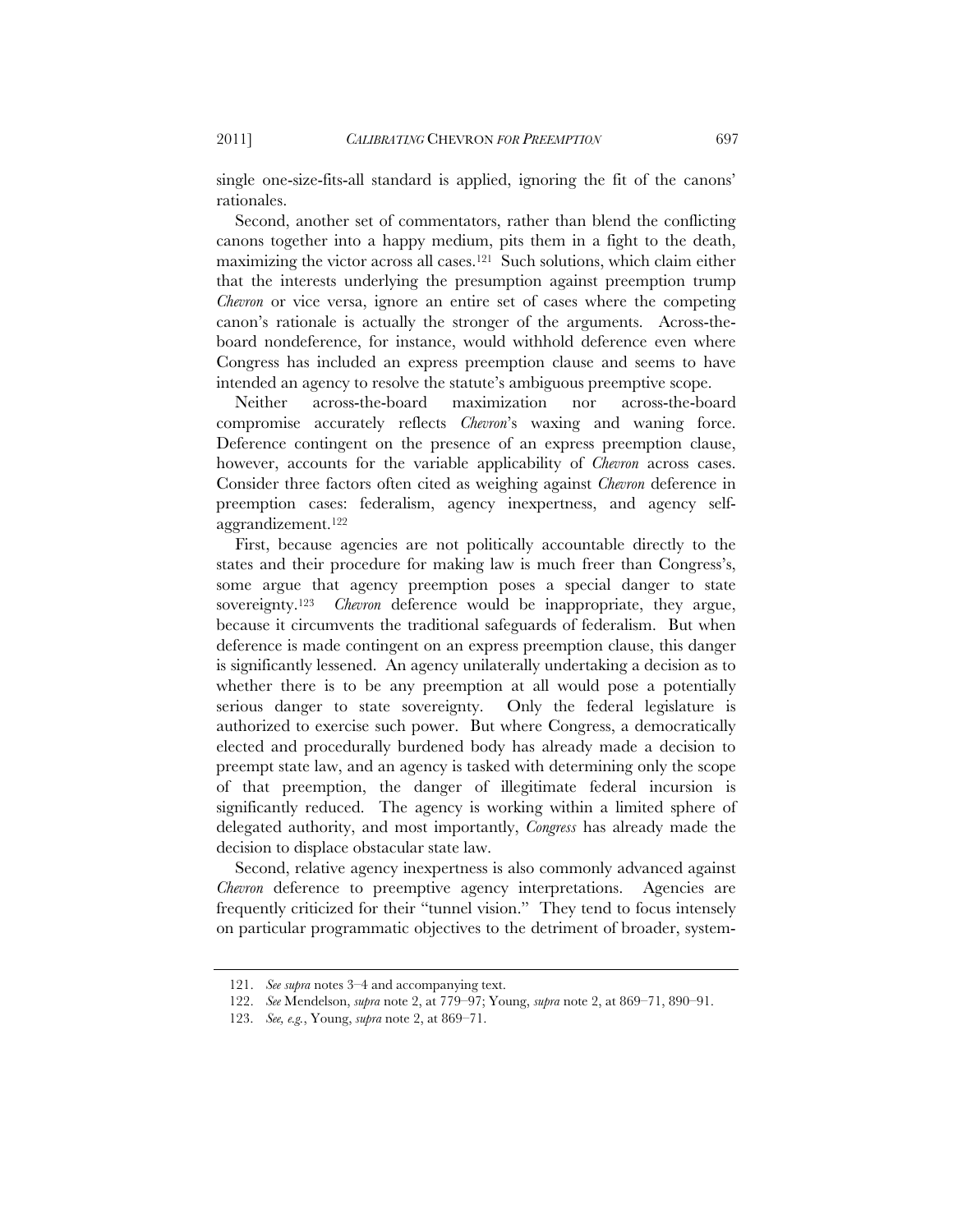wide goals.<sup>124</sup> Although agencies have great familiarity with the statute they are responsible for administering, they are relatively inexperienced in allocating power between the federal and state governments.125 Given their limited competence to address the constitutional dimension of preemption questions, the argument goes, full *Chevron*-style deference to agency views would be inappropriate in the preemption context.126

These criticisms are well founded. Congress is far better suited than agencies to strike the proper federal–state balance of power. But where Congress has already struck the balance in favor of preemption and the only question is preemptive scope, agency competency is no longer such an issue. Agencies are quite well suited to answer questions of this second sort. Their skill is in the particularization of broad policy objectives, and it is precisely this skill that is called into use when Congress ambiguously calls for preemption of any state law that poses an obstacle to its goals. Of course, there may be a bit of overpreemption at the margins. Agencies are most skilled only in determining where uniformity would further federal objectives, not whether a certain level of nonuniformity might nonetheless be desirable in light of federalism values. But such overpreemption would occur only where Congress had already expressed a desire to preempt at least some state law. Furthermore, one might argue that agency federalism expertise is not even relevant to the question of *Chevron* deference once Congress has spoken clearly in favor of preemption. At that point Congress has already devalued federalism in a particular context, and agencies are not responsible for revaluing it in determining preemptive scope.<sup>127</sup>

Third, the danger of agency self-aggrandizement is sometimes cited as weighing against the application of *Chevron* deference. An agency could, by reading an ambiguous statute to preempt state law, increase its own importance by making itself the exclusive regulator. "[A]llowing agencies to define the scope of their own authority runs headlong into the venerable constitutional principle that 'foxes should not guard henhouses.'"128 Where federal preemption is at stake, *Chevron* deference would inappropriately permit an agency to define the limits of its own power.129 Where Congress has already expressly preempted some indeterminate amount of state law,

 <sup>124.</sup> *See* Mendelson, *supra* note 2, at 780–81 (noting as an example environmental agencies' tendency to focus on eliminating the last bit of risk presented by known hazards rather than addressing more significant risks).

 <sup>125.</sup> *See* Merrill, *supra* note 2, at 755–56.

 <sup>126.</sup> *See* Mendelson, *supra* note 2, at 779–85.

 <sup>127.</sup> *Id.* at 790–91.

 <sup>128.</sup> Young, *supra* note 2, at 889 (quoting Cass R. Sunstein, *Interpreting Statutes in the Regulatory State*, 103 HARV. L. REV. 405, 446 (1989)).

 <sup>129.</sup> *See* Mendelson, *supra* note 2, at 795–96 n.243.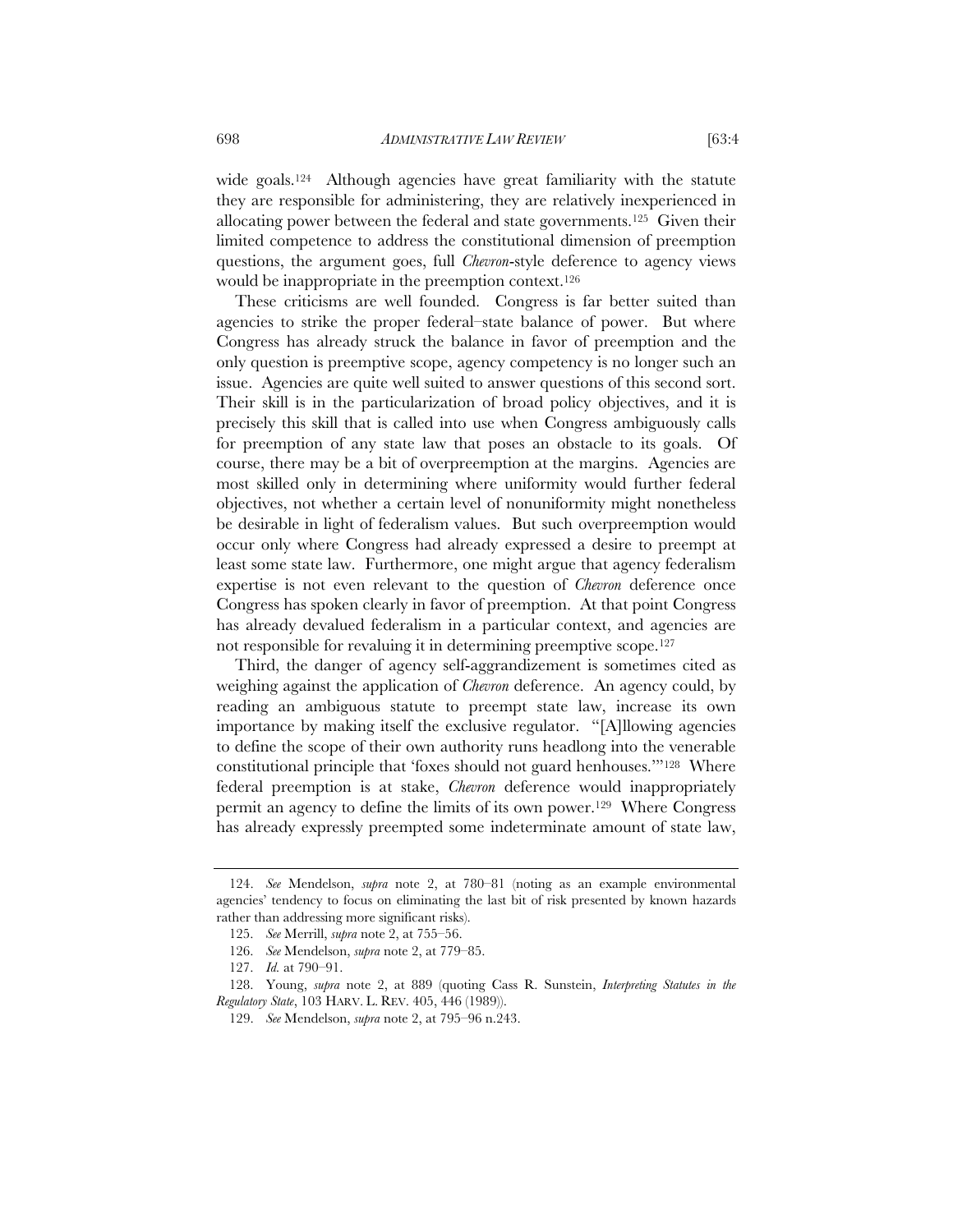however, this argument carries somewhat less weight. An agency might face a temptation to expand its power slightly at the edges, but those edges are defined by Congress, which makes the initial call for uniformity. When Congress has already gone so far as to aggrandize an agency with an express preemption clause, only a relatively insignificant amount of additional self-aggrandizement is possible.

Unlike across-the-board deference, a rule of variable deference made contingent on an express preemption clause accounts for *Chevron*'s varying applicability in preemption cases. Congress is unlikely to delegate preemptive authority in a way that endangers federalism or risks agency self-aggrandizement. Neither is it likely to delegate questions about which agencies lack expertise. For these reasons *Chevron*'s rationale of delegation to agency expertise is undermined in implied preemption cases. Recognizing that *Chevron* deference would be inappropriate and that Congress likely did not intend to delegate preemptive authority, courts should grant no special deference to agency views. Instead they should apply the presumption against preemption along with all other tools in their interpretive arsenal and treat the agency's view as just one coequal voice among many.

This nondeference, however, should not be applied across the board. Just as the presumption against preemption has its exclusive sphere of influence where *Chevron*'s rationale is undercut, *Chevron* should enjoy its sphere of influence as well. Where Congress has spoken through an express preemption clause, concerns of federalism, expertise, and self-aggrandizement are outweighed by Congress's expressed intent and *Chevron*'s rationale of agency delegation. Ambiguity regarding the scope of express preemption is just the sort of question that Congress might reasonably intend to be decided by an expert agency. Courts should recognize this and defer to reasonable agency interpretations of ambiguous preemptive scope.

Only a rule of variable deference can account for the waxing and waning force of *Chevron*'s underlying rationale. Such a rule would relieve the tension between *Chevron* and the presumption against preemption by assigning to each a sphere<sup>130</sup> of independent influence. Further, it would

 <sup>130.</sup> Note that this framework's provision for independent spheres of influence also resolves, at least in the agency preemption context, the protracted disagreement among the Justices regarding the applicability of the presumption against preemption where a statute contains an express preemption clause. Does the presumption continue to hold force in express preemption cases, militating in favor of a narrow construction, or does the presumption lose force in the face of conclusive preemptive intent? *See* Cipollone v. Liggett Grp., Inc., 505 U.S. 504, 545 (1992) (Scalia, J., dissenting) (disputing the majority's use of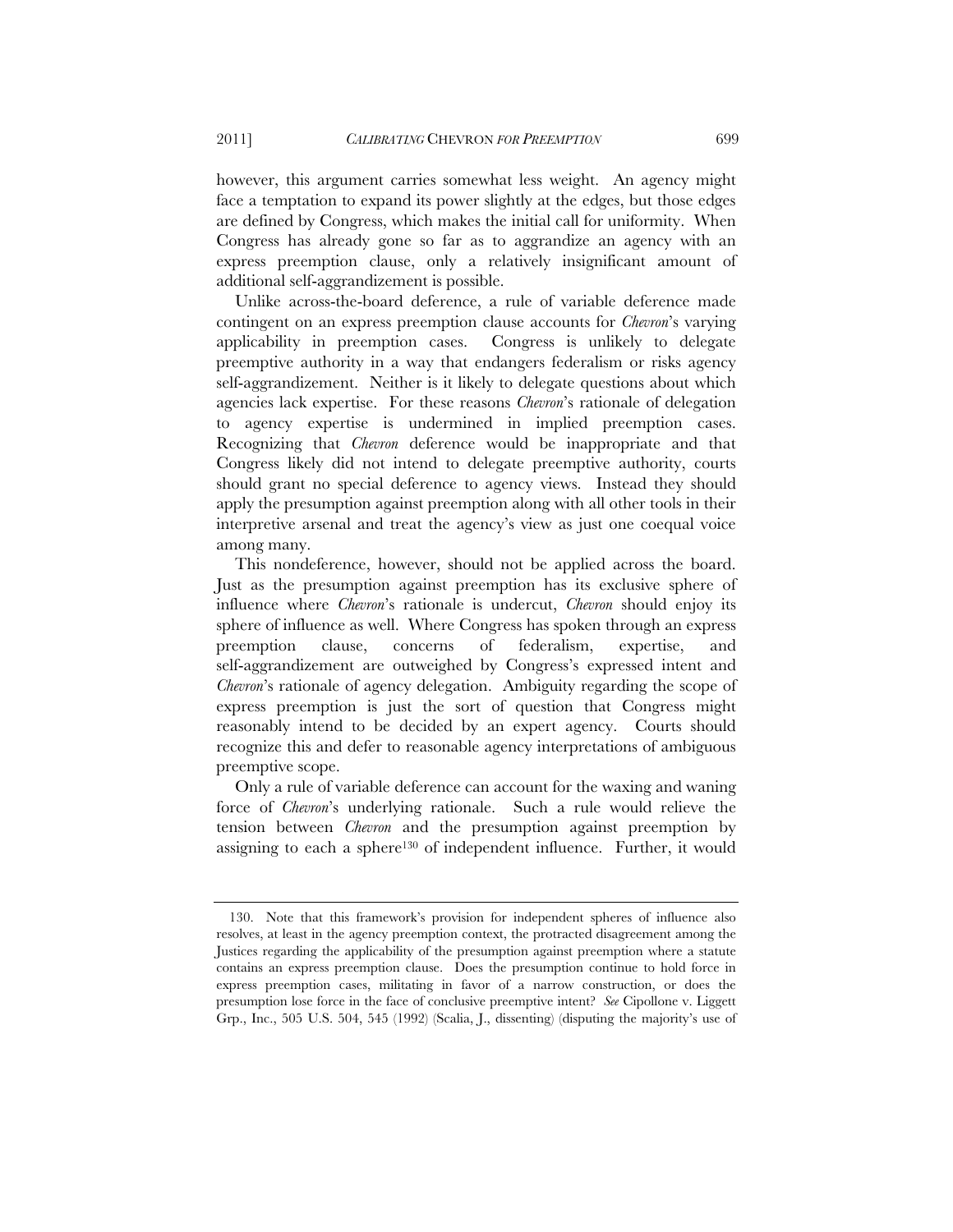provide a more rule-like determinate of deference than does the Court's current case-by-case investigation of congressional intent.

#### *D. A Narrow and a Broad Framework for Implementation*

A rule of variable deference contingent on express preemption could be grafted onto the Court's current *Chevron*–preemption jurisprudence in at least two ways: one conservative, the other slightly more daring.

#### *1. A* Mead*-Like Delegation Rule*

First, the Court could craft a new rule modeled after *Mead*'s force-of-law test. The *Mead* Court recognized congressional authorization to engage in rulemaking to be "a very good indicator of delegation meriting *Chevron* treatment."131 Although the *Mead* test itself is not well suited to the preemption context,<sup>132</sup> the Court could simply announce a new preemption-specific interpretive principle: the presence of an express preemption clause indicates delegation meriting *Chevron* deference, and the absence of such a clause indicates nondelegation.133

This approach would meld neatly with the Court's existing *Chevron*preemption jurisprudence. The Court has consistently applied something like *Skidmore* deference, but it has varied its use of the presumption against preemption and tailored its application of *Skidmore* deference on a spectrum ranging from *Skidmore*-with-bite to minimal deference. Because, under *Mead*, even a finding of nondelegation results in *Skidmore* deference,<sup>134</sup> the

 134. *Id.* at 234 (majority opinion) ("To agree with the Court of Appeals that Customs ruling letters do not fall within *Chevron* is not, however, to place them outside the pale of any

the presumption against preemption to narrowly interpret a statute's express preemption clause).

This debate would be rendered largely moot if full *Chevron* deference were granted to an agency's interpretation of an express preemption clause. A court's only interpretive role would be to assess the reasonableness of the agency's construction—an analysis in which the presumption against preemption would be unlikely to play a part. The presumption is useful as a tiebreaking rule of thumb and does not offer the degree of certainty that would be required to support a finding that an agency's interpretation was unreasonable.

<sup>131.</sup> United States v. Mead Corp., 533 U.S. 218, 229 (2001).

 <sup>132.</sup> *See supra* Part II.B.4.

<sup>133.</sup> This formulation, unlike the *Mead* test, presents a condition that is both necessary and sufficient for *Chevron* deference. Without a bright-line safe harbor for agency deference, the Court's jurisprudence could fall back into its current pattern of unpredictable case-bycase decisionmaking. *Compare Mead*, 533 U.S. at 230–31 (leaving open the possibility of *Chevron* deference even in the absence of formal agency action), *with id.* at 245–46 (Scalia, J., dissenting) (interpreting the *Mead* majority to announce a more rule-like safe-harbor rule and fearing that the majority's *Chevron* exception making and invocation of the notoriously indeterminate *Skidmore* standard will lead to "protracted confusion").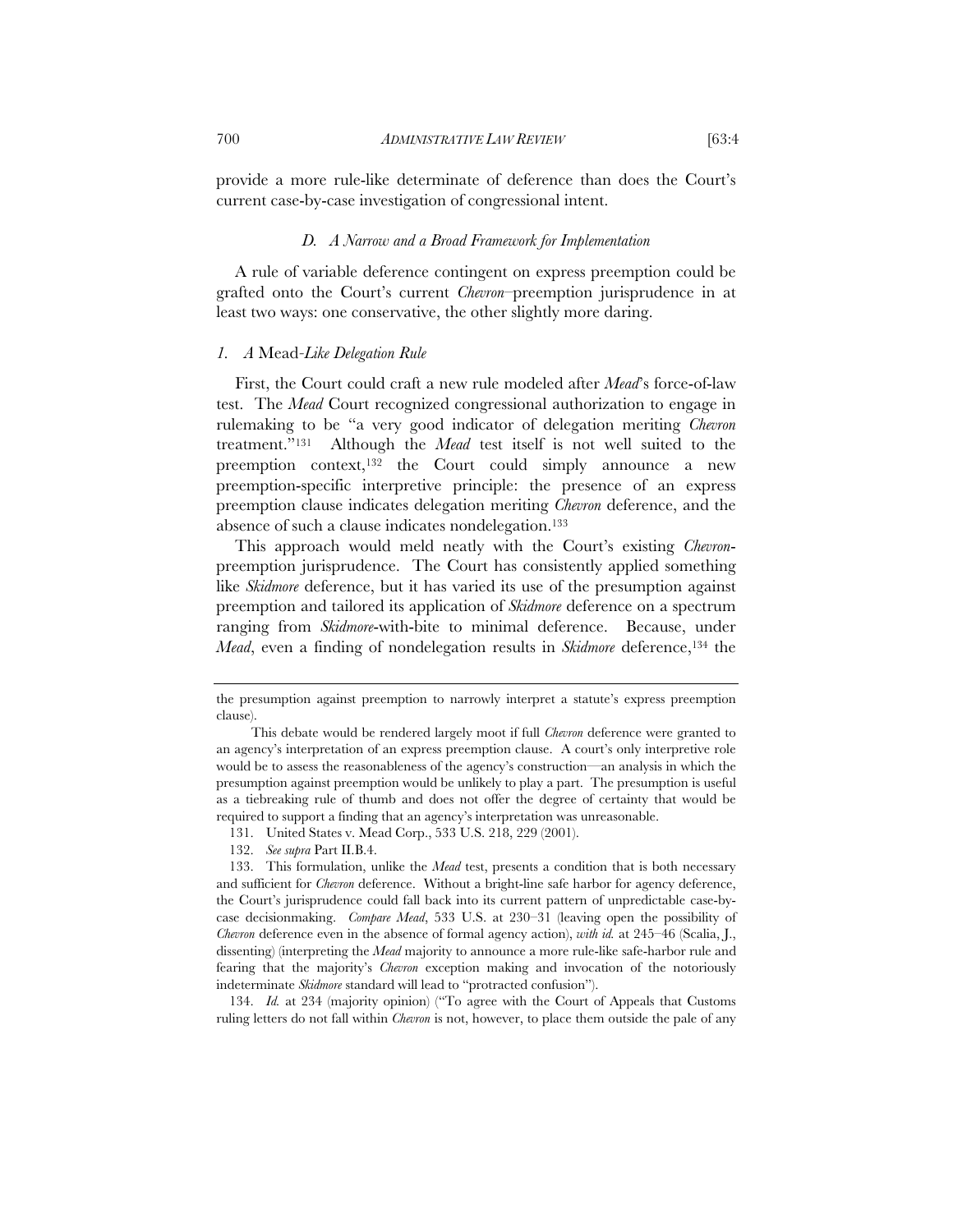Court could apply a similar range of deference under the proposed framework. Currently the Court reserves its most deferential version of *Skidmore* deference for express preemption cases and its least deferential version of *Skidmore* for implied preemption cases.135 The only change that the proposed framework would demand is a transition from *Skidmore*-withbite to full *Chevron*-style deference. Everything else would remain the same. The Court's decisions would be more predictable because they would be based on a concrete rule, and they would be slightly more deferential to agency views where Congress provides an express preemption clause, but on the whole the Court's decisions would look much as they now do.

The one flaw of this framework, of course, is that it would grant *Skidmore* deference where nondeference would be more appropriate. While the rule would recognize *Chevron*'s full force in express preemption cases, it would ignore the force of the presumption against preemption in implied preemption cases. Agency decisions regarding preemptive scope, made in the shadow of an express preemption clause, suffer from none of the defects that militate against the application of *Chevron* to preemption questions. But where Congress has not spoken, these defects weigh heavily against any deference at all to agency views. The risk of agency self-aggrandizement is at its highest, agencies lack expertise to consider federal–state constitutional issues, and it is unlikely that Congress intended to delegate such power. Under such circumstances nondeference and application of the presumption against preemption and other traditional tools of interpretation are the more fitting solutions.

#### *2. A* Chevron*-Based Delegation Rule*

Second, and more daring, the Court could graft a new preemption rule onto *Chevron* itself. *Chevron*'s traditional formulation for review of agency statutory interpretations requires a two-step inquiry: first a court examines the statute to determine whether Congress has "directly spoken to the precise question at issue";136 second, if the statutory language is indeed ambiguous, the question is whether the agency's interpretation is a

deference whatever. *Chevron* did nothing to eliminate *Skidmore*'s holding that an agency's interpretation may merit some deference whatever its form, given the 'specialized experience and broader investigations and information' available to the agency, and given the value of uniformity in its administrative and judicial understandings of what a national law requires." (quoting Skidmore v. Swift & Co., 323 U.S. 134, 139–40 (1944)).

 <sup>135.</sup> *See supra* Part II.B.2–3.

 <sup>136.</sup> Chevron U.S.A. Inc. v. Natural Res. Def. Council, Inc., 467 U.S. 837, 842 (1984).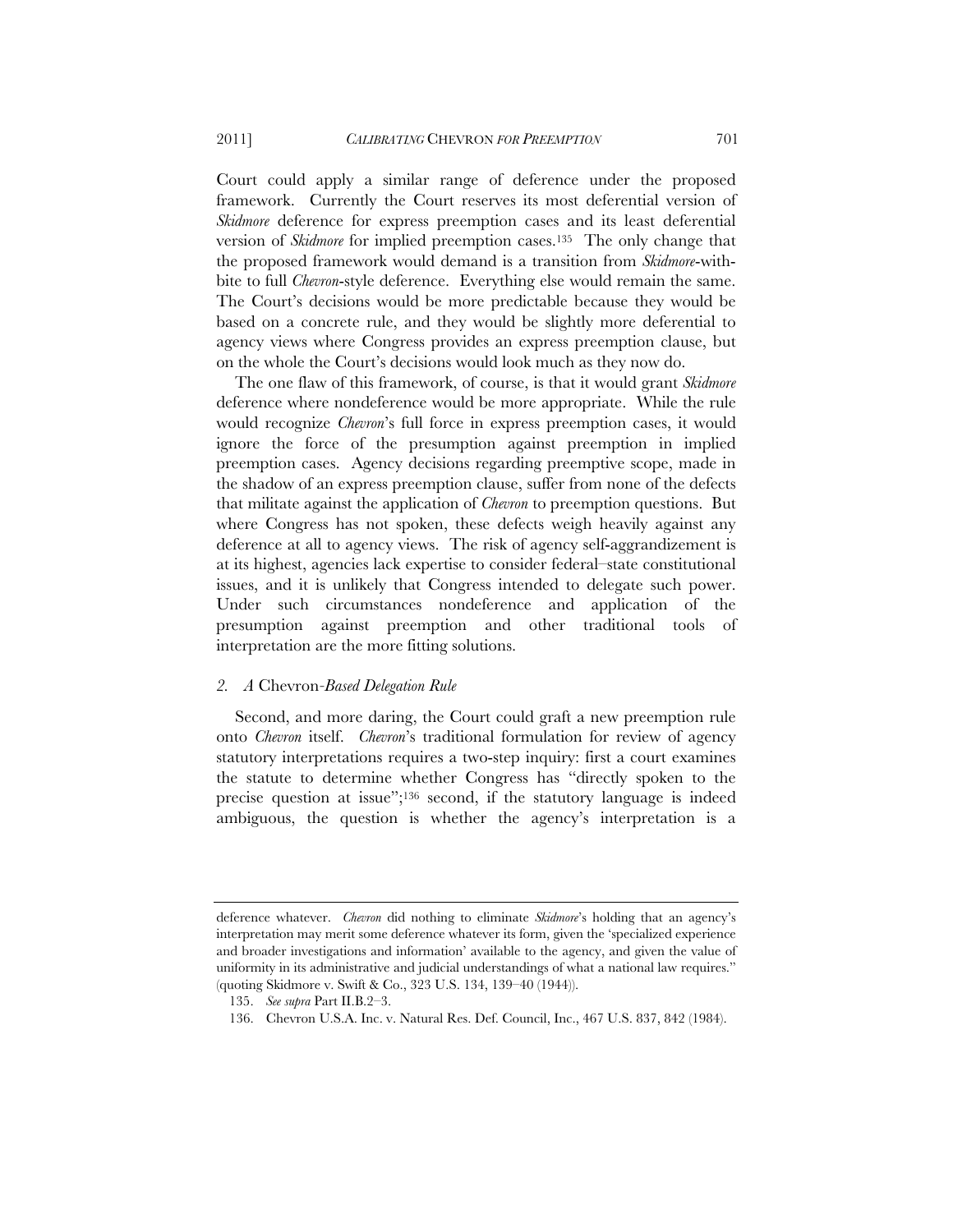reasonable construction of the statute. If both requirements are met, a court must defer to the agency's interpretation.137

As we have seen, a rule that makes deference contingent on an express preemption clause allocates nonoverlapping spheres of applicability to the *Chevron* principle and the presumption against preemption. *Chevron*'s rationale wins out in express preemption cases, and the presumption against preemption's rationale wins out in implied preemption cases. It is reasonable to presume congressional intent to delegate preemptive authority where Congress supplies an express preemption clause, and it is reasonable to presume against such delegation where Congress supplies no such clause. If these canons are viewed not only as "winning out" within their respective spheres but as doing so in a very particular way definitively answering a question of congressional intent—the presumption against preemption that applies absent an express preemption clause can be seen as resolving the *Chevron* inquiry at step one and thus eliminating any need for deference at *Chevron* step two. Put simply, if absent an express preemption clause the presumption against preemption resolves any statutory ambiguity as to delegation of preemptive authority,138 *Chevron* deference is applicable in express preemption cases and inapplicable in implied preemption cases.

*U.S. Telecom Ass'n v. FCC*139 provides a usefully analogous example. There the Court of Appeals for the District of Columbia Circuit considered whether the Telecommunications Act of 1996140 permits the Federal Communications Commission (FCC) to subdelegate a portion of its authority under the Act to state commissions.141 Because the statute did not explicitly foreclose the possibility of subdelegation, the FCC argued that its interpretation of the statute to permit subdelegation should be entitled to deference under *Chevron*.142 The court forcefully rejected this argument at

 <sup>137.</sup> *Id.* at 843–44.

 <sup>138.</sup> Under this formulation the presumption serves not to answer the question of preemption itself but, rather, the question of congressional delegation. It would more accurately be called a "presumption against delegation of preemptive authority" than a "presumption against preemption." The presumption resolves, at *Chevron* step one, only the question of delegation. Otherwise, it would be impossible for a court ever to find in favor of nonexpress varieties of preemption. If the statute contained an express preemption clause, *Chevron* deference would be in order, and if it contained no such clause, it would be found unambiguously nonpreemptive. I do not advocate such a use of the presumption. Rather, at *Chevron* step one, the presumption merely rules out congressional delegation of preemptive authority, not the possibility of preemption itself.

<sup>139. 359</sup> F.3d 554 (D.C. Cir. 2004).

<sup>140.</sup> Pub. L. No. 104-104, 110 Stat. 56, codified at 47 U.S.C. § 151 (2006).

 <sup>141.</sup> *See U.S. Telecom Ass'n*, 359 F.3d at 564–65.

 <sup>142.</sup> *Id.* at 565.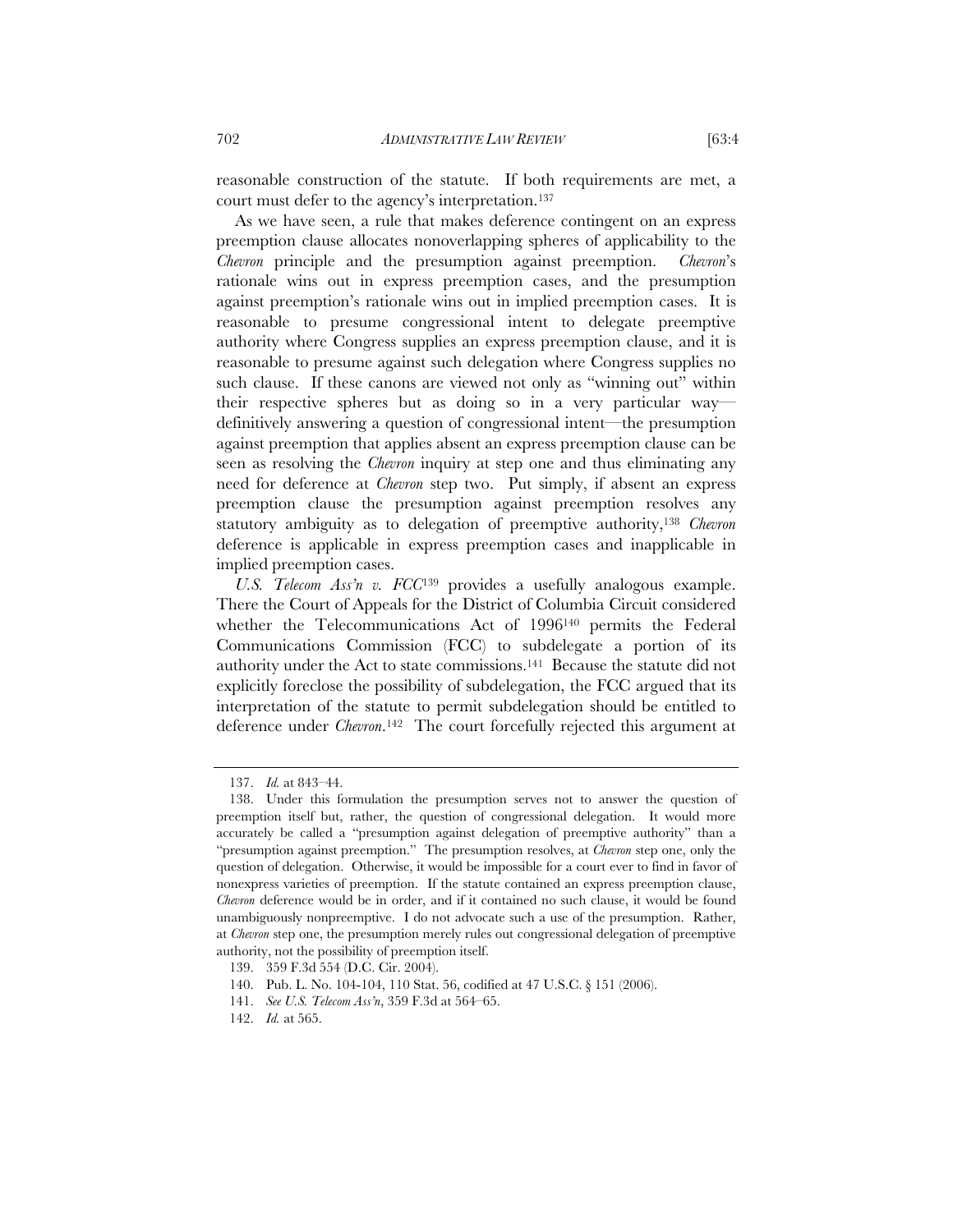*Chevron* step one, finding the statute not even to be ambiguous on the question of subdelegation:

The Commission's plea for *Chevron* deference is unavailing. A general delegation of decision-making authority to a federal administrative agency does *not*, in the ordinary course of things, include the power to subdelegate that authority beyond federal subordinates. It is clear here that Congress has not delegated to the FCC the authority to subdelegate to outside parties. The statutory "silence" simply leaves that lack of authority untouched. In other words, the failure of Congress to use "Thou Shalt Not" language doesn't create a statutory ambiguity of the sort that triggers *Chevron* deference.143

Congress need not create a laundry list of every action that an agency is prohibited from undertaking in order to avoid *Chevron*-inducing ambiguity. "Were courts to *presume* a delegation of power absent an express *withholding* of such power, agencies would enjoy virtually limitless hegemony, a result plainly out of keeping with *Chevron* and quite likely with the Constitution as well."144 In some contexts congressional silence is best read not as an ambiguity but as a clear intent not to delegate a particular power.

Just as a statute that fails to use the magic words "thou shalt not subdelegate to nonagency bodies" is not truly ambiguous as to subdelegative power, a statute that includes no express preemption clause is not ambiguous as to Congress's desire to delegate preemptive authority to an agency.145 Federal preemption, like extraagency subdelegation, is an unusual administrative power, and when it is left unmentioned, it is reasonable to read a statute not to confer it. By not speaking, Congress actually speaks quite clearly.

#### *3. Contrasting the Approaches*

A rule of variable deference enforced at *Chevron* step one is superior to a *Mead*-like rule for several reasons: it offers greater predictability, it more accurately reflects the canon's modes of operation, and it respects the exclusive spheres of *Chevron* and the presumption against preemption. First, and most obviously, a *Chevron*-based rule would provide a much more predictable standard of deference in *Chevron* preemption cases. Both *Mead*

 <sup>143.</sup> *Id.* at 566.

 <sup>144.</sup> Ry. Labor Executives' Ass'n v. Nat'l Mediation Bd., 29 F.3d 655, 671 (D.C. Cir. 1994) (emphasis in original).

 <sup>145.</sup> As noted *supra* note 138, the statute may, of course, still be ambiguous as to preemptive effect. A court may find a statute clearly not to delegate preemptive authority while still finding, and judicially resolving in favor of implied preemption, an ambiguity regarding the implied preemptive effect of the statutory scheme.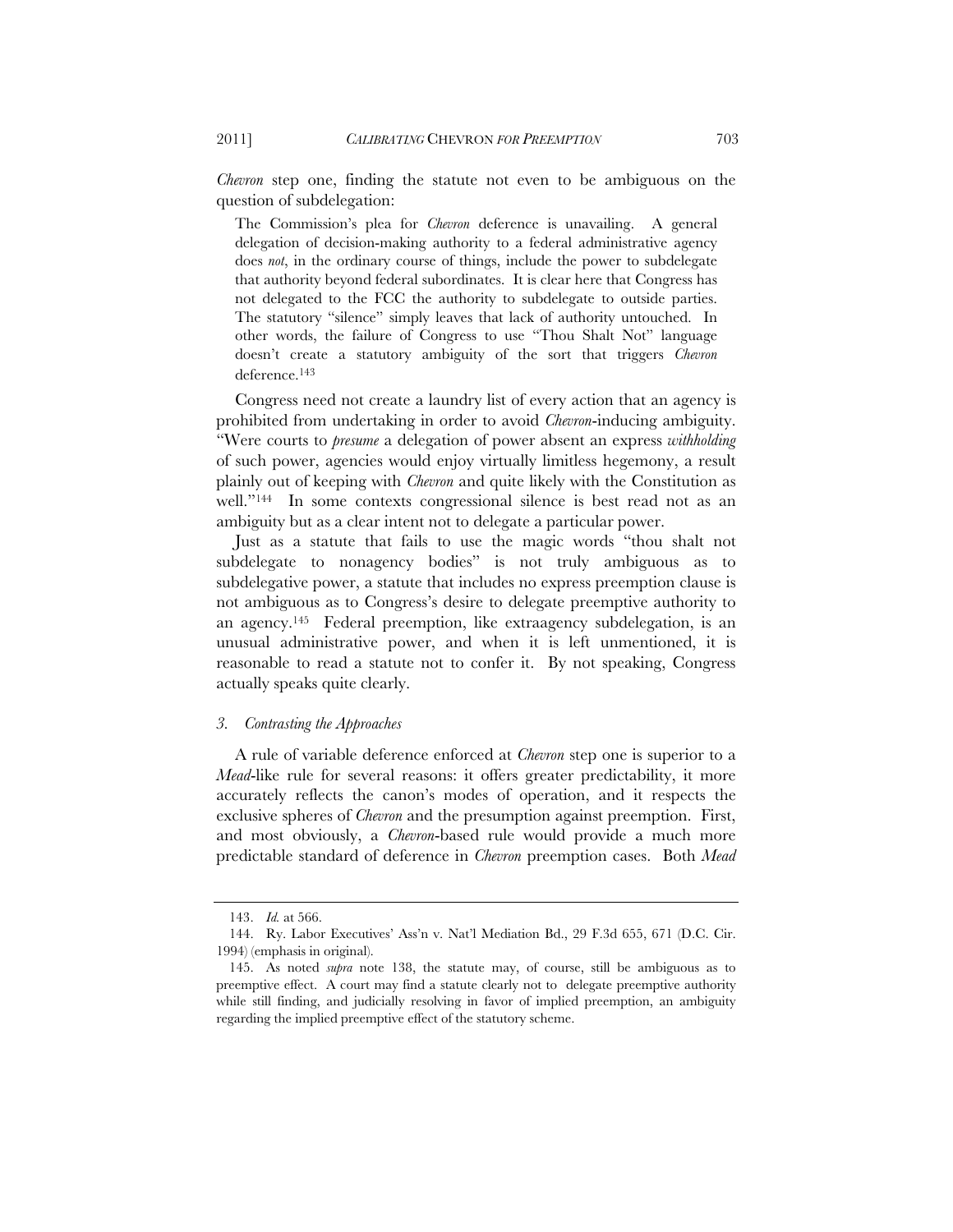and *Skidmore* provide fairly indeterminate rules of decision, and the incorporation of both into a single rule is a recipe for uncertainty.146 A *Mead*-like rule could be rendered much more predictable if, contrary to *Mead* itself, the presence of an express preemption clause was made both a necessary and sufficient condition for delegation, but *Skidmore*'s indeterminacy is irredeemable.

Second, a *Chevron*-based rule would more accurately reflect the canons' modes of operation. A *Mead*-like rule would be predicated on the notion that an express preemption clause of ambiguous scope demonstrates an intent to delegate preemptive authority and the lack thereof demonstrates intent not to delegate. But the lack of an indeterminate express preemption clause is more appropriately seen not as nondelegation but as nonambiguity. A statute that includes no express preemption clause unambiguously intends no delegation of preemptive authority, just as a statute making no mention of extraagency subdelegation unambiguously confers no such power.

Third, a rule enforced at *Chevron* step one would, unlike a *Mead*-based rule, fully respect the power of the presumption against preemption. Under *Mead*, an agency is entitled to *Skidmore* deference even if it is found ineligible for full *Chevron* deference.147 The application of *Skidmore* deference in implied preemption cases (where *Chevron*'s rationale is entirely inapplicable) would needlessly blunt the effect of the presumption against preemption within its sphere of applicability. *Skidmore* as applied tends to be quite deferential and its application could counterbalance or completely outweigh the presumption against preemption.148 A *Chevron*-based rule, by contrast, would recognize the full force of both canons. In express preemption cases an agency would be entitled to full *Chevron*-style deference and in implied preemption cases it would receive no deference at all, giving the presumption against preemption free range.

Considered collectively, these factors weigh in favor of a *Chevron*-based rule rather than a *Mead*-based one. The first promotes clarity and respects

 <sup>146.</sup> *See* United States v. Mead Corp., 533 U.S. 218, 246–250 (2001) (Scalia, J., dissenting) (opposing the *Mead* exception to *Chevron* partially on the ground that it would lead to uncertainty in the lower courts). *See generally* Hickman & Krueger, *supra* note 96, at 1311– 20 (presenting an empirical analysis of *Skidmore*'s varied application across 106 cases).

 <sup>147.</sup> *See Mead*, 533 U.S. at 234 (majority opinion) ("To agree with the Court of Appeals that Customs ruling letters do not fall within *Chevron* is not, however, to place them outside the pale of any deference whatever. *Chevron* did nothing to eliminate *Skidmore*'s holding that an agency's interpretation may merit some deference whatever its form, given the specialized experience and broader investigations and information available to the agency, and given the value of uniformity in its administrative and judicial understandings of what a national law requires." (citation omitted) (internal quotation marks omitted)).

 <sup>148.</sup> *See supra* note 116 and accompanying text.